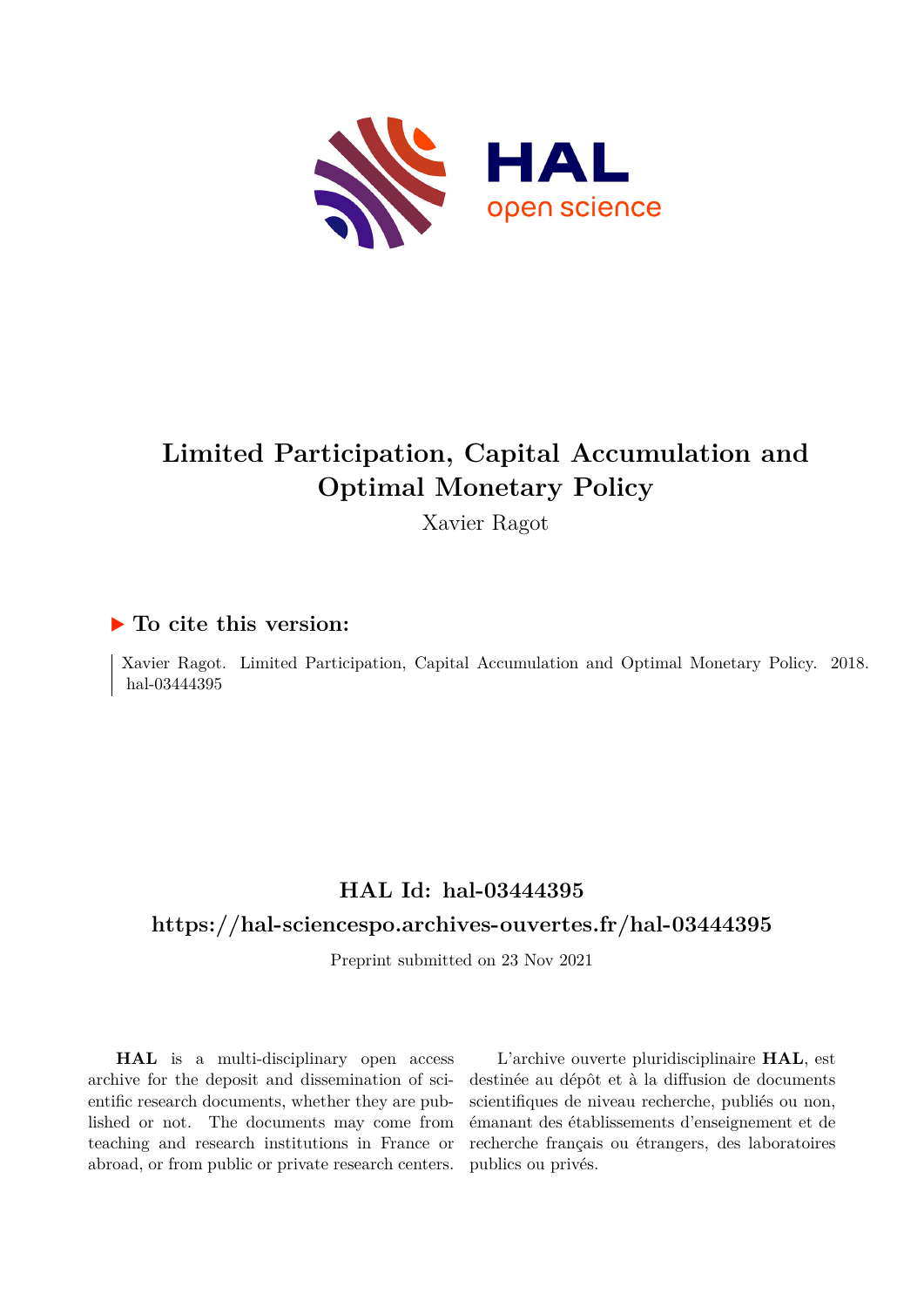**Discussion Paper**



# **LIMITED PARTICIPATION, CAPITAL ACCUMULATION AND OPTIMAL MONETARY POLICY**

Xavier Ragot

**SCIENCES PO ECONOMICS DISCUSSION PAPER**

No. 2018-12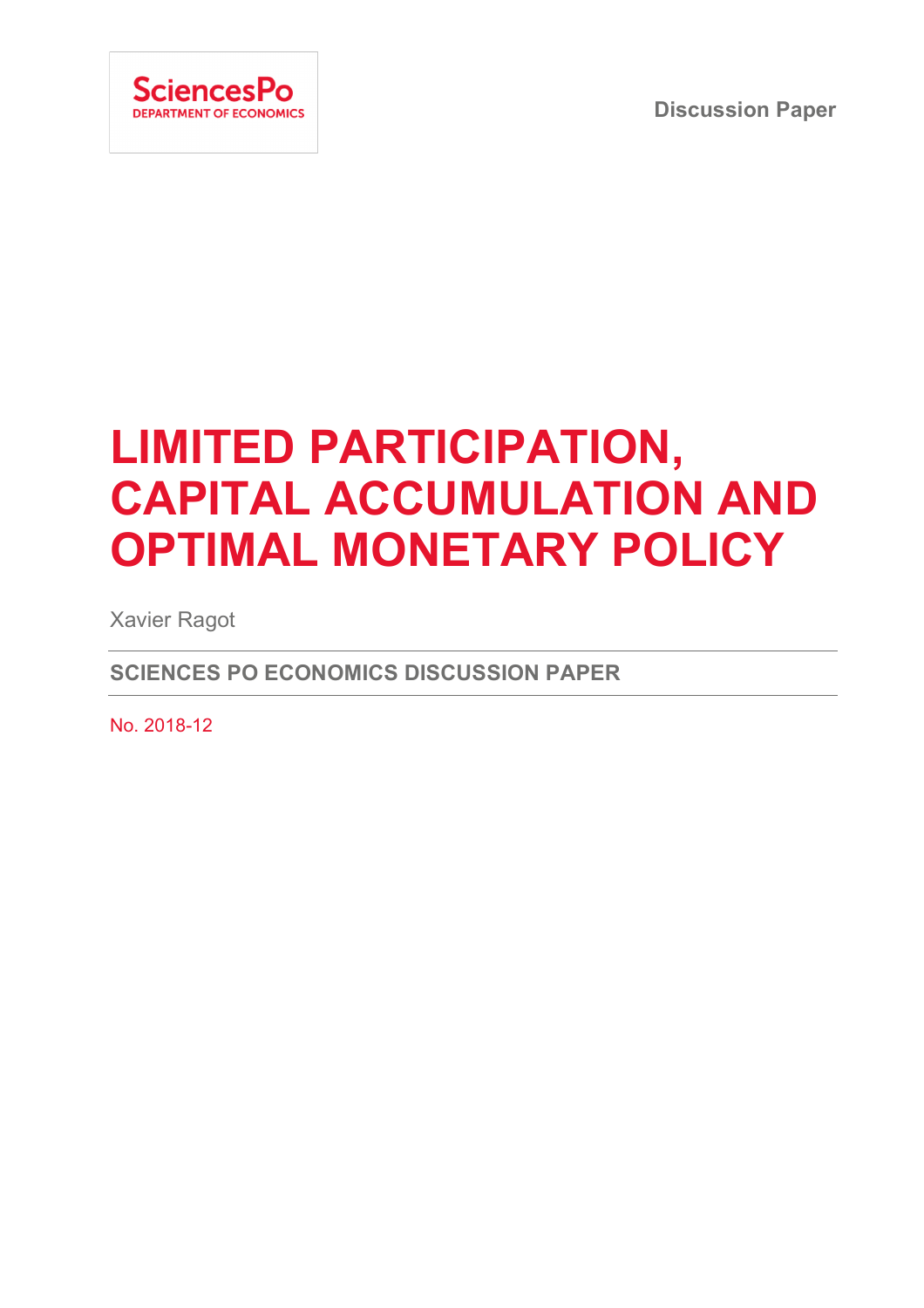## **LIMITED PARTICIPATION, CAPITAL ACCUMULATION AND OPTIMAL MONETARY POLICY**

#### XAVIER RAGOT

ABSTRACT. Motivated by recent empirical findings on money demand, the paper presents a general equilibrium model where agents have limited participation in financial markets and use money to smooth consumption. In such setup, investment is not optimal because only a fraction of households participate in financial markets in each period. Optimal monetary policy substantially increases welfare by changing investment decisions over the business cycle, but adverse redistributive effects limit the scope for an active monetary policy. Recent developments in the heterogeneous-agents literature are used to develop a tractable framework with aggregate shocks, where optimal monetary policy can be analyzed.

**JEL :** E41, E52, E32

**Keywords :** Limited participation, incomplete markets, optimal policy.

The rapid expansion of central bank balance sheets in the US, Japan and the Euro area after the 2008 crisis has rejuvenated old but deep questions: What are the real effects of money injections? Do they affect investment and economic activity ? Should money creation be used to affect investment dynamics ? For policy makers, the link between monetary policy and investment is explicit. The Federal Reserve Board actually produces a systematic assessment of business investment when presenting monetary policy decisions. Reading the minutes of the Fed, one observes that the prospects of business fixed investment are discussed in the process of policy making.

The goal of this paper is to analyze the conditions under which optimal monetary policy should consider investment, in a simple but micro-founded monetary model. It develops

This paper has benefited from the comments of Fernando Alvarez, Gadi Barlevy, Jordi Gali, François Gourio, Jonathan Heathcote, Ricardo Lagos, John Leahy, Francesco Lippi, Pierre-Olivier Weil, Albert Marcet, Plamen Nenov, François Velde, Jaume Ventura, Gianluca Violante, Fabrizio Perry and Victor Rios-Rull and seminar participants in CSIC, BI in Oslo, NYU AD, CREI, New York University, Chicago Federal Reserve Bank, Banque de France and the Minneapolis Federal Reserve Bank.

Xavier Ragot, SciencesPo CNRS (UMR 8259) and OFCE. Email: xavier.ragot@gmail.com.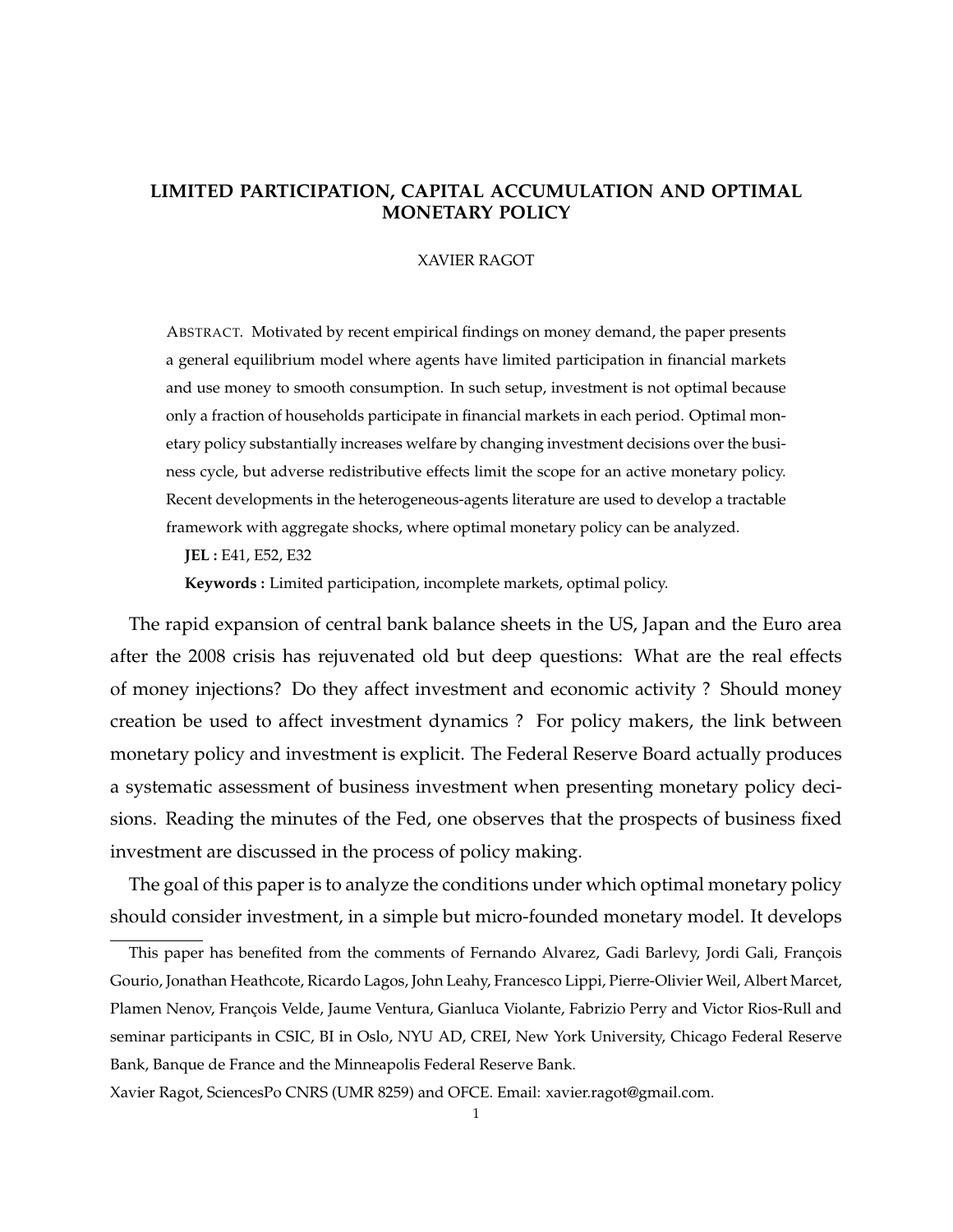a tractable model where agents have limited participation in financial markets and face aggregate shocks. In this setup, agents use money to smooth consumption between periods at which they adjust their financial portfolio. The focus on limited participation as the key friction comes from two sets of results. First, the distribution of money across households generated by this friction is much more similar to the data than the distribution generated by alternative money demand (Alvarez and Lippi, 2009; Cao, Meh, Rios-Rull and Terajima, 2012; Ragot, 2014). Reproducing a relevant money distribution is key to assess the redistributive effect of monetary policy. Second, Kaplan, Violante and Weidner (2014) and Kaplan and Violante (2014) have shown that introducing limited participation allows to better reproduce the empirical consumption/saving choice after a fiscal transfer. Thus both the incentives to save and to hold money can be captured by this simple friction. The main result of the paper is that this friction implies that investment is not optimal and that monetary policy should indeed restore the right incentives to save over the business cycle. It thus provides a rationale for monetary policy to consider investment over the business cycle.

The paper first presents a simple general-equilibrium model to derive formal proofs. Then, it provides a more general framework to study optimal monetary policy with a simplified but realistic money distribution. It is already known that limited participation generates some relevant sort-run effects, such as the liquidity effect of money injection: An increase in the quantity of money decreases the nominal interest rate, as only a part of the population must absorb the new money created (Lucas, 1990; Alvarez, Atkeson and Edmond, 2009, among others). Nevertheless, this promising literature has faced some difficulties in dealing with agents' heterogeneity (see the literature review below). This has prevented the introduction of additional features which are important for understanding the business cycle, such as long-lasting heterogeneity, aggregate shock and capital accumulation. Developments of tractable environments in the heterogeneous agent literature allow deriving new results about optimal monetary policy in these economies.

Analyzing the simple model, one first finds that the distortions generated by limited participation are surprisingly not simple. In general, capital accumulation is not optimal, as a part of the income generated by the capital stock is distributed as wages to households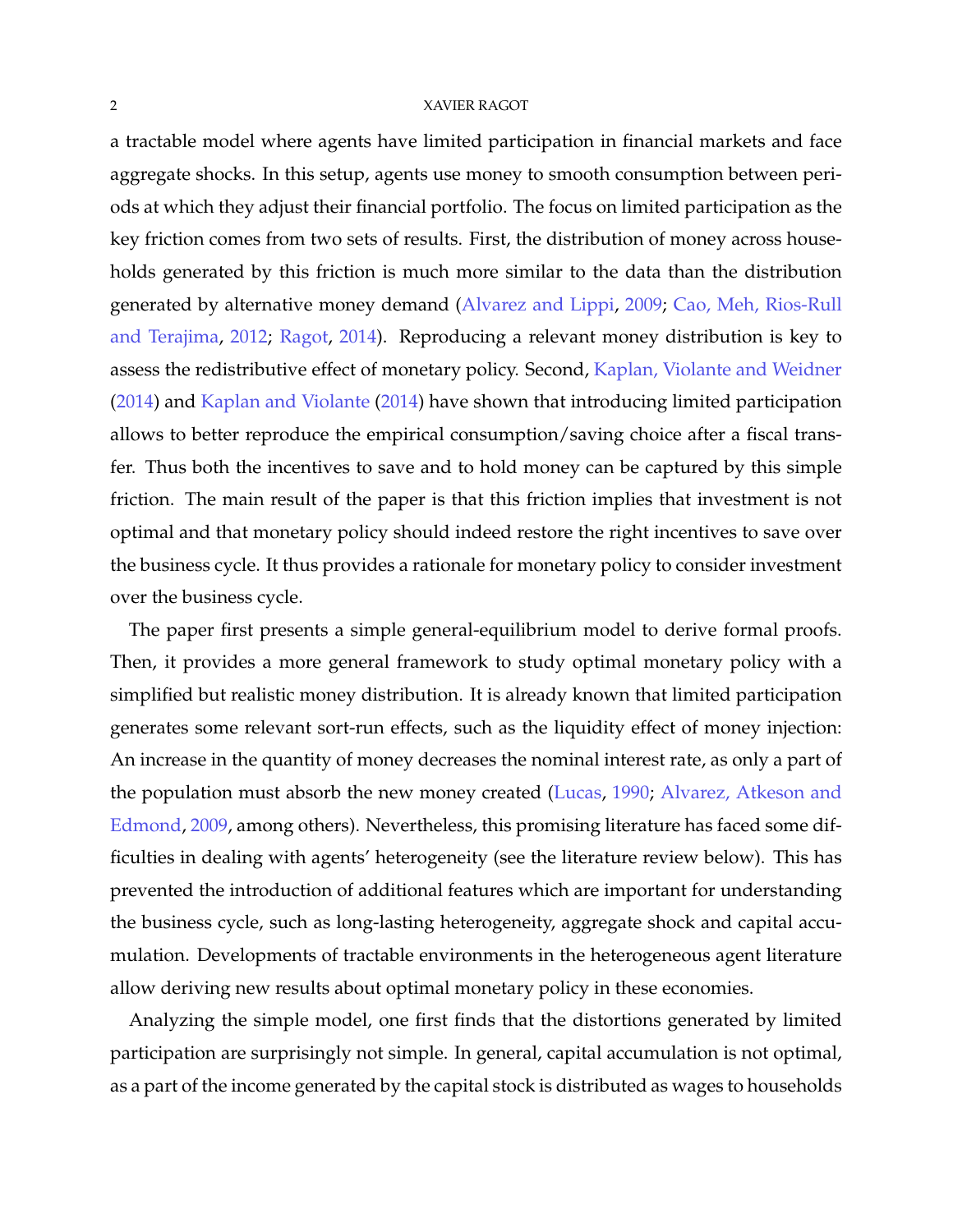who do not participate in financial markets. The direction of the distortions (for instance the over or under accumulation of capital after a technology shock) crucially depends on the persistence of the technology shock, because of income and substitution effects. Money creation can restore the first-best allocation by affecting capital accumulation. For instance, to increase aggregate saving, money creation induces a transfer between nonparticipating and participating households, which also implements optimal consumption levels for all agents. In addition, the optimal allocation cannot be implemented by a timevarying capital tax, because it would distort the intertemporal consumption smoothing. In this sense, monetary policy is a powerful tool to restore the optimal level of investment.

The second part of the paper presents the generalized model to characterize the direction of the distortion, when a simplified but more realistic income and money distribution is reproduced. It presents a model where households face both idiosyncratic and aggregate shocks, and participate infrequently in financial markets. The model is developed to capture the self-insurance motive and to introduce limited participation in a tractable environment. It extends previous work based on periodic reinsurance (Alvarez et al., 2009, Khan and Thomas, 2015, Challe, Matheron, Ragot and Rubio-Ramirez, 2016) to introduce capital accumulation and a richer heterogeneity to reproduce the US money and income distribution. Optimal monetary policy is derived in this setup.

It is found that optimal monetary policy is countercyclical. Active monetary policy contributes to increase inflation after a negative technology shock and to decrease inflation after a positive technology shock. This policy generates an additional increase in the capital stock by 5% after a positive technology shock. The tradeoff faced by monetary policy is between improving capital accumulation and lowering risk-sharing, by increasing inequality. Optimal monetary policy raises welfare by a roughly 0.2% consumption equivalent through its ability both to partially insure households against the aggregate risk and to affect capital accumulation over the business cycle. This welfare gain is high compared to the gains of eliminating business cycles in representative agent economies. To my knowledge, this paper is the first to analyse optimal monetary policy with capital accumulation, limited participation and aggregate shocks. All these results are derived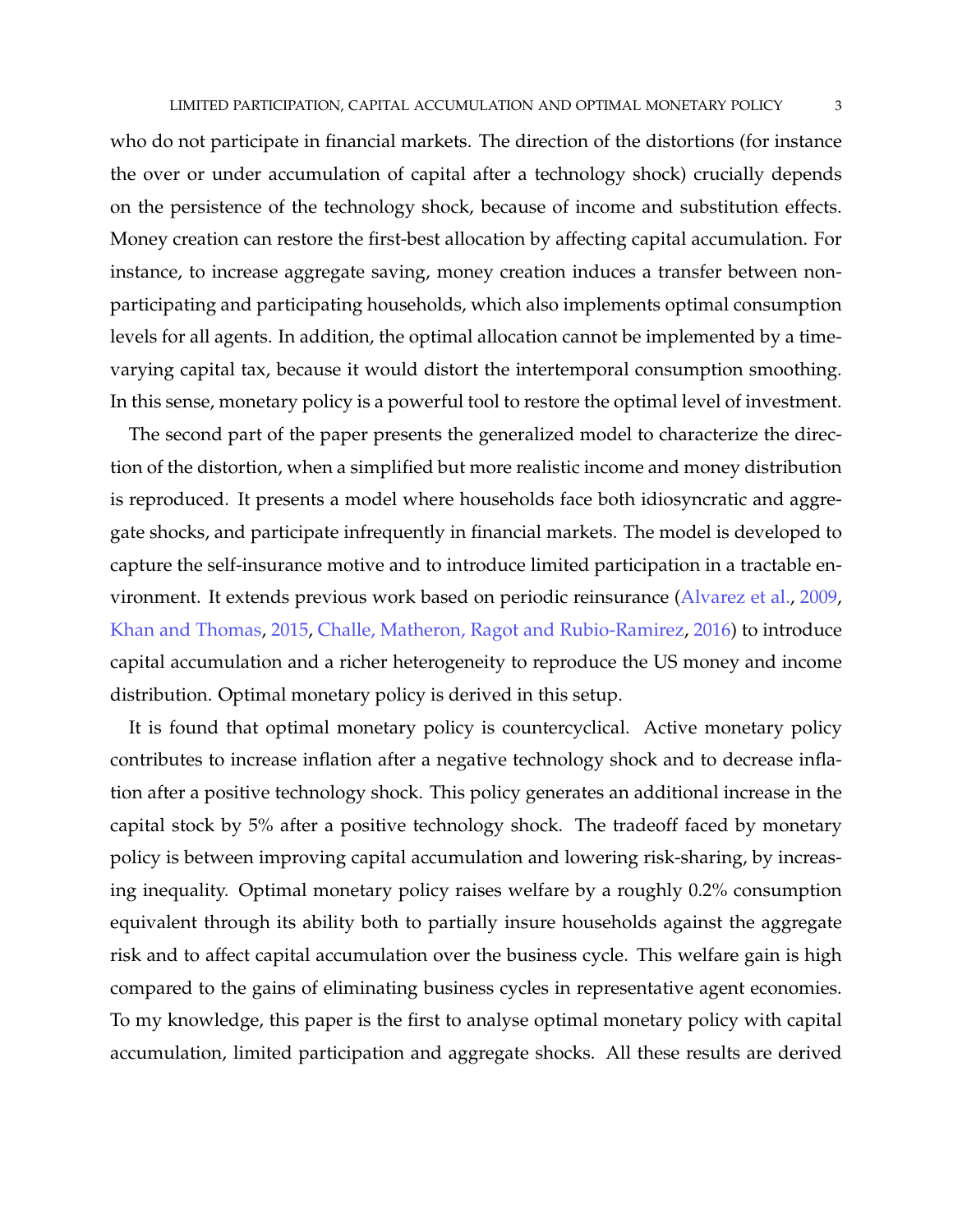with flexible prices. This assumption is made to identify the key mechanisms. The potential new effects generated by nominal frictions are discussed as concluding remarks.

The rest of the Introduction is the literature review. Section 1 presents the simple model, where distortions of the market economy and the optimal monetary policy are identified. Section 2 presents the general model to quantify the mechanisms. Section 3 is the Conclusion.

#### **Related literature**.

*Limited Participation and money demand*. This paper considers limited participation as the key friction for monetary policy.<sup>1</sup> Limited participation is indeed a modeling strategy that is consistent with the data (Bricker, Dettling, Henriques, Hsu, Moore, Sabelhaus, Thompson and Windle, 2014 shows that roughly half of the US population participates in financial markets). The work of Alvarez and Lippi (2009) and (2014) or Ragot (2014) shows that models with limited participation in financial markets can reproduce the distribution of money. Khan and Thomas (2015) prove that this friction is useful to reproduce the correlation between consumption and the short-run interest rate. On the fiscal side, Kaplan and Violante (2014) show that limited participation can explain the high marginal propensity to consume after a fiscal shock. In this literature, the contribution of the current paper is to identify the optimal policy with capital accumulation.

*Optimal monetary policy and redistribution*. Monetary policy with heterogeneous agents was first studied in economies without capital (labeled pure *currency economies* by Wallace, 2014). In these models, money is the only store of value. (Bewley, 1983; Kehoe, Levine and Woodford, 1992; Algan, Challe and Ragot, 2010; Grossman and Weiss, 1983 or the search-theoretic model of Kiyotaki and Wright, 1993 as in Williamson, 2006 or Gomis-Porqueras and Sanches, 2013 among many others). Recently, Auclert (2017) identifies the redistributive channels of monetary policy with nominal asset and a fixed capital stock. Concerning optimal policies, Lippi, Ragni and Trachter (2015) derive optimal policy in a two-agent economy with aggregate shocks, following Scheinkman and Weiss (1986). Bilbiie (2008), Motta and Tirelli (2012), Nuno and Thomas (2017), Challe (2017) and Bilbiie

 $1$  Limited participation models were first introduced in monetary economics to rationalize the liquidity effect of money injections as the seminal contribution of Grossman and Weiss (1983) and Rotemberg (1984)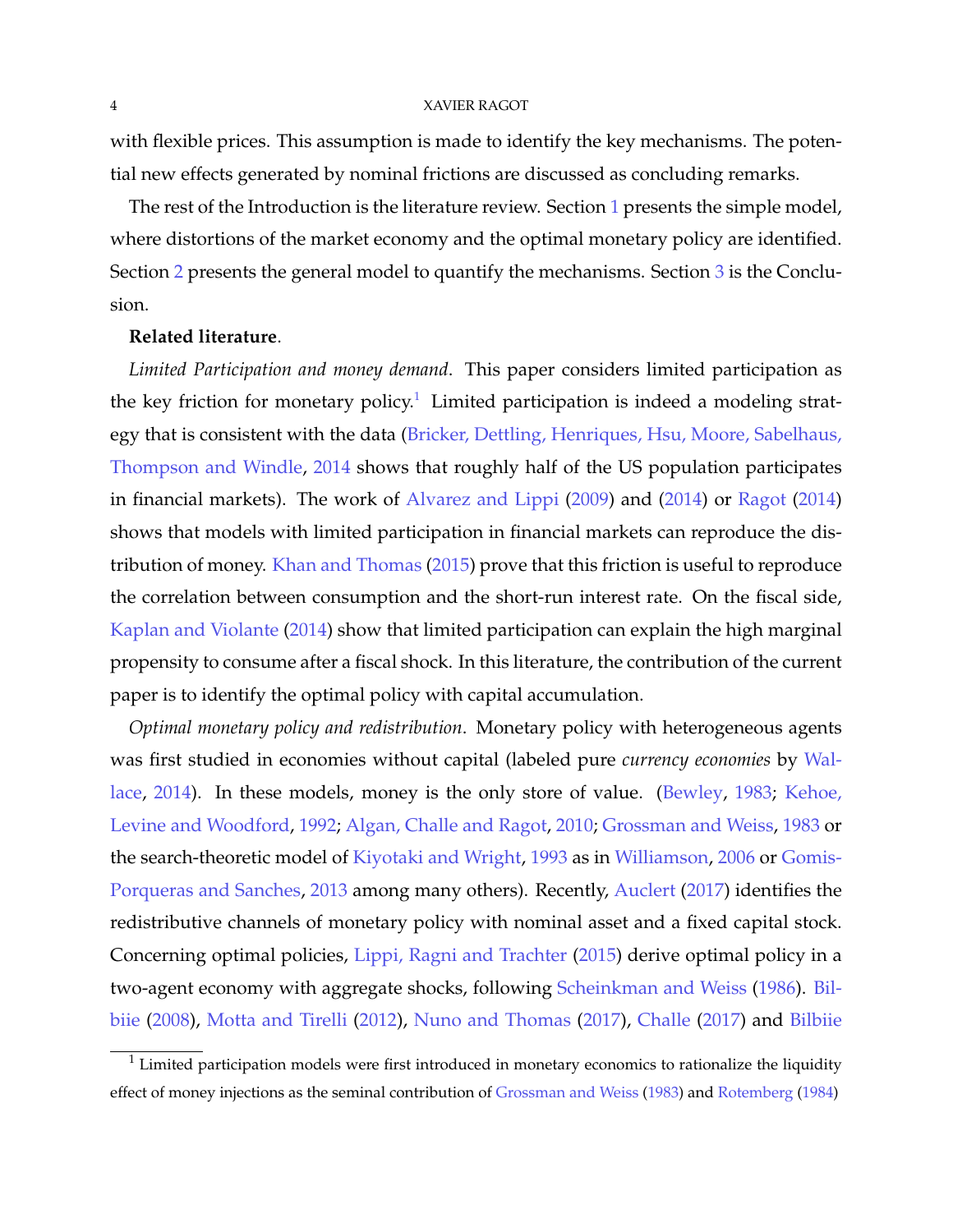and Ragot (2017) derive optimal policy with heterogeneous agents and additional frictions in the goods or labor market. All these models abstract from capital accumulation, and optimal monetary policy is a trade-off between consumption-smoothing and insurance. Recent models in the search-theory of money consider both money and capital to characterize optimal policies at the steady state (Aruoba and Chuch, 2010; Boragan, Waller and Wright, 2011). Using limited participation as the key friction, I can derive new results with aggregate technology shocks. For instance, optimal monetary policy can be either procyclical or countercyclical depending on the persistence of the shock. Finally, the redistributive effects of monetary policy generate new results absent from representative agent models, studied in Chari and Kehoe (1999).

**Old literature**. It is interesting to note that both the market failure induced by monetary saving, and the role of monetary policy in affecting the incentives to save, were discussed by Hayek. The idea that monetary policy can induce capital accumulation was indeed strongly defended by Hayek (and all the Austrian school) and called "forced saving". (Hayek, 1967). He argued forcefully that monetary policy shouldn't generate excessive fluctuations in the investment rate. The present analysis highlights an additional constraint on monetary policy: It shouldn't increase too much inequality over the business cycle.

#### 1. THE SIMPLE MODEL

The simple model is based on two simplifying assumptions. First, some agents always participate in financial markets, whereas others never participate. Second, nonparticipating households use money to smooth deterministic income fluctuations. These assumptions are relaxed in the quantitative analysis presented in Section 2.

Time is discrete and periods are indexed by  $t = 0, 1...$  The model features a closed economy populated by a continuum of households indexed by *i* and uniformly distributed along the unit interval, as well as a representative firm. Households have a CRRA utility function  $u(c) = (c^{1-\sigma}-1)/(1-\sigma)$  if  $\sigma \neq 1$  and  $u(c) = \log(c)$  if  $\sigma = 1$ . The discount factor is *β*. It is assumed that the economy is composed of two types of households. There is a fraction  $\Omega > 0$  of agents, denoted as  $N-$ households, who must pay a fixed cost  $\kappa^N$  each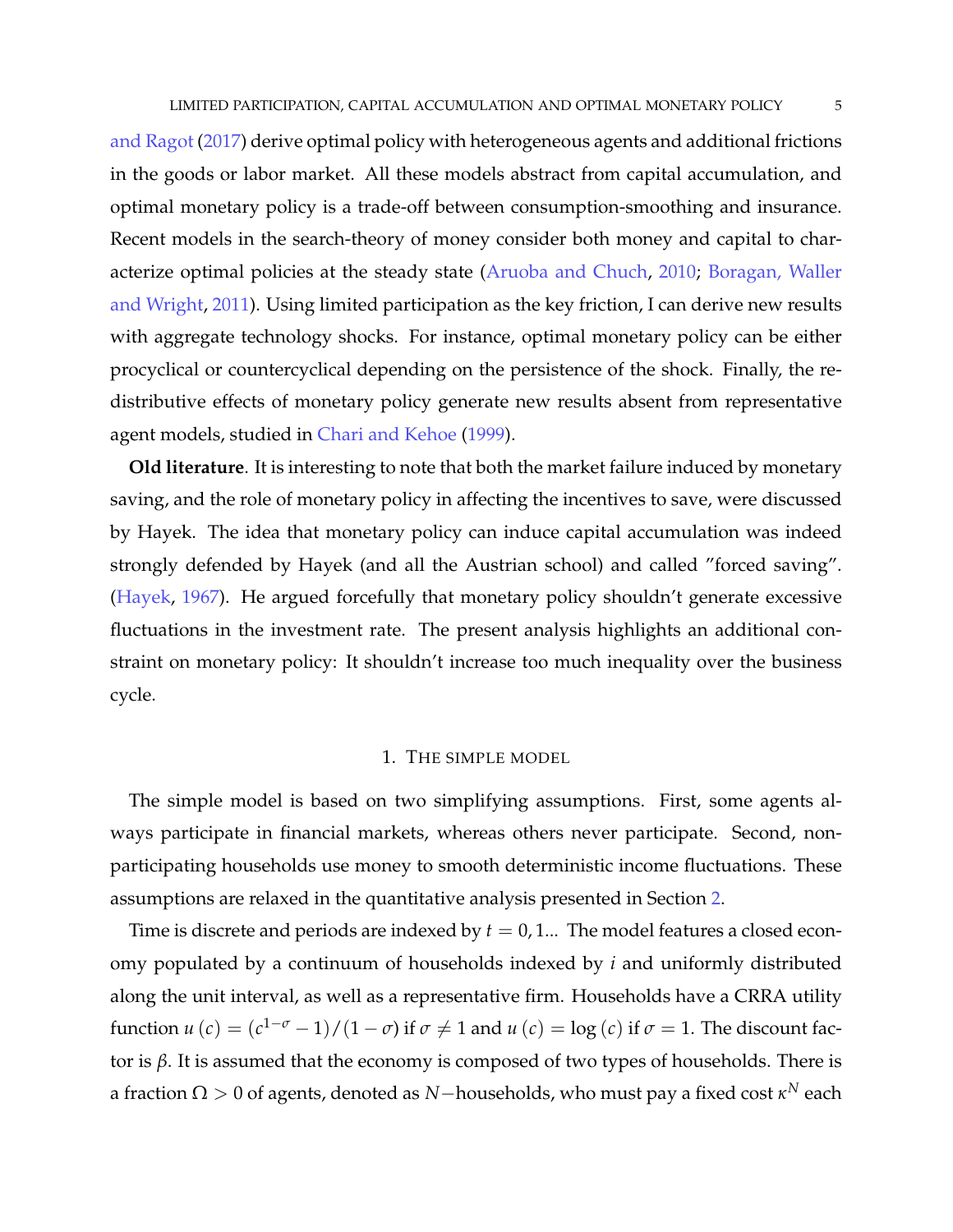time they want to participate in financial markets. The remaining fraction  $1 - \Omega$  of households, denoted as *P*−households, don't pay any cost to participate in financial markets. The cost *κ <sup>N</sup>* is determined in Section 1.2 below. It is high enough that *N*-households never participate in financial markets. All households can participate in the money market at no  $cost^2$ .

#### 1.1. **Agents.**

1.1.1. *Non-participating households. N*−households are denoted by the superscript *n*. A fraction  $\Omega/2$  consumes in odd periods and receives labor income in even periods. The other fraction  $\Omega/2$  consumes in even periods and receives labor income in odd periods, which is a modeling strategy similar to Woodford (1990). When working, households supply one unit of labor and get a nominal wage *W<sup>t</sup>* . In all periods, households receive a net nominal transfer  $P_t\tau_t$ , where  $P_t$  is the price of one unit of final goods and  $\tau_t$  is the transfer in real terms. As these households will not participate in financial markets, they use money only to smooth consumption<sup>3</sup>.

Households cannot issue money. When they consume, it is guessed (and checked) that they spend all their money holdings, and the condition for this to be the case is provided below. From now on, real variables are denoted with lowercase. For instance,  $M_t^n$  is the nominal amount of money held by the households at the beginning of each period, and the real amount is  $m_t^n = M_t^n / P_t$ . Denote as  $c_t^n$  the consumption of non-participating households in period *t*, then  $P_t c_t^n = M_{t-1}^n + P_t \tau_t$ , or in real terms:

$$
c_t^n = \frac{m_{t-1}^n}{1 + \pi_t} + \tau_t
$$
 (1)

where  $\pi_t = P_t/P_{t-1} - 1$  is the net inflation rate. When households do not consume, their money demand is their total income. As they spent all their money the previous period,

<sup>&</sup>lt;sup>2</sup>This participation costs structure is a simplification of the general framework of Alvarez, Atkeson and Kehoe (2002). It allows studying limited participation in a simple environment, as in Alvarez and Lippi (2014) for instance. Introducing participation cost for participating households would only complicate the algebra.

 $3$ Money has a positive value because it is a store of value in this infinite-horizon setting. The theory of money embedded in the simple model is thus from Samuelson (1958).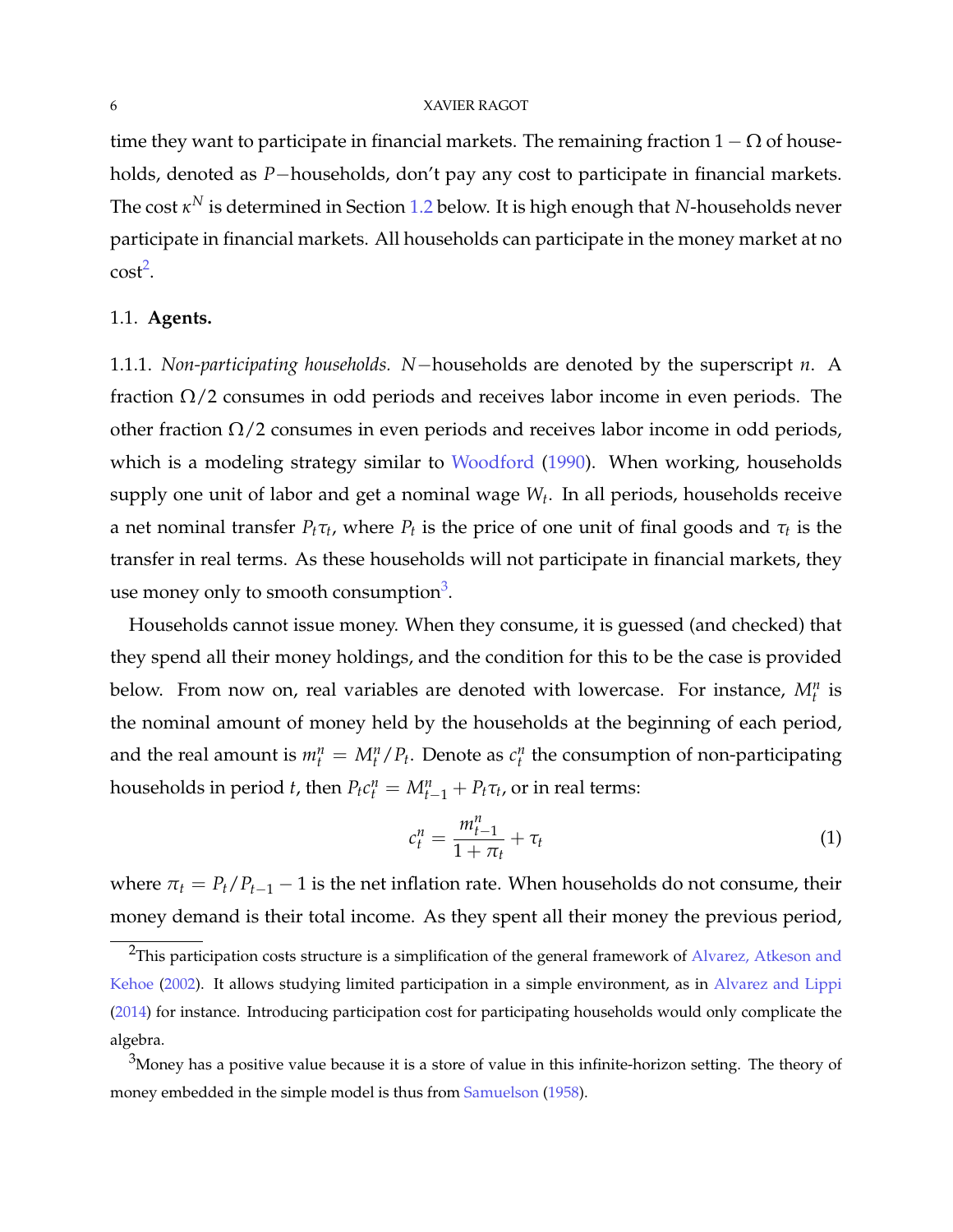their real money demand is:

$$
m_t^n = w_t + \tau_t \tag{2}
$$

From standard dynamic optimization, the condition for households not to hold money when they consume is:

$$
u'(c_t^n) > \beta^2 E_t \frac{1}{1 + \pi_{t+1}} \frac{1}{1 + \pi_{t+2}} u'(c_{t+2}^n)
$$

The condition is that marginal gain from consuming an additional unit of money in the current period is higher than the expected gain from consuming it two periods ahead.

1.1.2. *Participating Households.* Variables concerning *P*−households are indicated by the superscript *p*. These households supply one unit of labor every period. *P*−households can buy two types of assets: money, and the capital of firms. As money will always be a dominated asset $^4$ , participating household never hold money in equilibrium. In period *t*, they buy a quantity  $k_t^p$  $t_{t+1}^p$  of financial assets, which yield a real return  $1 + r_{t+1}$  between period *t* and *t* + 1. The budget constraint of a representative *P*−households is, in real terms:

$$
k_{t+1}^{p} + c_{t}^{p} = w_{t} + \tau_{t} + (1 + r_{t}) k_{t}^{p}, \qquad (3)
$$

where  $c_t^p$  $\frac{p}{t}$  is real consumption,  $w_t$  is real labor income and  $(1 + r_t)$   $k_t^p$  $t \atop t$  is the return of financial savings. Standard intertemporal utility maximization yields the Euler equation:

$$
u'\left(c_t^p\right) = \beta E_t \left(1 + r_{t+1}\right) u'\left(c_{t+1}^p\right),\tag{4}
$$

and the transversality condition is  $\lim_{\tau\rightarrow\infty}\beta^{\tau}E u^{\prime}\left(c_{t}^{p}\right)$  $\int_{t+\tau}^{p} k_{t+\tau}^{p} = 0$ 

1.1.3. *Firms.* There is a unit mass of firms, which produce with capital and labor. Capital must be installed one period before production, and it fully depreciates in production. The production function is Cobb-Douglas with a capital share  $\mu$  :  $Y_t = A_t K_t^{\mu}$  $\frac{\mu}{t} L_t^{1-\mu}$  $t^{1-\mu}$  and where *Kt* , *L<sup>t</sup>* and *A<sup>t</sup>* are respectively the capital stock, the labor hired and the technology level at

 $^{4}$ It will be assumed that shocks are small enough such that the zero lower bound does not bind in the equilibrium under consideration, so that money is a dominated asset.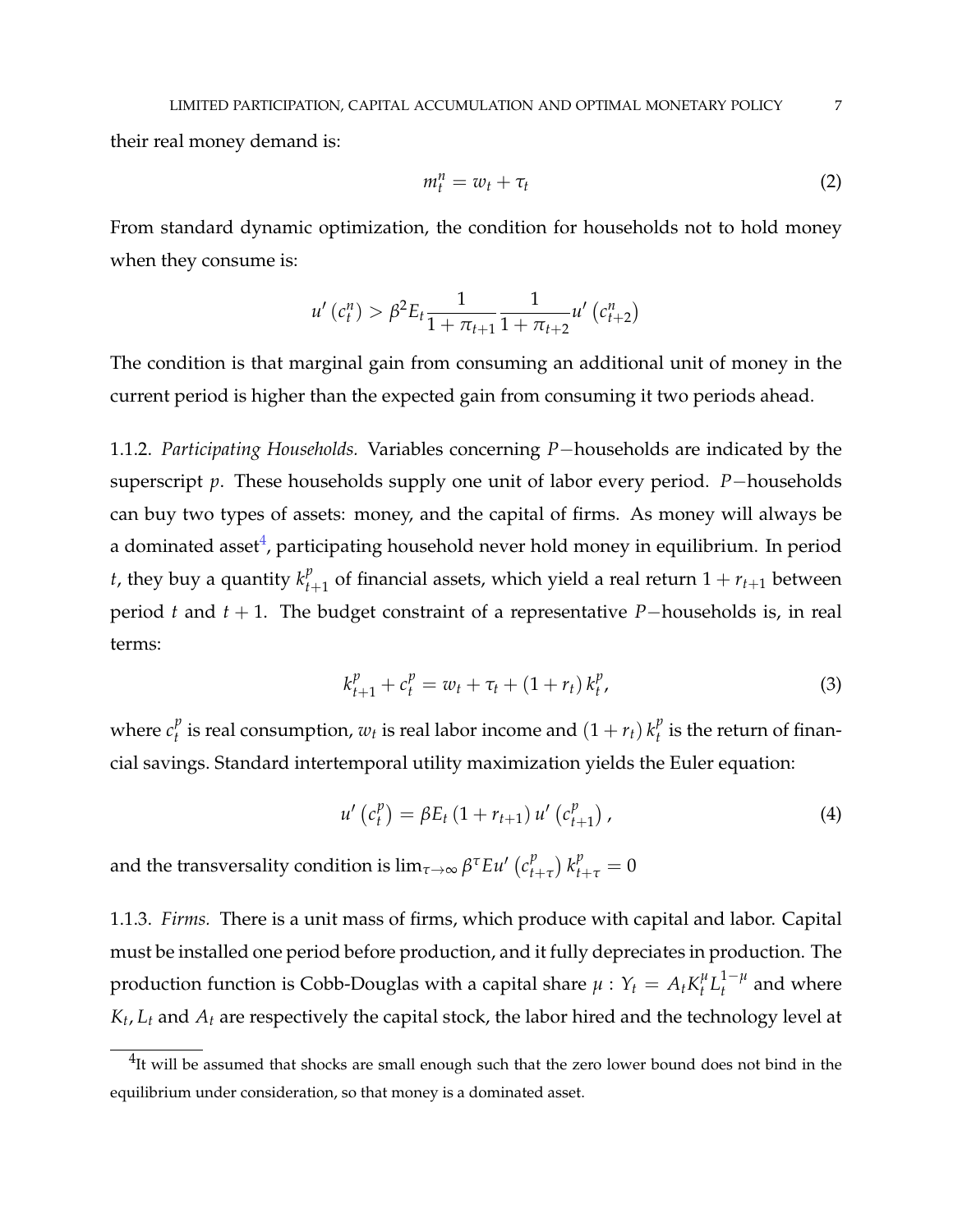the beginning of period *t*. Profit maximization is max $_{K,L}$   $A_t K_t^{\mu}$  $t^{u}L_{t}^{1-\mu} - w_{t}L_{t} - (1+r_{t})K_{t}$ . It yields the following two first-order conditions:

$$
w_t = (1 - \mu) A_t K_t^{\mu} L_t^{-\mu}
$$
\n(5)

$$
1 + r_t = \mu A_t K_t^{\mu - 1} L_t^{1 - \mu}
$$
 (6)

The level of technology *A<sup>t</sup>* is the only exogenous stochastic process in the economy.  $A_t = e^{a_t}$ , where  $a_t$  follows an AR(1) process:

$$
a_t = \rho^a a_{t-1} + \varepsilon_t^a \tag{7}
$$

where the shock  $\varepsilon_t^a$  is a white noise  $\mathcal{N}\left(0,\sigma_a^2\right)$ . The steady-state technology level is defined as  $A_t = 1$ .

*Monetary policy and taxes.* The new money is created by lump-sum transfers given to all households. The central bank creates a nominal quantity of money  $M_t^{CB}$ . The real quantity is  $m_t^{CB} = M_t^{CB} / P_t$  . Denote as  $M_t^{tot}$  the total nominal quantity of money. The law of motion of  $M^{tot}$  is simply  $M_t^{tot} = M_{t-1}^{tot} + M_t^{CB}$ , or in real terms:

$$
m_t^{tot} = \frac{m_{t-1}^{tot}}{1 + \pi_t} + m_t^{CB}
$$
\n
$$
\tag{8}
$$

The new money is created by a lump-sum transfer to all agents:

$$
\tau_t = m_t^{CB} \tag{9}
$$

1.2. **Equilibrium definition, steady state.** There are four markets in this economy. First, the equilibrium of the money market is:

$$
m_t^{tot} = \frac{\Omega}{2} m_t^n \tag{10}
$$

The previous equality stipulates that half of the N-households  $(\Omega/2)$  hold money at the end of each period. As only *P*−households participate in financial markets, the equilibrium of the financial markets is:

$$
(1 - \Omega) k_t^p = K_t \tag{11}
$$

The goods market equilibrium is:

$$
(1 - \Omega) c_t^p + \frac{\Omega c_t^n}{2} + K_{t+1} = Y_t \tag{12}
$$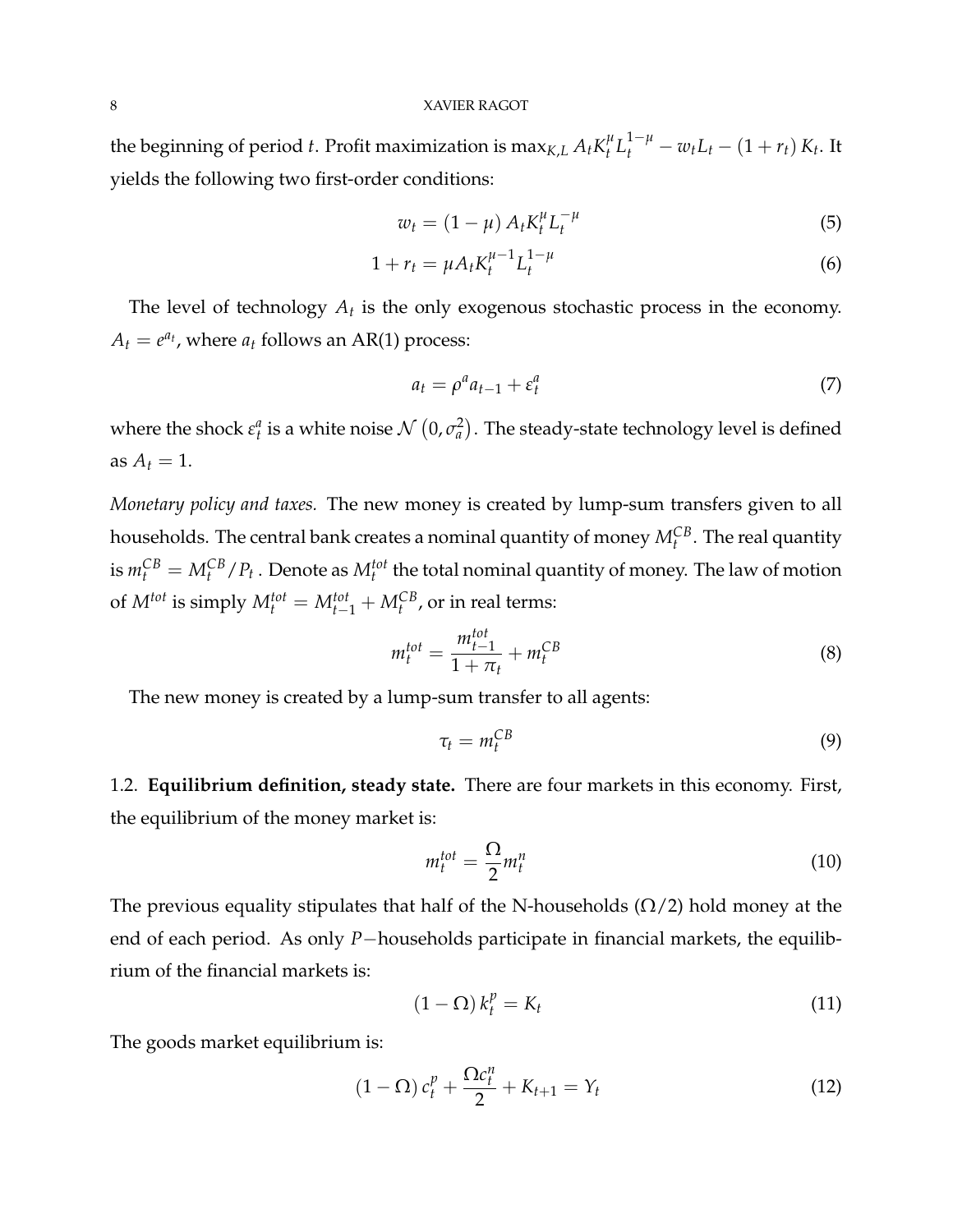As half *N*−households and all *P*−households supply one unit of labor, the labor market equilibrium is  $L_t = L$ , where:

$$
L \equiv 1 - \Omega + \frac{\Omega}{2} = 1 - \Omega/2 \tag{13}
$$

Given the process for the technology and for a given monetary policy, an equilibrium of this economy is a sequence of individual choices and prices  $\{c_t^n, m_t^n, k_t^p\}$  $\int_t^p$ ,  $c_t^p$  $t^{p}$ ,  $r_{t}$ ,  $\pi_{t}$ ,  $w_{t}$ } and a sequence of money stock, central bank profits and taxes  $\{m_t^{tot}, m_t^{CB}, \tau_t\}$  such that agents make optimal choices, the aggregate quantity of money is consistent with money creation and markets clear.

1.2.1. *Steady state.* The steady state of the model gives first insights. In steady state, real variables are constant and indicated with a star. For instance,  $A^* = 1$ . The real interest rate is given by the Euler equation of participating agents (4). It implies that  $1 + r^* = 1/\beta$ . One easily deduces the steady-state capital stock from equations (5) and (6):  $K^* = L(\mu \beta)^{\frac{1}{1-\mu}}$ and  $w^* = (1 - \mu) (\beta \mu)^{\frac{\mu}{1 - \mu}}$ . As  $\pi^*$  is the steady-state net inflation rate, using equations (2)-(9), one finds the consumption of *N*−households:

$$
c^{n*} = (1 - \mu) (\beta \mu)^{\frac{\mu}{1 - \mu}} \frac{1 + \frac{1}{\beta} \frac{\Omega}{2} \pi^*}{1 + \left(1 - \frac{1}{\beta} \frac{\Omega}{2}\right) \pi^*}
$$

The consumption of *P*−households is given by:

$$
c^{p*} = \left(1 + (1 - \beta) \frac{L}{1 - \Omega} \frac{\mu}{1 - \mu} + \pi^* \frac{\Omega/2}{1 + \pi^* (1 - \Omega/2)}\right) (\beta \mu)^{\frac{\mu}{1 - \mu}}
$$

One can check that  $C^{tot*} = (1 - \Omega) c^{p*} + \frac{\Omega}{2} c^{n*}$  does not depend on the inflation rate, but that  $c^{p*}$  increases with  $\pi$  whereas  $c^{n*}$  decreases with  $\pi^*$ .

Indeed, only the money-holders pay the inflation tax, whereas the proceed of the inflation tax is equally given back to all households. As a consequence, steady-state inflation is just a transfer from money holders (*N*−households) to non-money holders (*P*−households). This transfer doesn't affect output because the real interest rate is pinned down by preferences of participating agents.<sup>5</sup>

<sup>5</sup> *<sup>N</sup>*−households don't participate in financial markets if the participation cost *<sup>κ</sup> <sup>N</sup>* is high enough such that the total return of their saving in money would be higher than the one in financial markets. This provides a lower bound to the participation cost of *N*-households:  $κ^N > (1 - μ) (\beta μ)^{\frac{\mu}{1 - μ}} (\frac{1}{\beta} - \frac{1}{1 + π^*}).$  It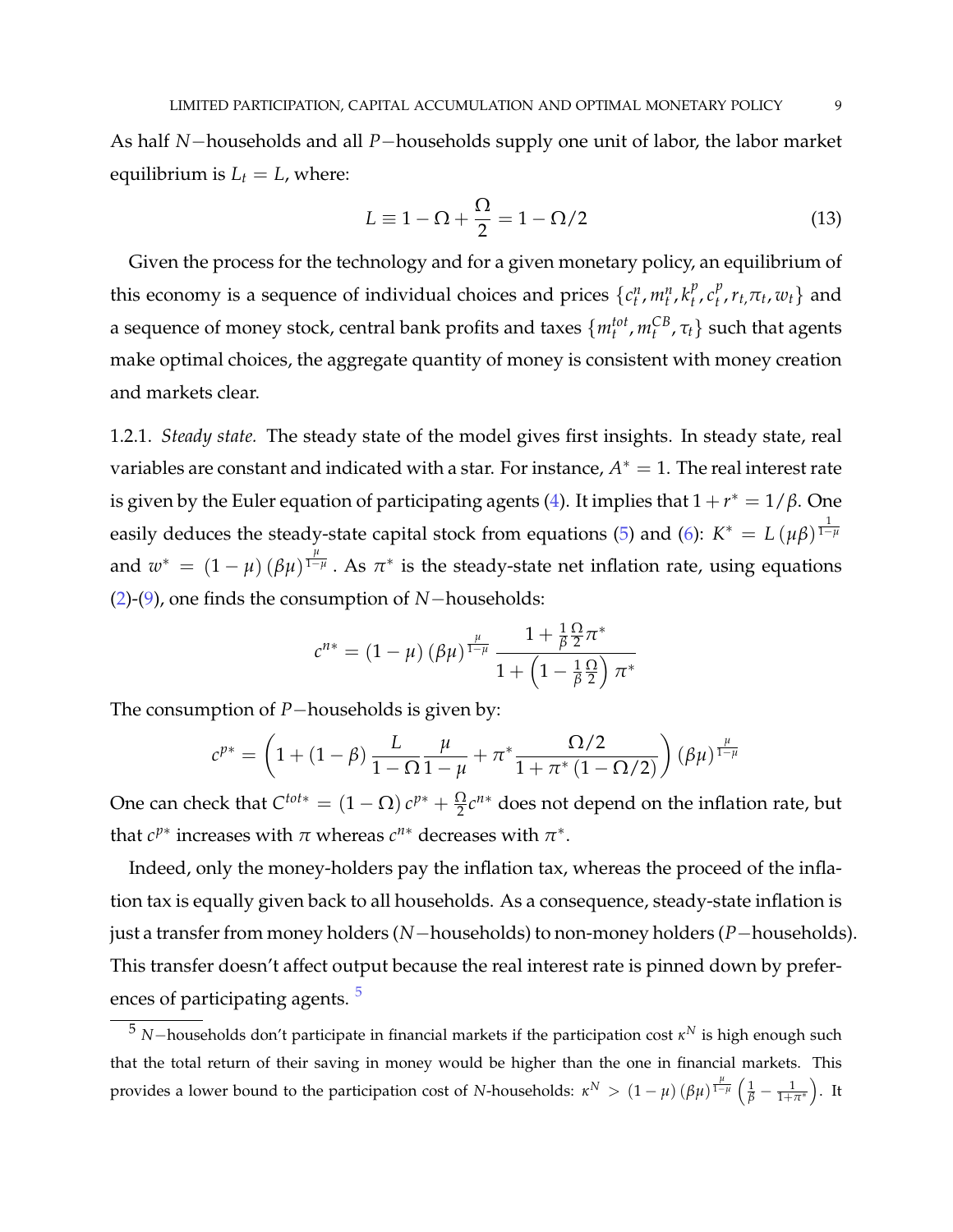1.3. **Discussion of the model.** Before solving the model, it may be useful to discuss the assumptions. This model is designed to be the simplest model with two features: 1) Money is used by non-participating agents to smooth consumption, as in the Baumol-Tobin literature 2) Participating agents invest in capital, affecting prices in general equilibrium. It can be thought either as a monetary extension of Woodford (1990) or as introducing capital accumulation in simplified limited participation models along the lines of Alvarez et al. (2009) or Khan and Thomas (2015).

To obtain a tractable framework, this simple model doesn't admittedly consider other margins studied in the literature. First, the participation structure is fixed because there is constant segmentation across households. This modeling strategy, followed by Alvarez et al. (2009) or Khan and Thomas (2015) can be generalized at the cost of more algebra. For instance, Alvarez et al. (2002) consider a model where the participation decision may change in the business cycle to obtain a more time-varying velocity of money. Kaplan and Violante (2014) also consider this margin in a quantitative model. Second, there is no change in price dispersion after a money shock in my model. This could be obtained either with Calvo-type sticky prices or with flexible prices and good market segmentation as in Williamson (2008). The gain of these two simplifying assumptions is to be able to introduce capital accumulation in general equilibrium and to be able to derive optimal policies in a transparent way, what is new in this literature to the best of my knowledge.

A third implication of this simple model is more problematic. The distribution of money is not very realistic, what may be misleading as the main mechanism will rely on the redistributive effects of monetary policy. This limit of the simple model will justify the introduction of a more general setup in Section 2.

1.4. **Optimal allocation and steady state comparison.** Without loss of generality, it is assumed that the planner gives a weight  $\omega_p$  to *P*−households and a weight 1 to *N*−households.

is assumed that this inequality is fulfilled and that shocks are small enough such *N*−households never participate in financial markets.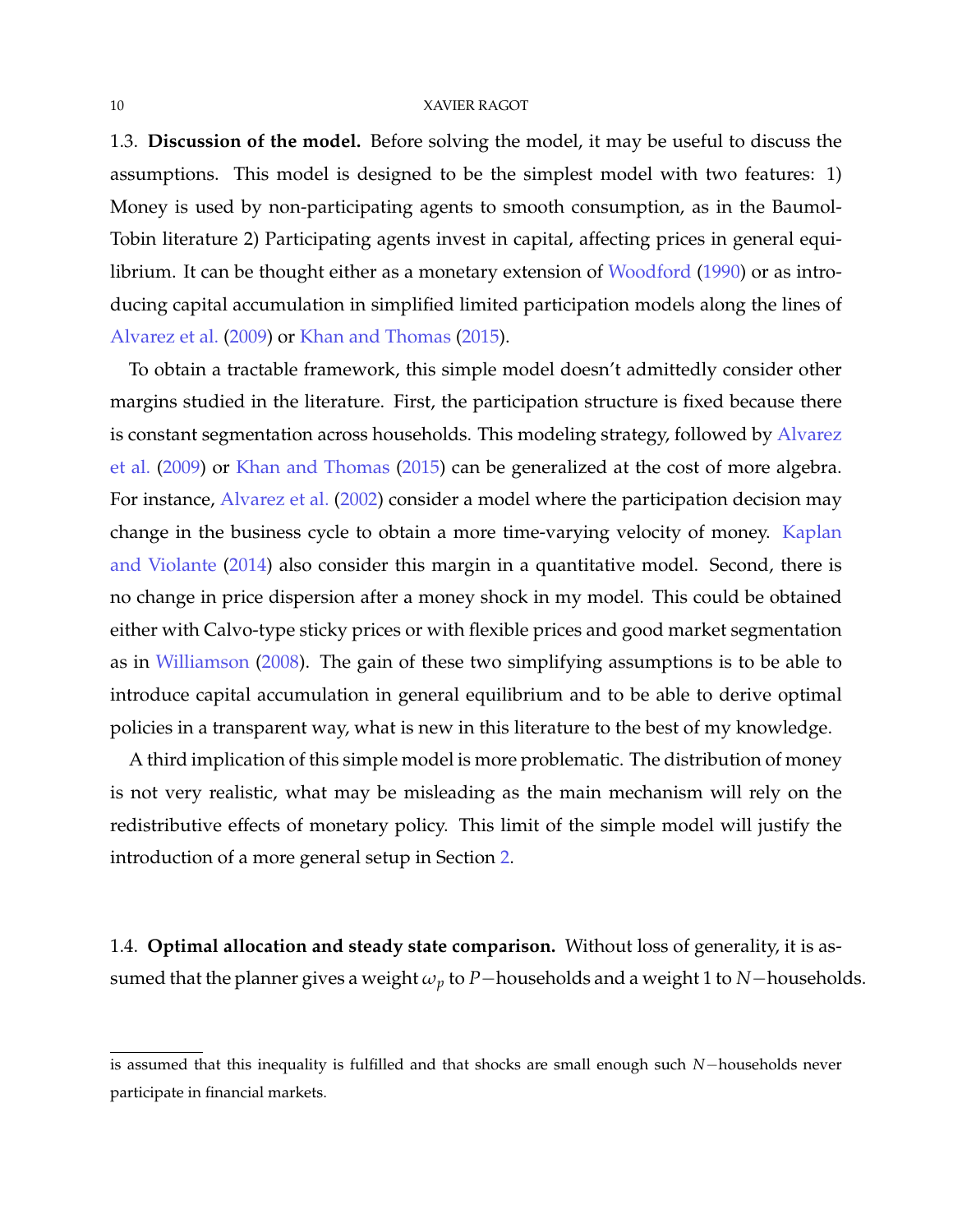The tilde is used to indicate the optimal allocation. For instance  $\tilde{c}^n_t$  is the optimal consumption of a N-household in period *t*. The intertemporal social welfare function is:

$$
\max E_0 \sum_{t=0}^{\infty} \beta^t \left( \frac{\Omega}{2} u \left( \tilde{c}_t^n \right) + \omega_p \left( 1 - \Omega \right) u \left( \tilde{c}_t^p \right) \right) \tag{14}
$$

and the resource constraint of the planner is:

$$
\frac{\Omega \tilde{c}_t^n}{2} + (1 - \Omega) \tilde{c}_t^p + \tilde{K}_t = A_t \tilde{K}_{t-1}^\mu L^{1-\mu}
$$
\n(15)

Solving the program one finds:

$$
\tilde{c}_t^n / \tilde{c}_t^p = \omega_p^{-\frac{1}{\sigma}} \tag{16}
$$

In words, the ratio of consumption of participating and non-participating households is constant over the business cycle, which is a direct implication of full risk-sharing. With this property the Euler equation is:

$$
u'\left(\tilde{c}_t^p\right) = \beta E_t \left(1 + \tilde{r}_{t+1}\right) u'\left(\tilde{c}_{t+1}^p\right) \tag{17}
$$

where  $1 + \tilde{r}_t = \mu A_t \tilde{K}_t^{\mu-1}$  $t^{\mu-1}L^{1-\mu}$  is the marginal productivity of capital in the optimal allocation. The resource constraint of the planner is  $\tilde{K}_{t+1} + \left(\frac{\Omega}{2}\right)$  $\frac{\Omega}{2} \left( \omega_p \right)^{-\frac{1}{\sigma}} + \left( 1 - \Omega \right)$  $\tilde{c}_t^p =$  $A_t \tilde{K}^\mu_t$ *<sup>µ</sup>* L<sup>1−µ</sup>. This budget constraint and the Euler equation (17) fully characterize the optimal allocation.

One can now compare the market and optimal allocation in steady state, i.e. when there is no money creation  $m_t^{CB} = 0$  and where  $A = 1$ . The following Proposition summarizes the result. All proofs are in the Appendix.

**Proposition 1.** *1) The steady state value of the capital stock is optimal in the market economy:*  $K^* = \tilde{K}^*$ .

*2)In addition, if*

$$
\omega_p = \left(1 + \frac{\mu}{1 - \mu} \left(1 - \beta\right) \frac{1 - \Omega/2}{1 - \Omega}\right)^{\sigma} \tag{18}
$$

*then the steady-state market equilibrium is optimal when*  $\pi^* = 0$ *:*  $c^{n*} = \tilde{c}^{n*}$  *and*  $c^p = \tilde{c}^{p*}$ *.* 

First, in the market economy, the capital stock is optimal in steady state. Indeed, the steady-state real interest rate (and thus the marginal return on capital) is pinned down by the households' discount factor in the market and optimal economy:  $1 + r^* = 1 + \tilde{r}^* = \frac{1}{\beta}$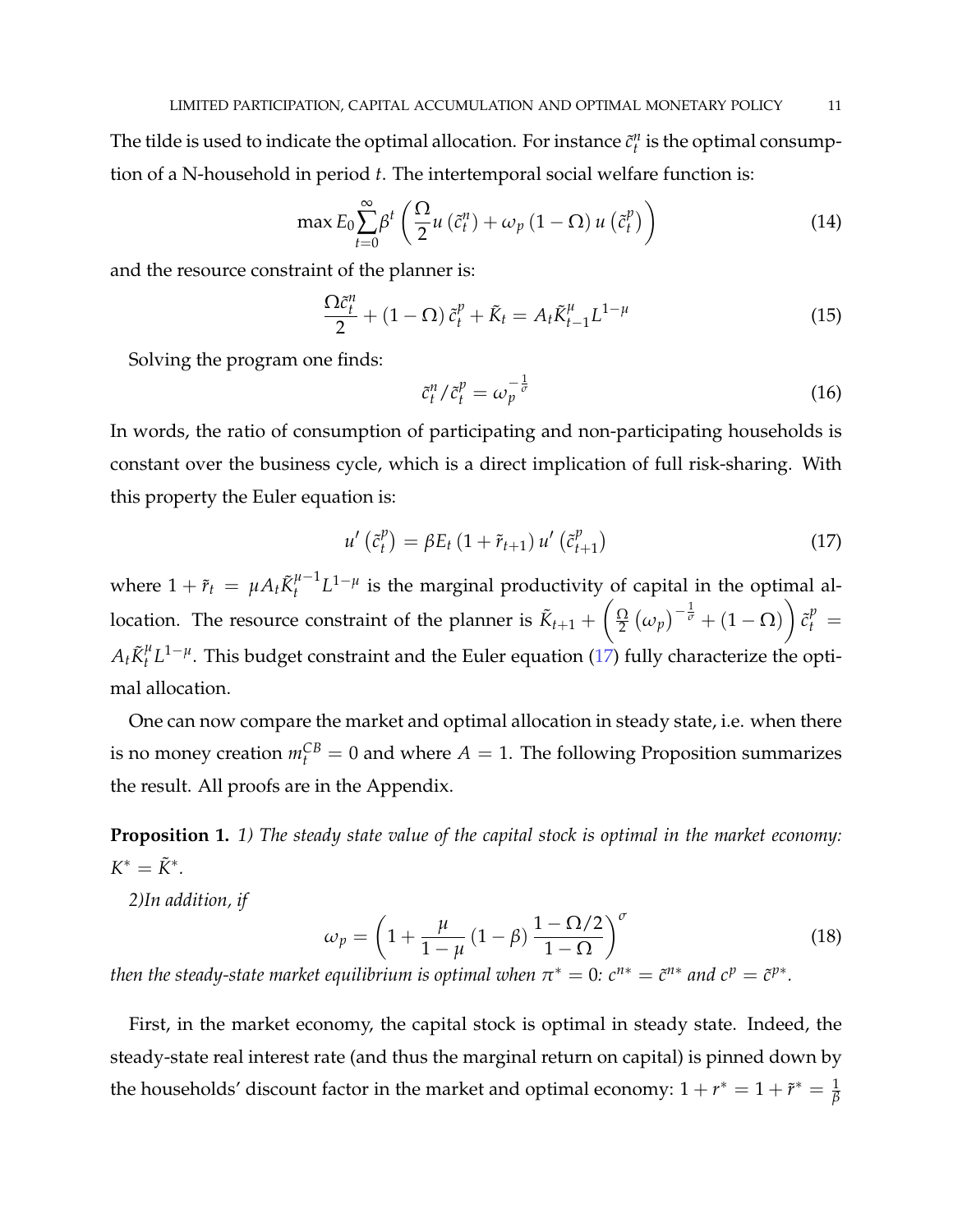(see equations 4 and 17). Second, for the value of the weight  $\omega^p$  given in the Proposition, the inflation rate  $\pi=0$  generates the optimal steady-state market allocation<sup>6</sup>. As steadystate inflation is only a transfer across households, there exists a pareto weight such that the optimal inflation rate is 0. In what follows, it is assumed that  $\omega^p$  has the value given in the Proposition and that the optimal steady-state inflation rate is thus  $\pi = 0$ , but it should be clear that all the results below are valid for an arbitrary weight *ω<sup>p</sup>* . Considering the case where the optimal steady-state inflation rate is 0 simplifies the algebra, in order to focus on the business cycle distortions implied by limited participation.<sup>7</sup>

1.5. **Distortions in the market economy.** To identify the distortions of the market economy in the business cycle, the allocation is first analyzed under the assumption that monetary policy is inactive:  $m_t^{CB} = 0$ . As a consequence, the nominal money stock  $\bar{M}^{tot}$  is constant and  $\tau_t = 0$  in all periods. Using the money market equilibrium and money demand (2) and (10), one finds that the price level in each period is  $P_t = \frac{2\tilde{M}^{tot}}{\Omega w_t}$ , and the inflation rate is thus  $1 + \pi_t = w_{t-1}/w_t$ . As a consequence, from (1), the consumption of non-participating households is simply:

$$
c_t^n = w_t
$$

The structure of the equilibrium is thus quite simple. Non-participating households consume the real wage in all periods. The model is thus close to consumer-saver models, where some agents consume all their income (as Judd, 1985 for an early example).

To save some space, the difference between the optimal and market allocation is summarized in two Propositions. The proofs are based on a first-order approximation of the model and they are left in Appendix.

#### **Proposition 2.** *If*  $\sigma = 1$ *, the market and the optimal allocations are the same.*

The first result is that the existence of distortions depends on the utility function: When households have log-utility, the market allocation is optimal (at the first order) even when

 $6$ The fact that the optimal steady-state inflation rate does not necessarily produce the Friedman rule in an heterogeneous-agent economy is the standard result of Kehoe et al. (1992)

 $7$ When markets are complete and when all households participate in financial markets, it is easy to check that the dynamics of aggregate consumption and capital are the same in the optimal allocation.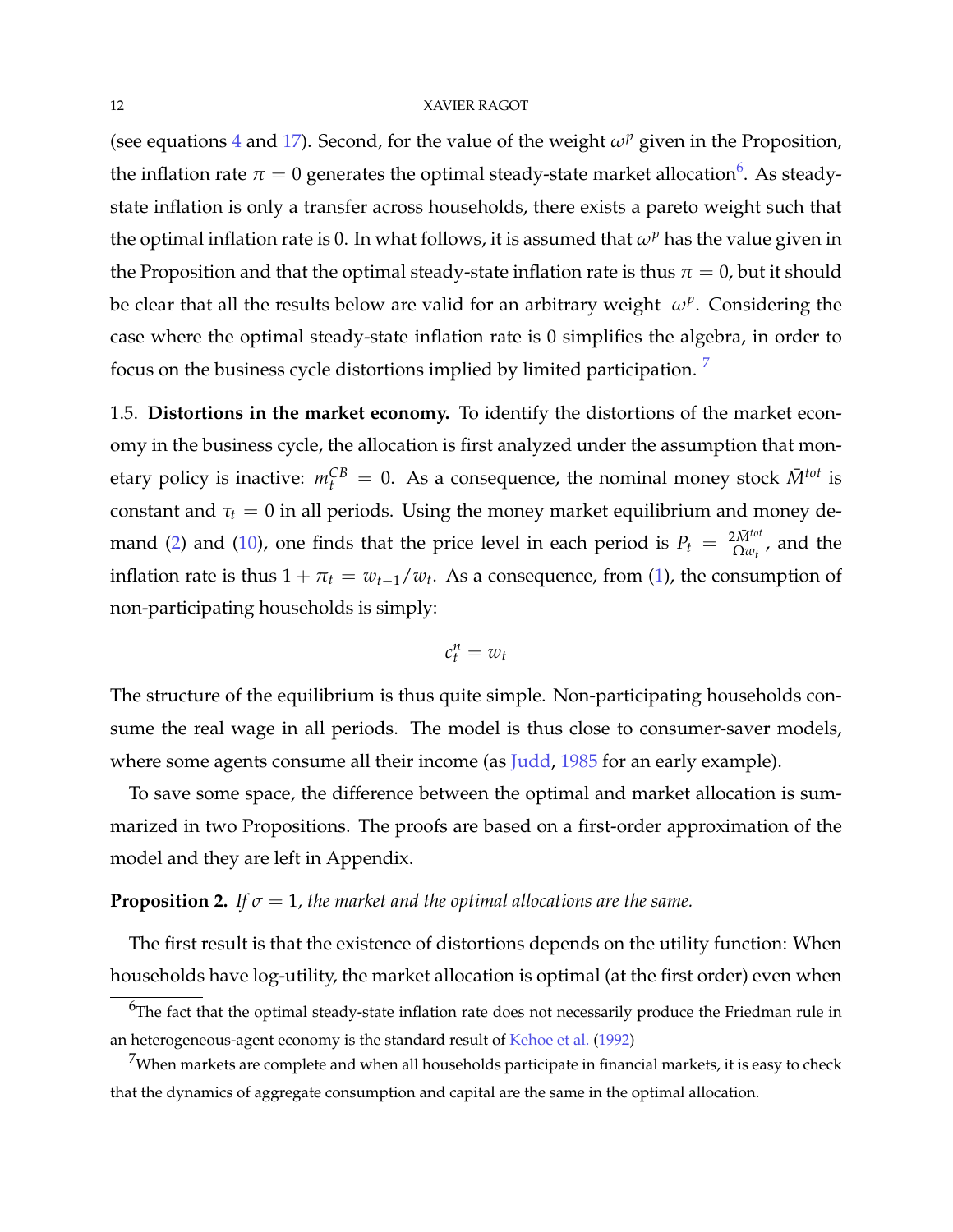there is limited participation in financial markets. Indeed, the steady-state is optimal and, with log-utility, households consume a constant share of their income in all periods, which is independent from factor prices. Hence, this share is the same in the market and optimal economies.

Following the business-cycle literature, the case  $\sigma > 1$  and  $\sigma$  close to 1 is considered as the relevant one (see Hall, 2010, chap. 2 for a survey). With these assumptions we can derive additional analytical results about capital accumulation.<sup>8</sup>

To do so, denote as  $\frac{\partial \tilde{K}}{\partial \epsilon^a}$  the contemporaneous increase in the total capital stock after a small TFP shock in the *optimal* allocation, and as  $\frac{\partial K}{\partial ε^a}$  the contemporaneous increase in the *t* otal capital stock in the *market* allocation. We now compare  $\frac{\partial \tilde{K}}{\partial \epsilon^a}$  and  $\frac{\partial \hat{K}}{\partial \epsilon^a}$ .

**Proposition 3.** *If*  $\sigma$  *is close to* 1*, there is a threshold*  $\bar{\rho} > 0$ *, such that:*  $-ff\,\rho < \bar{\rho}$  then  $\frac{\partial \tilde{K}}{\partial \varepsilon^a} > \frac{\partial \hat{K}}{\partial \varepsilon^a}$  $-ff \rho > \bar{\rho}$  then  $\frac{\partial \tilde{K}}{\partial \epsilon^a} < \frac{\partial \hat{K}}{\partial \epsilon^a}$ 

The Proposition states that the reaction of the total capital stock can be higher or lower than the one in the first-best allocation depending on the persistence of the technology shock. Hence, there can be either over or under investment after a technology shock. Indeed, when the persistence of the technology shock is low, the central planner would like the economy to save a lot to benefit from the temporary increase in TFP. In the market economy, participating households, do not receive all the wealth generated by investment because a part of this return is given as wages to non-participating households. The wealth effect is smaller than it would be under complete markets. As a consequence, they do not save enough. When the persistence is high, the economy experiences a high wealth effect and the central planner would like households to increase consumption to benefit from the persistent increase in TFP. Again, as participating households in the market economy do not perceive the full wealth generated by the increase in TFP, they do not increase consumption enough compared to the first best, and the capital stock is too high.

<sup>&</sup>lt;sup>8</sup>When  $\sigma$  is very high, income effects create non-realistic behavior (such as a huge fall in saving after a positive technology shock), which prevents analytical characterization.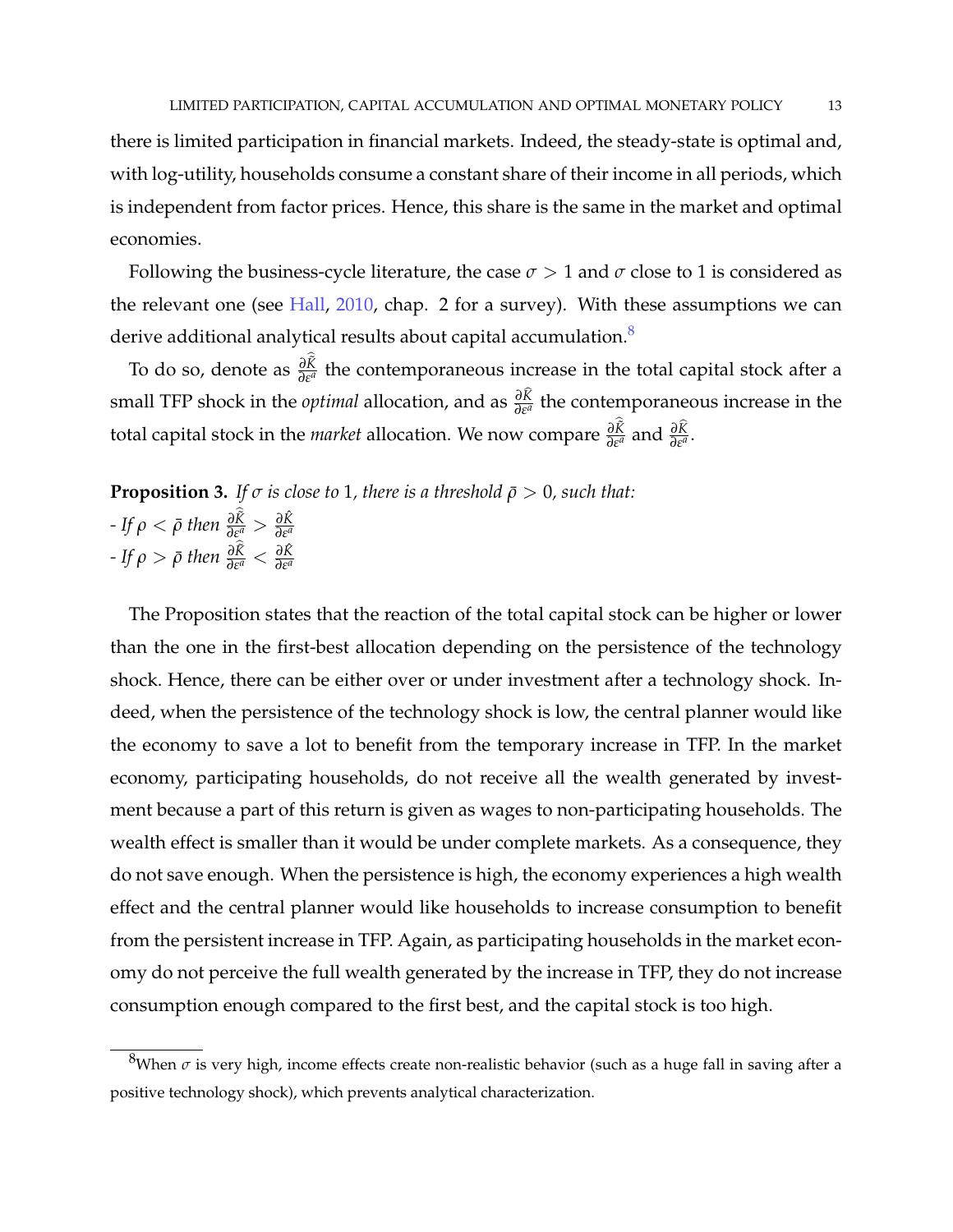As a short summary, the market economy under-reacts compared to the first best allocation, for both income and substitution effect. The effect of limited participation on capital accumulation is thus surprisingly complex, as it depends on both the shape of the utility function and the persistence of the technology shock. The key mechanism identified in this Proposition is that participating households don't experience the right wealth effect after a TFP shock. We will see below that optimal policy redistributes wealth across households to restore the right wealth effects. It will do so, not by affecting marginal returns, but by generating non-distorting transfers across agents.

1.6. **Optimal monetary policy.** Optimal monetary policy is now derived in the non-linear environment. We consider that the central bank creates some money in each period after observing the state of the economy. As it is shown that the optimal monetary policy implements the first best, there are no commitment issues, as the central bank has no incentives to deviate in any period.

To identify the effect of monetary policy in the non-linear environment, one can rewrite the budget constraint of participating households, using the budget constraint (3), together with the equations  $(9)$  and  $(11)$ :

$$
K_{t+1} + (1 - \Omega) c_t^p = Y_t - w_t \frac{\Omega}{2} + \underbrace{(1 - \Omega) m_t^{CB}}_{\text{money transfer}}
$$
 (19)

The previous equality shows that monetary policy acts as a lump-sum transfer to participating households (as a general equilibrium effect). Indeed, money is transferred to all households, whereas only non-participating ones hold money and pay the inflation tax. As a consequence, money creation is a transfer from non-participating to participating households, as in the steady state. The term "money transfer" thus captures the redistributive effect of money creation between the two types of agents.

One can write the budget constraint of the central planner (15) in a similar form:

$$
\tilde{K}_{t+1} + (1 - \Omega) \tilde{c}_t^p = \tilde{Y}_t - \tilde{w}_t \frac{\Omega}{2} + \underbrace{\frac{\Omega}{2} (\tilde{w}_t - \tilde{c}_t^n)}_{\text{missing saving}}
$$
\n(20)

where  $\tilde{Y}_t$  and  $\tilde{w}_t \equiv (1 - \mu) A_t \tilde{K}_t^{\mu}$  $t<sup>\mu</sup>$  *L*<sup>- $\mu$ </sup> are respectively the level of output and the marginal productivity of labor in the optimal allocation. The time-varying difference between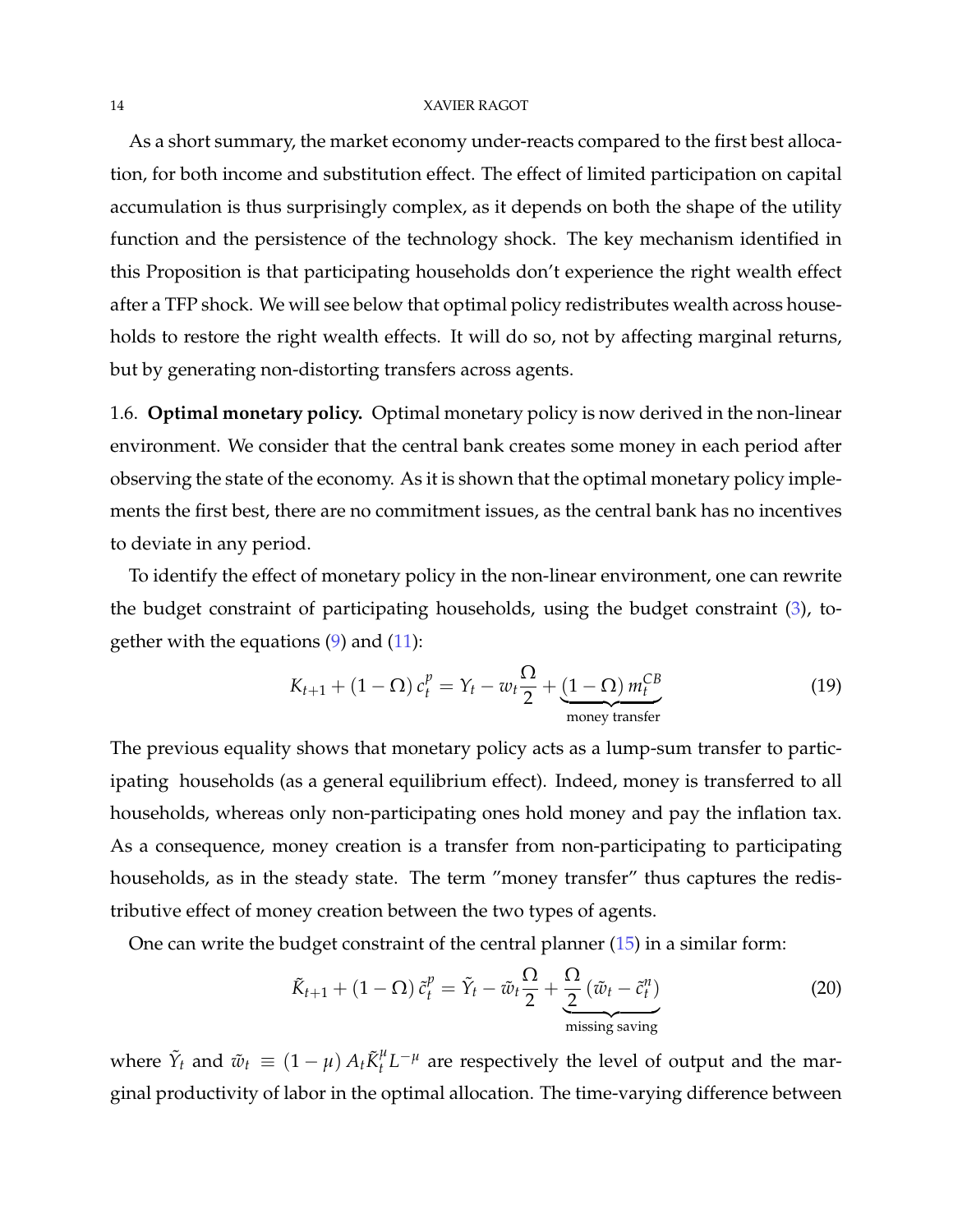the income and consumption of non-participating households appears in this budget constraint. This difference is denoted the "missing saving", because it is the part of the income of non-participating agents that is actually invested in the optimal allocation, but not in the market economy. This difference is key for the results. Indeed, the planner would like that non-participation agents save, but it is not the case when there is no money creation, as  $c_t^n = w_t$ . As a consequence, if monetary policy is able to implement a transfer to participating agents, which compensates for the "missing saving", it may generate the right saving decision for participating households, and thus the right wage rate and consumption for non-participating agents.

The following Proposition shows that this intuition is right.

**Proposition 4.** *1) An active monetary policy can implement the first best allocation. 2) The optimal money rule has the following form:*

$$
m_t^{CB} = H(\Omega, A_t, K_t)
$$
 (21)

*where the function H is such that H*  $(0, A_t, K_t) = 0$  *and H*  $(\Omega, 1, K^*) = 0$ *.* 

The second part of the Proposition shows that the money rule depends on technology and the aggregate capital stock. When all households participate in financial markets  $\Omega = 0$ , the incentives to save are optimal and no money is created  $H = 0$ , as expected. Moreover, in steady state  $H(\Omega, 1, K^*) = 0$ , as the steady-state allocation is optimal. The time-variation in the money created by the central bank reproduces the transfer, which corresponds to the "missing saving" of non-participating households identified in the discussion of equation (20). As a consequence, the consumption-saving choice of participating households is optimal. The consumption of non-participating households is thus also optimal, because of the goods market equilibrium.

One can derive some intuitions for the properties of the optimal monetary policy from Proposition 3. When the persistence of the technology shock is low (close to 0) and the utility function is not too concave, the economy under-invests after a positive technology shock. Optimal monetary policy increases capital accumulation, and it is thus procyclical. When the persistence of the technology shock is high (close to 1), then the market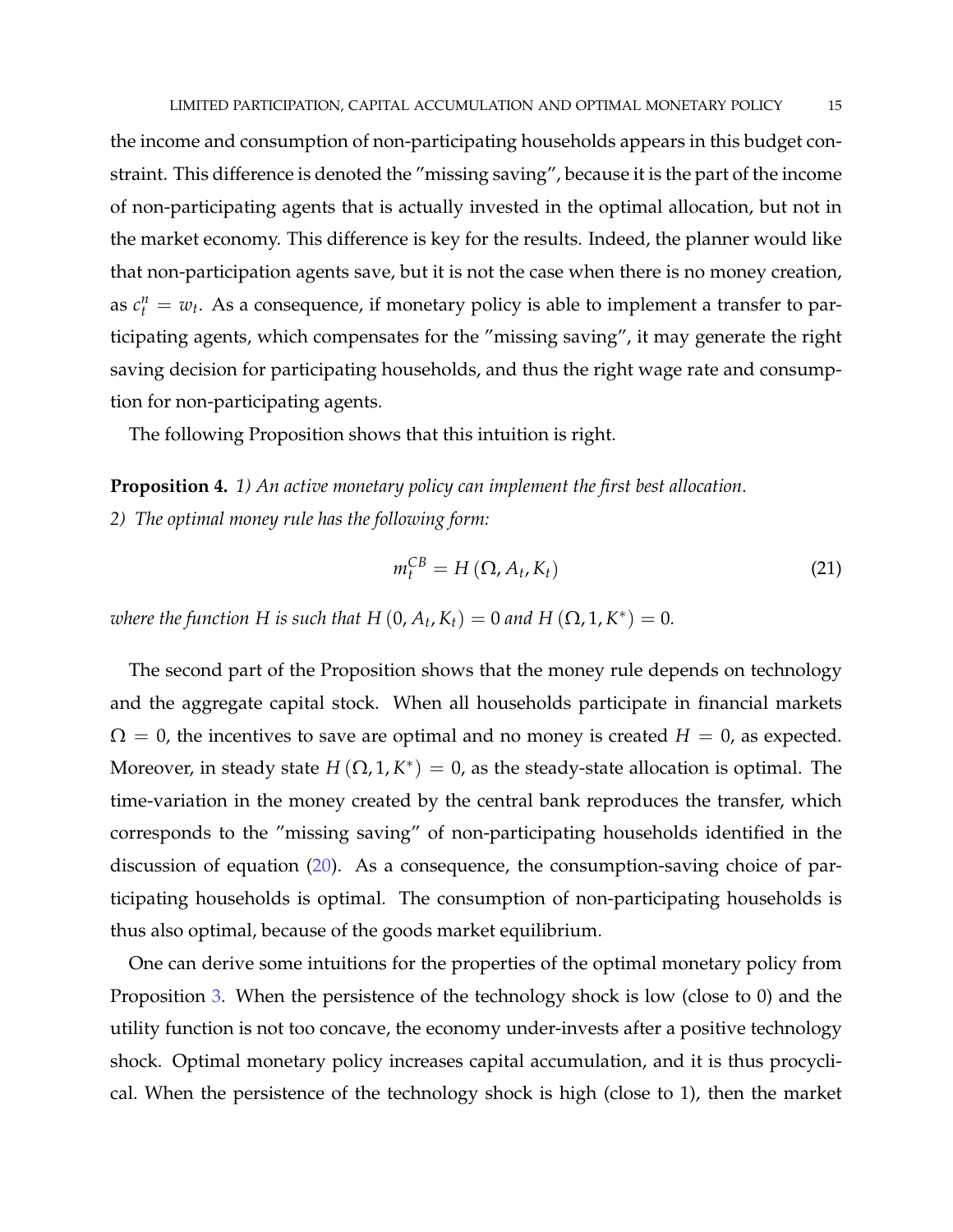economy accumulates too much capital after a positive technology shock. Optimal monetary policy decreases capital accumulation after a persistent positive technology shock. Optimal monetary policy is thus countercyclical.

1.7. **Monetary policy or fiscal policy ?** Monetary policy can implement the first best by inducing optimal transfers across agents. One could argue that this should be the role of fiscal policy. As capital dynamic is not optimal in the business cycle, one could think that a time-varying capital tax could implement the first best. This intuition is not correct. Indeed, the distortion appears as a non-optimal wealth effect, not as a distorted marginal return on capital. To see this, assume that in period *t* the central planner introduces a timevarying capital tax  $\lambda_t$  on interest income on period  $t$  savings (the way the inflation tax is redistributed to households is irrelevant for the proof). The Euler equation of participation agents in period *t* is:

$$
u'\left(c_{t}^{p}\right) = \beta E_{t}\left(1 + \left(1 - \lambda_{t}\right)r_{t+1}\right)u'\left(c_{t+1}^{p}\right)
$$

where  $r_{t+1}$  is the before-tax marginal productivity of capital. If the first best is implemented, the optimal allocation must satisfies  $u'$  ( $\tilde{c}_t^p$  $\int_{t}^{p}$ ) =  $\beta E_t (1 + (1 - \lambda_t) \tilde{r}_{t+1}) u' (\tilde{c}_t^{p})$  $_{t+1}^{p}$ ), in all periods. But it is known from  $(17)$  that  $u'$  ( $\tilde{c}_t^p$  $\binom{p}{t} = \beta E_t (1 + \tilde{r}_{t+1}) u' (\tilde{c}_t^p)$  $_{t+1}^{p}$ ). As a consequence, we must have  $0 = \lambda_t E_t \tilde{r}_{t+1} u' \left( \tilde{c}_t^p \right)$  $_{t+1}^{p}$ ). This implies  $\lambda_t = 0$ , in all periods, because we assume small shocks and  $r^*u'(c^{p*}) \neq 0$ . The next Proposition summarizes this result.

#### **Proposition 5.** *The first best can be achieved only if capital taxes are zero in all periods.*

Finally, it should be clear that a time-varying lump-sum transfer between participating and non-participating households equal to the "missing saving" can reproduce the firstbest allocation. As monetary policy described above, such policy would restore the right wealth effects without distorting the marginal incentive to save of participating agents.

Monetary policy has nevertheless a relative advantage. Indeed, optimal monetary policy depends only on aggregate variables, and the monetary authorities have no information about the identity of who is actually participating or not. Monetary policy thus requires less information-processing than fiscal policy.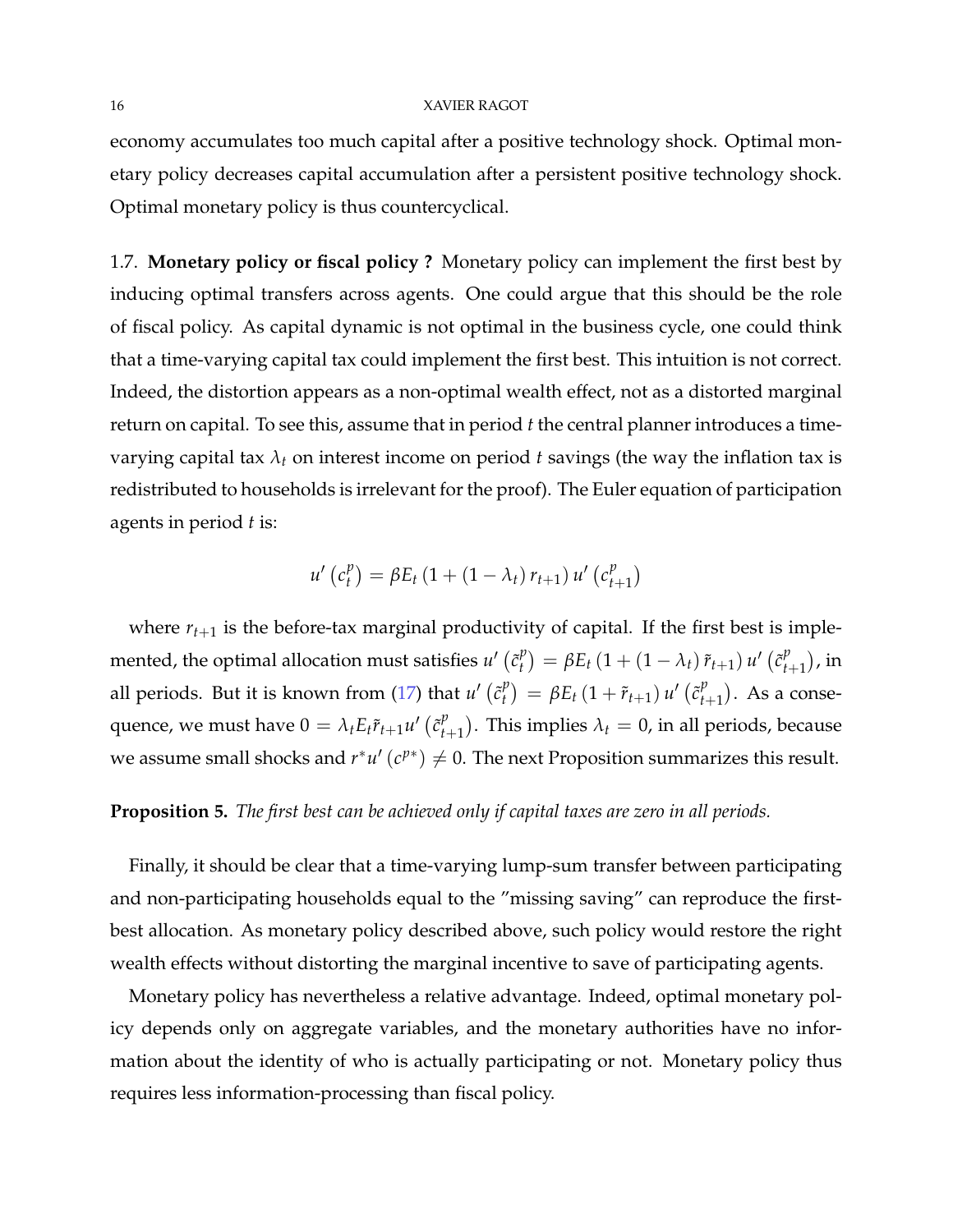1.8. **A remark on inside money and money creation.** The result about the distortion of the market economy does not depend on money being outside money. The results would be the same if money were inside money, because the time-varying return on inside money is different from the marginal productivity of capital. This result is proved in the Online Appendix, to save some space, but the intuition is simple. In general equilibrium what is not consumed must be invested. As a consequence, all the monetary savings (be it outside or inside money) are invested. The key distortion relies on the incentives to save, and thus on the return on the money.

The fact that monetary policy can implement the first best does not rely on the assumption of lump-sum money creation, and the results are the same if money is created by open-market operations. The results are thus robust to many alternative way to create money. Only in the special case where the new money is given to non-participating agents in a lump-sum manner, does monetary policy not generate redistribution across agents (as the inflation tax is paid back to the money holders), and the first best cannot be implemented. Any other process of money creation allows implementing the first best.<sup>9</sup>

This simple model has shown that the time-variations in the capital stock are not optimal when there is limited participation in financial markets. It has identified a new role for monetary policy, which is to affect capital accumulation in the business cycle because of only one friction, which is limited participation in financial markets. As summarized in the introduction, this role for monetary has not been identified yet, to the best of my knowledge. This simple model is based on simplifying assumptions, some of which are relaxed in the next Section.

#### 2. THE GENERAL MODEL

The previous simple model can be obviously generalized in many dimensions, as discussed in Section 1.3. This Section considers three specific extensions, to bring the model closer to money theory and to get the direction of the redistribution right. The simple

 $^{9}$ In a previous version of this paper optimal monetary policy was also studied at the zero lower bound (ZLB) as in Adam and Billi, 2010 among others. As the ZLB is analyzed in a separate literature, it is now studied in a different paper.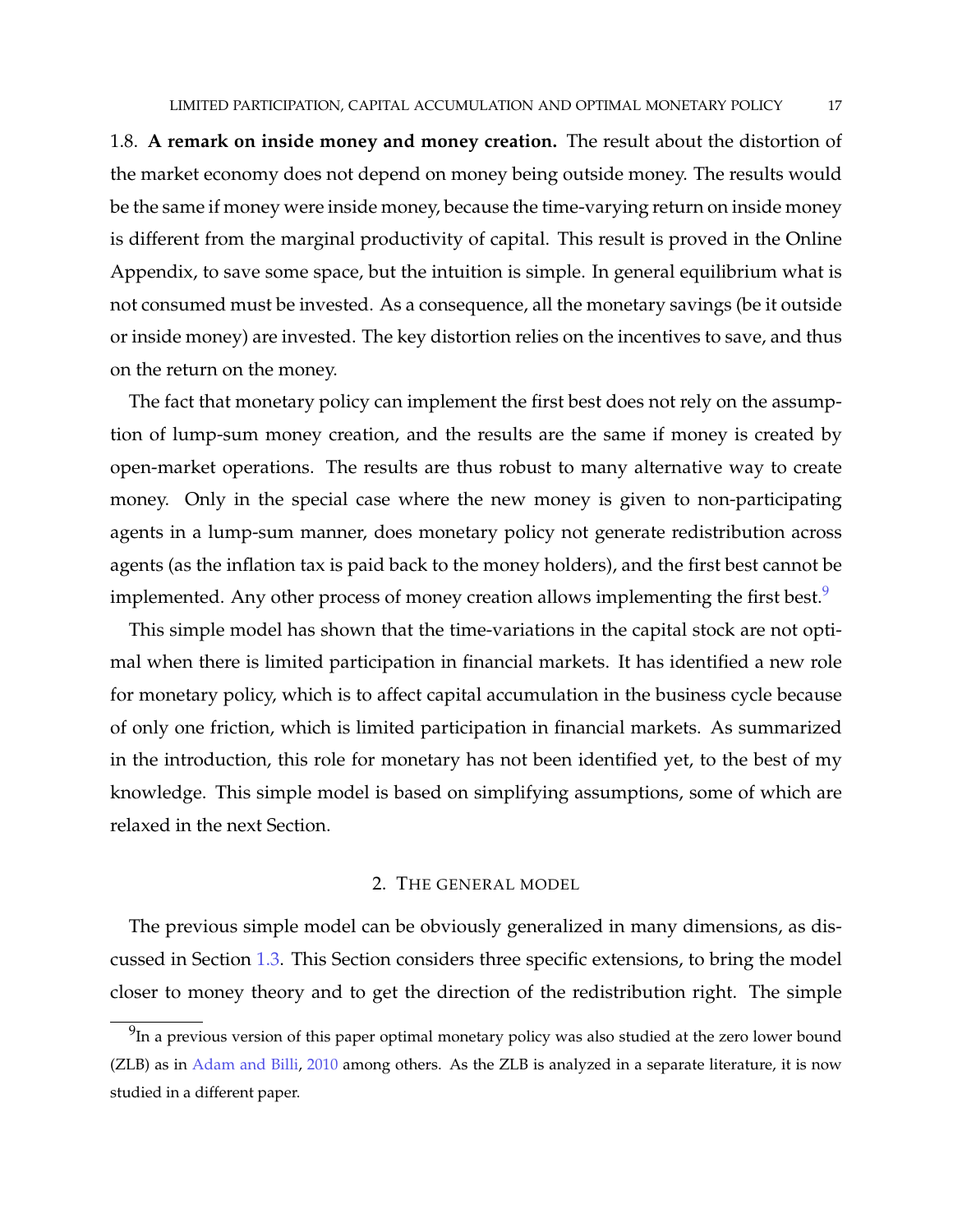|                 | Households in the income distribution |            |  |  |
|-----------------|---------------------------------------|------------|--|--|
|                 | Bottom 50%                            | Top $50\%$ |  |  |
| Money           | 3,303                                 | 12,980     |  |  |
| Income $(in $)$ | 26,000                                | 137,000    |  |  |

TABLE 1. Summary of the US distribution of money, using SCF 2004

model has indeed three shortcomings. First, non-participating agents don't have a consumption saving choice, due to the assumption that they both consume and receive their labor income every other period. This assumption excludes the cost of inflation as a distortion to the consumption-saving choice, which is typically studied in the monetary and Bewley literature. Second, participating agents don't hold money, which is inconsistent with the data, as discussed below. Reproducing a realistic (although simplified) distribution is key to assess the redistributive effet of monetary policy. Third, money is created by lump-sum transfers, which is an obvious simplification. Introducing open-market operations is important not to give monetary policy an arbitrary advantage as a tool to provide insurance.

I first discuss the shape of the money distribution, before presenting the modeling strategy. Using the Survey of Consumer Finance (SCF), two groups of US households can be identified according to their holdings of money and financial assets. First, roughly 50% of the US population doesn't participate in the stock market either directly or indirectly. This fraction is roughly constant, and non-participating households are mostly low-income households (Bricker et al., 2014). For this reason, the US population is divided into two groups of equal size: the bottom 50% and the top 50% in the income distribution. Table 1 provides summary statistics for the two groups of households.

Households in the Top 50%, have an income roughly 5 times higher than households in the Bottom 50% (137,000 compared to 26,000). A narrow definition of money, namely M1 (checking deposits and currency) is used, so as not to over-estimate the redistributive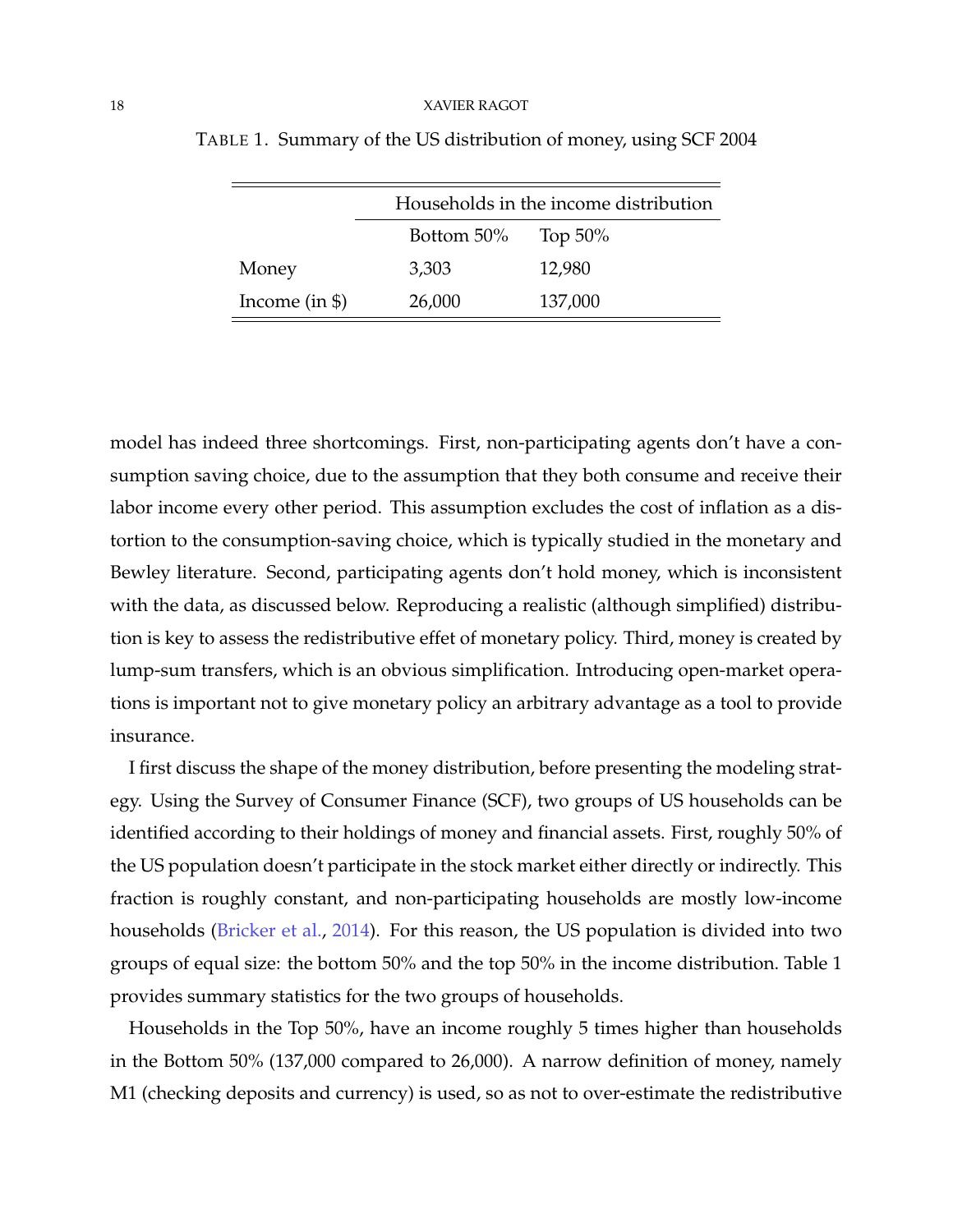effect of monetary policy<sup>10</sup>. The Survey of Consumer Finance (SCF) 2004<sup>11</sup> is used to obtain data on checking accounts. As the SCF does not include data on currency, I use the Kaplan et al. (2014) strategy to estimate the currency holdings: In US data, the ratio of total currency to the total checking account is 32%. I thus increase the checking account of each group of households by 32%. Households in the Top 50% hold much more money than households in the Bottom 50%, but the ratio of money over income is smaller for high-income households (9.5) than for low-income households (12.7), as found by Erosa and Ventura (2002).

This money distribution is known to be best reproduced by limited-participation and incomplete-market models (Alvarez and Lippi, 2009 and 2014). Indeed, models introducing a cash-in-advance constraint, even with increasing returns-to-scale transaction technology, cannot reproduce the observed heterogeneity in money holdings because the distribution of money is very different from the distribution of consumption expenditures (Ragot, 2014). For this reason, the following model presents a generalization of the previous simple model, introducing a more general incomplete market and limited participation structure. The bottom 50% households will not participate in financial markets and smooth consumption with money, as in the Bewley model. The top 50% will participate infrequently in financial markets, as in the Baumol-Tobin model of money demand $^{12}$ .

Incomplete insurance markets and limited participation models are known to be very difficult to analyze with aggregate shocks. To my knowledge, simulation techniques do not allow to study such environments in the general case and with aggregate shocks, excluding the derivation of optimal policies. To capture the essence of limited participation

 $^{10}$ A broader definition would not alter money inequality, as M1 and M2 are roughly similarly distributed in the US population (Ragot, 2014), but the quantity of money (and thus the tax base of the inflation tax) would be higher.

 $11$ The 2004 SCF survey is used to avoid the high house prices of the 2007 survey and the low nominal interest rate in the 2010 survey. Nevertheless, it has been checked that the distribution of money does not vary a lot between the various surveys.

 $^{12}$ Infrequent participation in financial markets is also studied inVissing-Jogensen, 2002 and Alvarez and Lippi, 2009.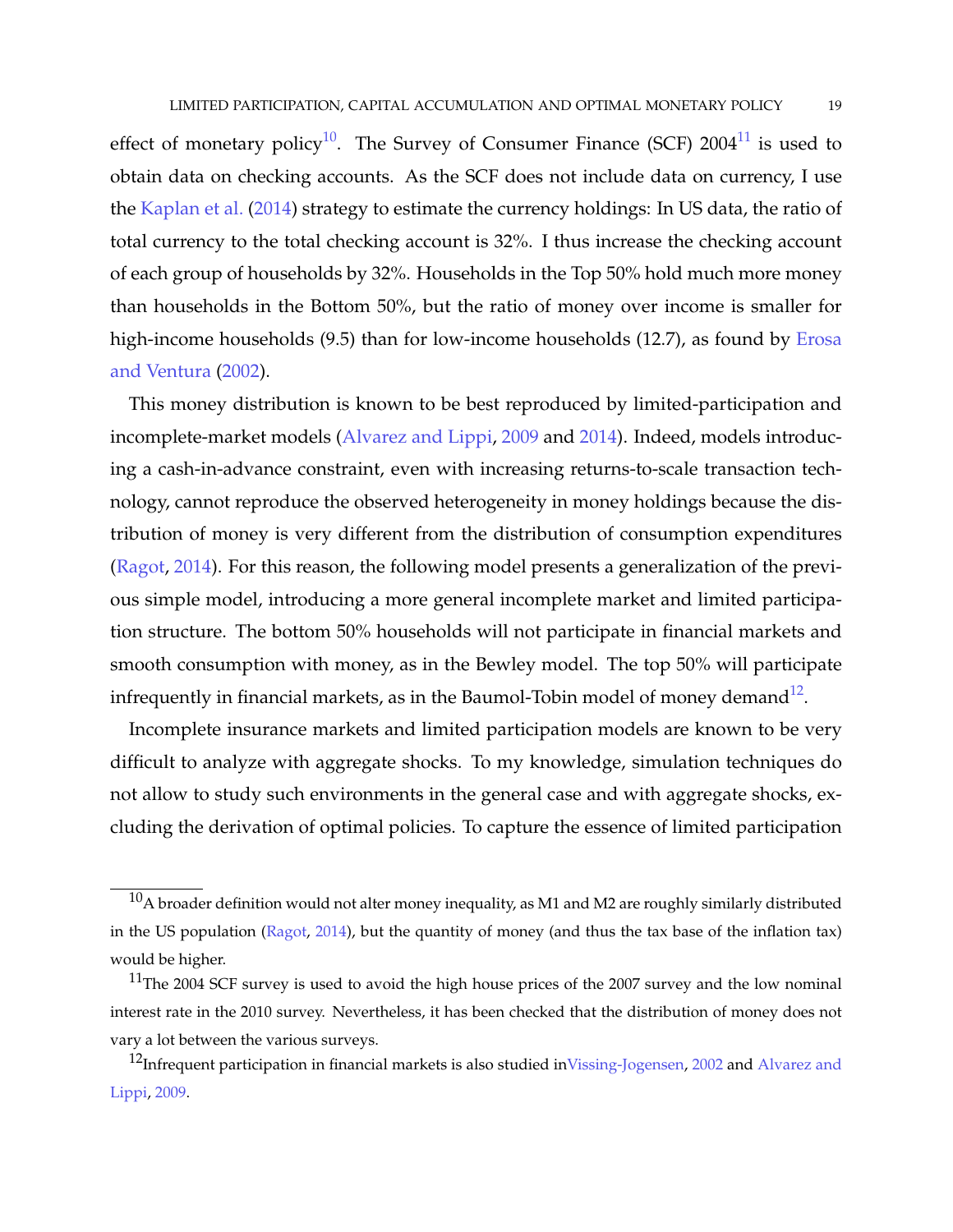and market incompleteness, and to be able to define an optimal monetary policy with aggregate shocks, I introduce two simplifying assumptions. First, following Alvarez et al. (2009) and Alvarez and Lippi (2014) , I assume that the participation structure is fixed. As the income levels of participating and non-participating households are very different, this assumption can be micro-founded by a participation cost, but I abstract from this to simplify the algebra. Second and more importantly, I use methodological tools to simplify incomplete market models. This modeling strategy can be thought of as an extension of Lucas (1990), who introduces perfect insurance within families, to allow for only partial insurance as in Alvarez et al. (2009), Khan and Thomas (2015), Challe et al. (2016). It is assumed that there is perfect insurance within some groups of the population living on "islands", but that there is no insurance across islands. The key modeling strategy is to design a timing of market opening such that the model generates Euler equations for each household, which are consistent with results in the incomplete insurance market literature, but where the heterogeneity is limited to a finite number of household types. It is thus not necessary to follow a large distribution of agents as in Krussel and Smith (1998). In this setup, optimal policy with aggregate shocks can be studied $^{13}$ .

2.1. **Assets and production.** There are now three types of assets in this economy. The first one is money. It can be held by all households. As before, the net inflation rate between period *t* and period  $t + 1$  is denoted  $\pi_{t+1} = \frac{P_{t+1} - P_t}{P_t}$  $\frac{1-t_{t}}{P_{t}}$ . The second one consists of claims on the capital stock. The real return between period *t* and period  $t + 1$  is denoted  $r_{t+1}$ . The third one is nominal bonds. The nominal interest rate between period  $t$  and period  $t + 1$ is denoted *i<sup>t</sup>* . Nominal bonds are introduced to model open market operations.

It is now assumed that capital doesn't fully depreciate in production, the depreciation rate being  $\lambda$ . Profit maximization is max<sub>*K*</sub>,*L*  $A_t K^{\mu} L^{1-\mu} - wL - (r_t + \lambda) K$ , where *L* is the

 $13$ In monetary economics this assumption is used for instance by Shi, 1997 to study the decentralization of exchange, without having to keep track of the money distribution. Heathcote, Storesletten and Violante, 2014 use the same modeling strategy in a model based on Constantinides and Duffie, 1996, where idiosyncratic shocks are persistent. Heathcote and Perri, 2015 also use a similar strategy. The contribution of the current paper is to generalize this strategy to a limited participation framework. See Ragot, 2017 for a survey of this literature.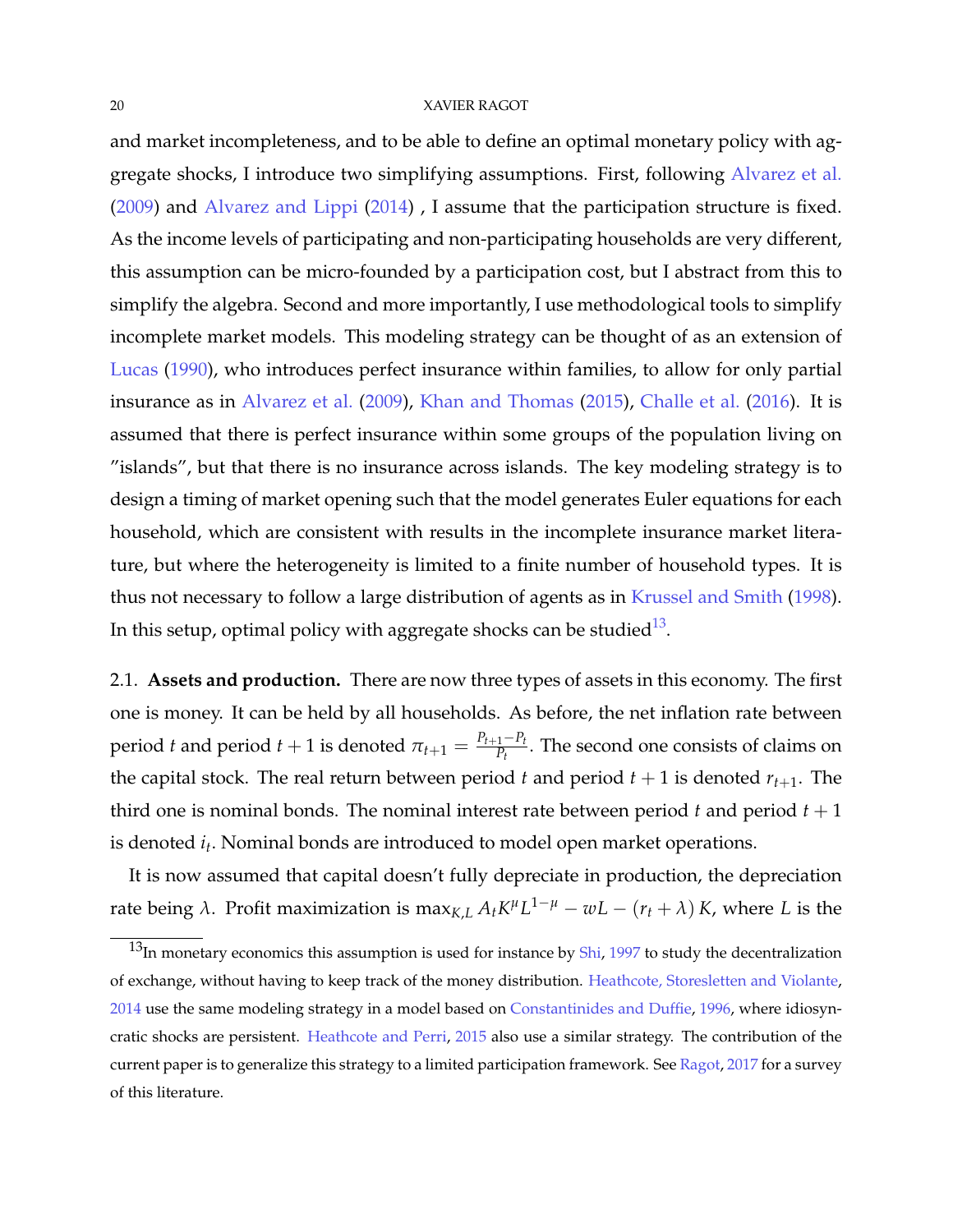labor supply in efficient units. First-order conditions for the firm are:

$$
r_t + \lambda = \mu A_t K_t^{\mu - 1} L_t^{1 - \mu} \text{ and } w_t = (1 - \mu) A_t K_t^{\mu} L_t^{-\mu}
$$
 (22)

with  $A_t = e^{a_t}$ , and the process for  $a_t$  given by (7).

2.2. **Households.** All households have the same CRRA period utility function *u*(.), and have the same discount factor *β*. They pay lump-sum taxes denoted as *τ<sup>t</sup>* . The population is composed of  $\Omega^N \equiv 50\%$  of *N*−households, who do not participate in financial markets, but who can hold money. It is composed of  $\Omega^P \equiv 50\%$  of households, who are denoted as participating agents or *P*−households, and who have access to both money and financial markets.

*N*−*Households N*−households don't participate in financial markets, but they face an idiosyncratic risk. Following the literature on uninsurable risk, it is assumed that *N*−households can be either employed or unemployed. An employed household stays employed next period with a probability *α* (and falls into unemployment with a probability 1 − *α*). The household receives a wage *w<sup>t</sup>* . When unemployed, households stay unemployed with a probability  $ρ$  (and find work with a probability  $1 - ρ$ ). The household gets a revenue from home production  $\delta^N < w_t.$  In other words, the transition matrix for the labor risk is:

$$
\left[\begin{array}{cc} \alpha & 1-\alpha \\ 1-\rho & \rho \end{array}\right]
$$

As this transition matrix is not time-varying, the constant fraction of employed households among *N*−households is:

$$
n = \frac{1 - \rho}{2 - \alpha - \rho} \tag{23}
$$

and the unemployment rate is  $1 - n$ .

*Insurance structure.* It is assumed that *N*−households belong to a family, which has two locations. Employed households live on an island, denoted as *E*−island, where there is full risk-sharing. All employed *N*−households in the *E*−island supply one unit of labor and earn an after-tax real wage *w<sup>t</sup>* − *τ<sup>t</sup>* . Unemployed agents live on an island, denoted as *U*−island, where there is also full risk-sharing. They get a per capita home production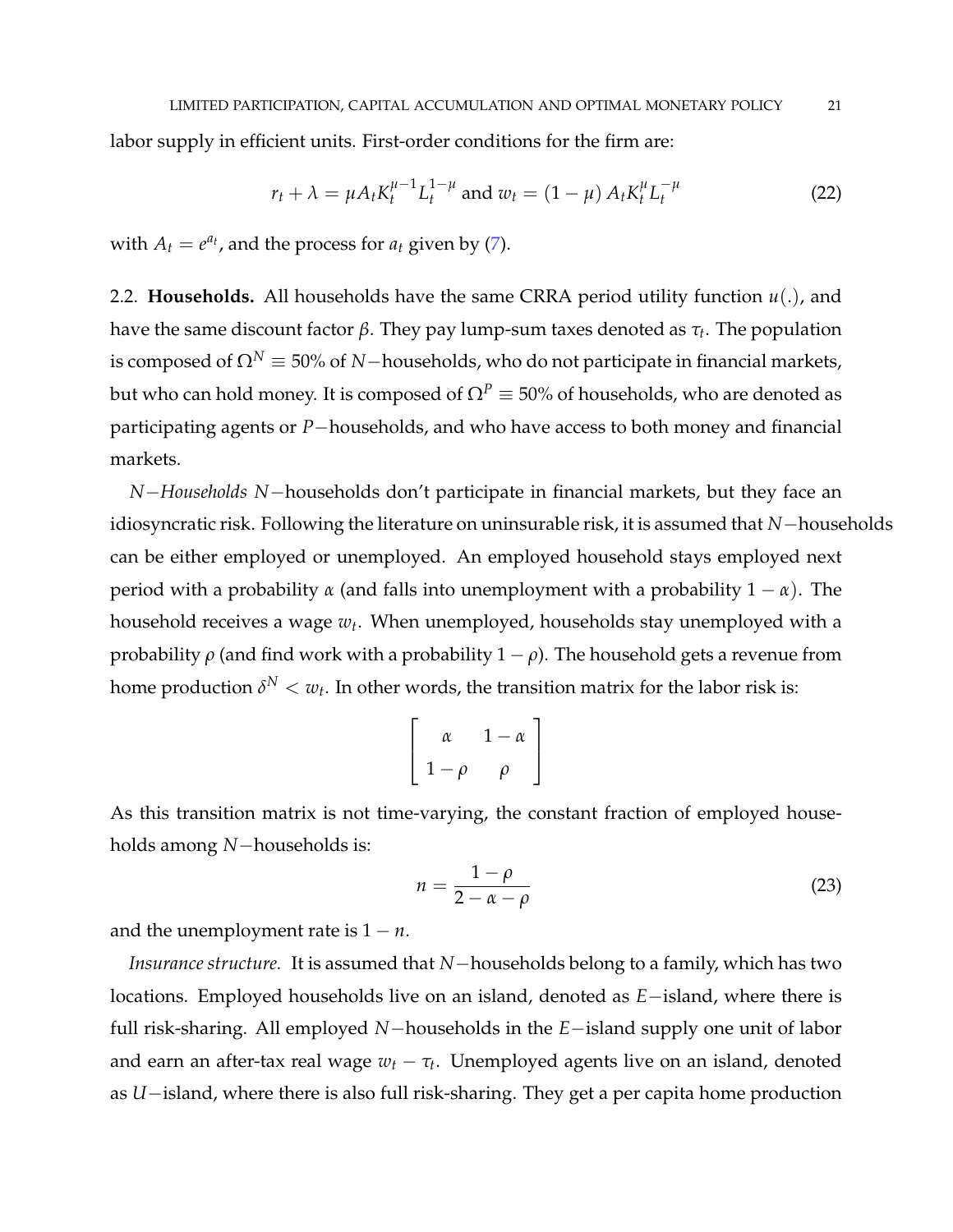*δ*<sup>N</sup>. By the law of large numbers<sup>14</sup> there is a mass *n*Ω<sup>N</sup> of households in the *E*−island and a mass  $(1 - n) \Omega^N$  in the *U*−island. Households who lose their job (with a probability 1 − *α*) must travel from the *E* to the *U*−island at the end of the period, after the consumption-saving choice has been made. Households finding a job (with a probability 1− *ρ*) have to travel from the *U* to the *E*−island at the end of the period. In each island, the consumption-saving choice is made by a representative of the family head before knowing who will leave the island, and who maximizes the welfare of the whole family. Finally, all households traveling across islands can take their money with them. To consume, households go to the consumption island where they can anonymously exchange goods against money, before going back to *E* or *U*-island, according to their employment status. Finally, households cannot issue money.

*Timing of events.* The sequence of actions is the following. First, at the beginning of each period, the family head pools the resources within all islands. The beginning-ofperiod money-holding is  $m_t^{NE}$  in the *E*−island and  $m_t^{NU}$  in the *U*−island. Second, the technology shock is revealed and production takes place. Third, the consumption-saving choice is made and households travel to the consumption island. Fourth, households' idiosyncratic shock is revealed, and households changing employment status travel across islands, carrying their money with them.

*Money flows.* Denote as  $\tilde{m}_{t+1}^{NE}$  the quantity of money chosen by the representative of the family head in the *E*-island at the end of the current period (thus before the next period pooling of resources). Similarly,  $\tilde{m}_{t+1}^{NU}$  is the current end-of-period money choice in the *U*−island. A measure  $(1 - \alpha) n\Omega^N$  of households travels from island the *E* to the *U*−island and the remaining measure *αn*Ω<sup>*N*</sup> stays in island *E*. A measure  $(1 - ρ) (1 - n) \Omega^N$ of households travels from island *U* to island *E* and the remaining measure  $\rho (1 - n) \Omega^N$ stays in island *E*. As a consequence, the *per capita* beginning-of-period quantity of money in the *E* island is

$$
m_{t+1}^{NE} = \left(\alpha n \Omega^N \tilde{m}_{t+1}^{NE} + (1 - \rho) (1 - n) \Omega^N \tilde{m}_{t+1}^{NU}\right) / \left(n \Omega^N\right)
$$

 $14$ We assume that the law of large numbers is valid when applied to a continuum of variables. This law is valid using the Feldman and Gilles, 1985 or Green, 1994 construction.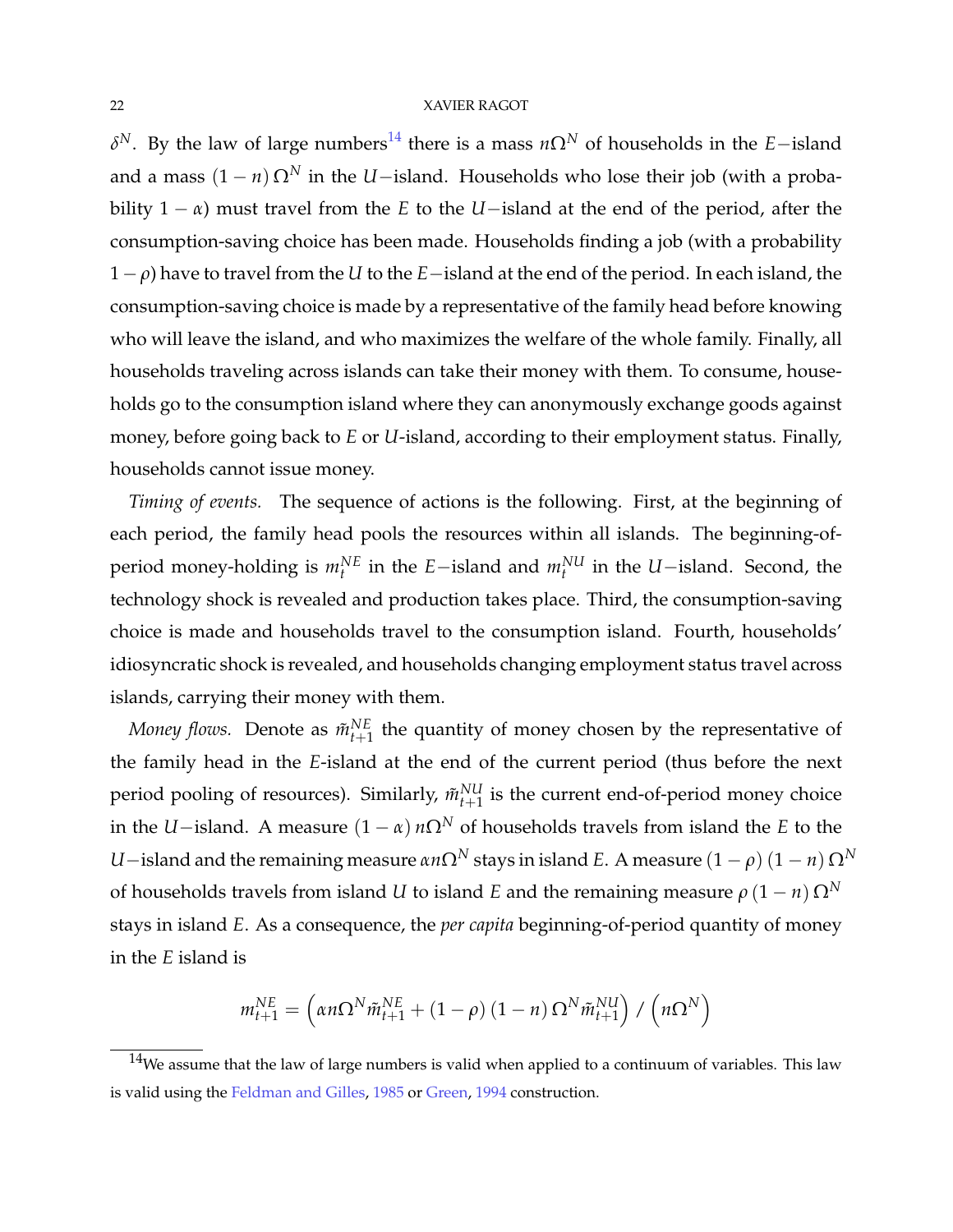and similarly for U-island  $m_{t+1}^{NU} = ((1-\alpha) n\Omega^N \tilde{m}_{t+1}^{NE} + \rho (1-n) \Omega^N \tilde{m}_{t+1}^{NU}) / ((1-n) \Omega^N).$ As  $(1 - n) / n = (1 - \alpha) / (1 - \rho)$ , one easily finds:

$$
m_{t+1}^{NE} = \alpha \tilde{m}_{t+1}^{NE} + (1 - \alpha) \tilde{m}_{t+1}^{NU}
$$
 (24)

$$
m_{t+1}^{NU} = (1 - \rho) \tilde{m}_{t+1}^{NE} + \rho \tilde{m}_{t+1}^{NU}
$$
 (25)

*Program of the family head.* The representative of the family head in both islands cares about the total intertemporal welfare of the whole family. As a consequence, the program of the family heads can be written compactly as  $15$ :

$$
\max_{\{c_t^{NE}, c_t^{NU}, \tilde{m}_{t+1}^{NE}, m_{t+1}^{NU}\}_{t\geq 0}} E_0 \sum_{t=0}^{\infty} \beta^t \left( n\Omega^N u\left( c_t^{NE} \right) + (1-n) \Omega^N u\left( c_t^{NU} \right) \right)
$$

where expectations are taken for the technology shock and subject to (for  $t \geq 0$ ):

$$
c_t^{NE} + \tilde{m}_{t+1}^{NE} = \frac{m_t^{NE}}{1 + \pi_t} + w_t - \tau_t
$$
 (26)

$$
c_t^{NU} + \tilde{m}_{t+1}^{NU} = \frac{m_t^{NU}}{1 + \pi_t} + \delta^N - \tau_t
$$
 (27)

$$
\tilde{m}_{t+1}^{NE}, \tilde{m}_{t+1}^{NU} \ge 0 \tag{28}
$$

$$
m_0^{NE}, m_0^{NU} \text{ given} \tag{29}
$$

and subject to the laws of motion  $(24)$  and  $(25)$ . The constraints  $(26)$  and  $(27)$  are respectively the per capita budget constraint of households in the *E*−island and *U*−island, expressed in real terms. In each island, the resources are the per capita money holdings and either the after-tax labor income or the after-tax home production. Inequality constraints (28) stipulate that households cannot issue money. Finally, the initial conditions are given. Using Lagrange coefficients, one easily finds the two constraints:

$$
u'\left(c_t^{NE}\right)) \ge \beta E\left[\alpha u'\left(c_{t+1}^{NE}\right) + (1-\alpha) u'\left(c_{t+1}^{NU}\right)\right] \frac{1}{1+\pi_{t+1}},\tag{30}
$$

and 
$$
\tilde{m}_{t+1}^{NE} = 0
$$
 if  $u' \left( c_t^{NE} \right) > \beta E \left[ \alpha u' \left( c_{t+1}^{NE} \right) + (1 - \alpha) u' \left( c_{t+1}^{NU} \right) \right] \frac{1}{1 + \pi_{t+1}}$  (31)

<sup>&</sup>lt;sup>15</sup>As usual, in such a formulation  $c_t^{NE}$ ,  $c_t^{NU}$ ,  $\tilde{m}_{t+1}^{NE}$ ,  $m_{t+1}^{NU}$  should be thought of as a function of the history of events up to period *t*, which is here the history of aggregate shock  $z^t \equiv \{z_0, ... z_t\}$  (see Sargent, Lunqvist 2003). I skip the dependence on this history to ease the exposition.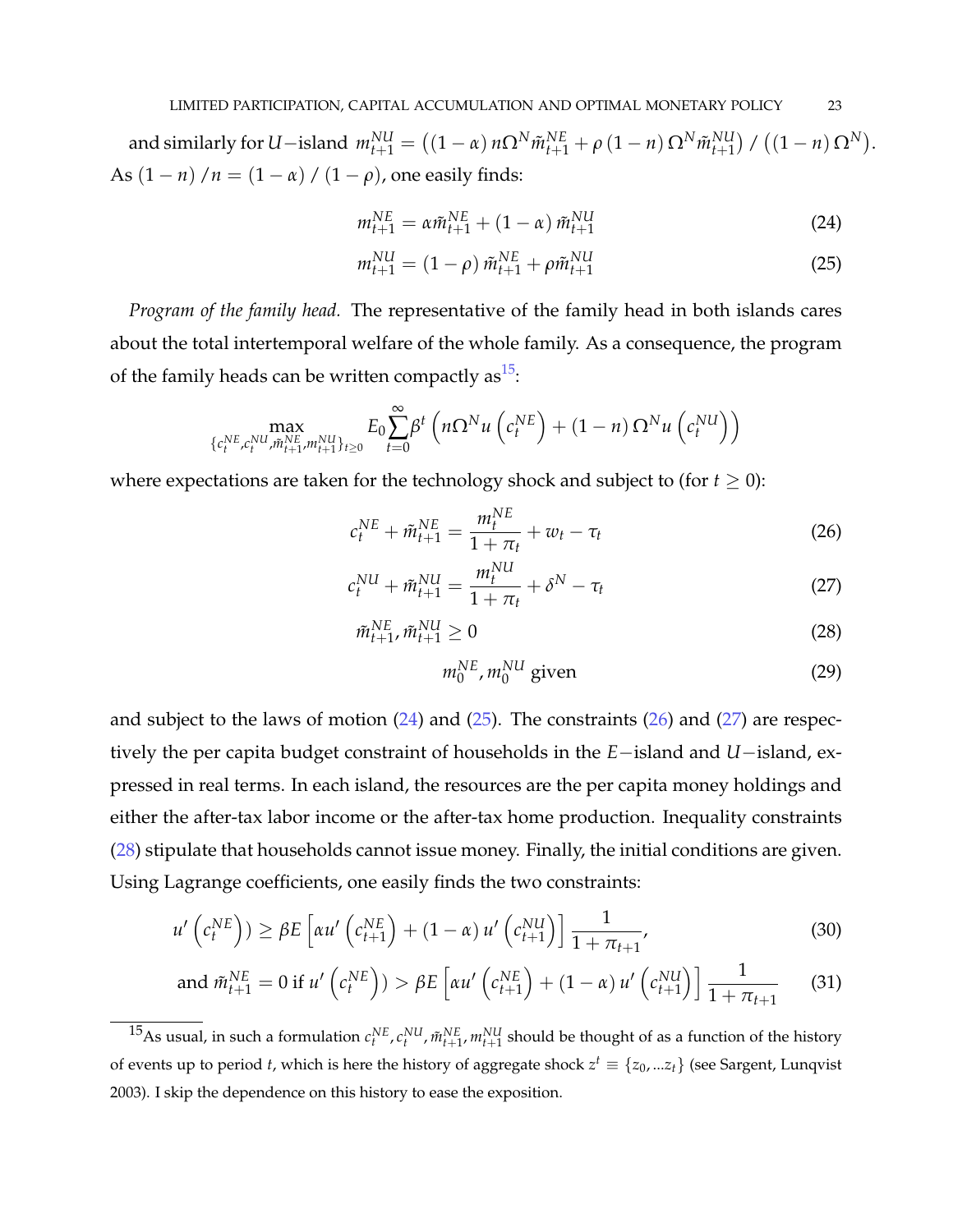with

$$
u\left(c_t^{NU}\right) = \beta E\left[\left(1-\rho\right)u'\left(c_{t+1}^{NE}\right) + \rho u'\left(c_{t+1}^{NU}\right)\right]\frac{1}{1+\pi_{t+1}},\tag{32}
$$

and 
$$
\tilde{m}_{t+1}^{NU} = 0
$$
 if  $u\left(c_t^{NU}\right) > \beta E\left[(1-\rho)u'\left(c_{t+1}^{NE}\right) + \rho u'\left(c_{t+1}^{NU}\right)\right]\frac{1}{1+\pi_{t+1}}$  (33)

As was argued above, these Euler constraints have the same expression as the ones found in full-fledged incomplete-market models. In particular, the saving decision is made comparing per capita current marginal utility and future expected marginal utilities, which differ according to the employment status, with the relevant transition probabilities. The gain of the previous assumptions is that the beginning-of-period distribution of money has only two mass points,  $m_t^{NE}$  and  $m_t^{NU}$ .

## *P*−*households*

*P*−households face the same employment risk as *N*−households, with the transition probabilities *α* and *ρ*. These households are more productive than *N*−households, and the labor supply is equivalent to *κ* units of labor of *N*−households. The wage they receive when employed is thus κ $w_t$ . When unemployed they get a revenue from home production equal to  $\kappa \delta^{N}$ . The parameter  $\kappa$  will be calibrated to match the empirical income distribution.

In addition, these households participate infrequently in financial markets<sup>16</sup>. It is assumed that when they participate in period *t* the probability that they participate in period  $t + 1$  is  $\alpha^f$  (and the probability that they do not participate is  $1 - \alpha^f$ ). When they do not participate in period  $t$  the probability that they do not participate in period  $t+1$  is  $\rho^f$ (and the probability that they participate is  $1 - \rho^f$ ). Finally, participating and working are two independent stochastic processes.

The fraction of participating *P*−households is  $n^A = (1 - \rho^f) / (2 - \alpha^f - \rho^f)$ , and the fraction 1 − *n*<sup>A</sup> does not participate. In addition, and as before, the fraction of employed *P*−households is *n*, defined in (23), and the fraction 1 − *n* is unemployed. Note that to

<sup>&</sup>lt;sup>16</sup>The methodological contribution of this Section is to provide a simple formulation of the households' problem under limited participation.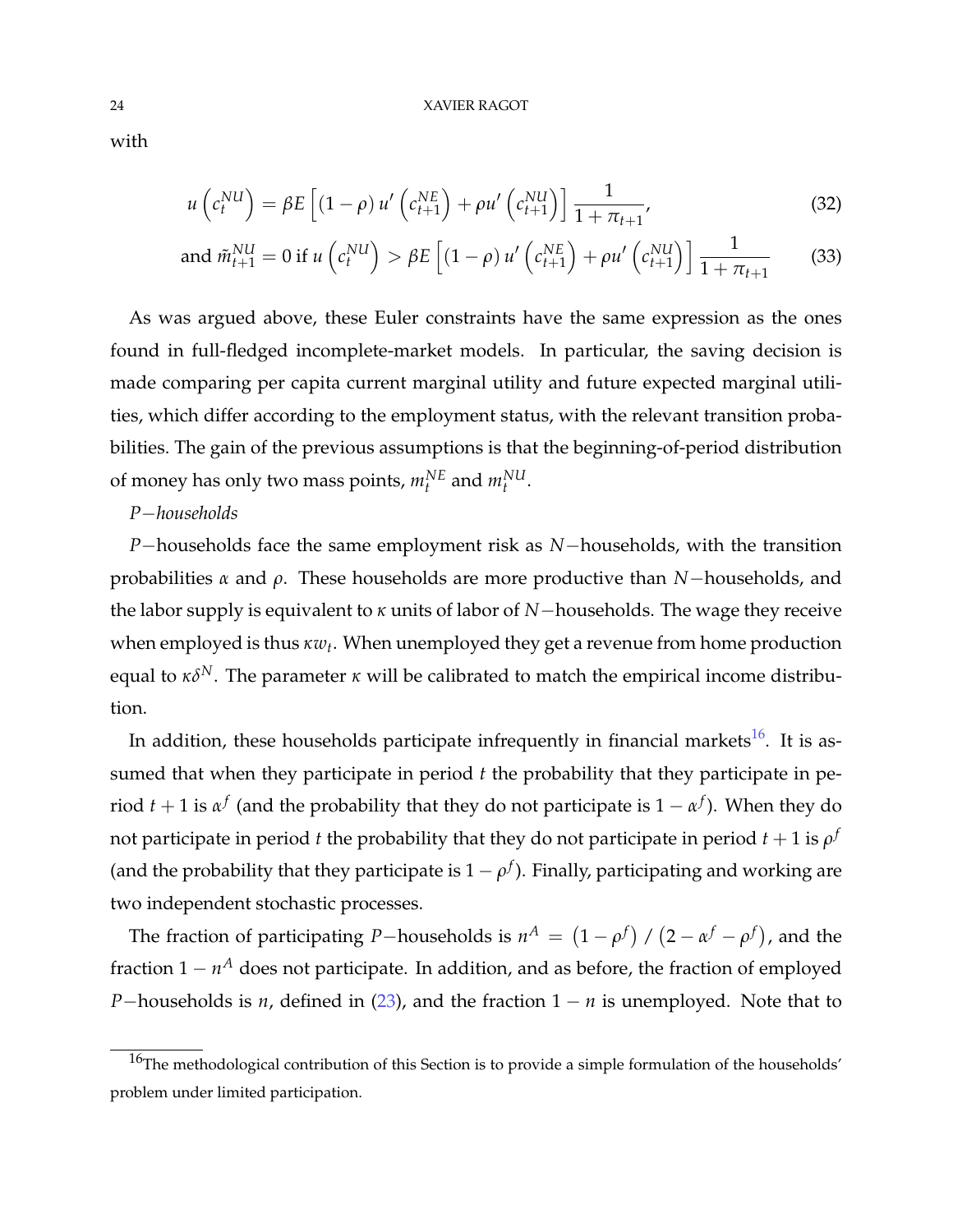make the model tractable, the first assumption is to consider the participation opportunity as a Poisson process.

In addition, to keep the model simple<sup>17</sup>, it is assumed that *P*−households can be in two locations or "islands". All *P*−households who are either participating in financial markets or employed are on the same island, denoted as the *PA*−island. In this island, the family head pools resources and has access to the financial portfolio of the *P*−households. The fraction of *P*-households on the *PA*−island is  $n^{PA} = n + n^A (1 - n^A)$ .

*P*−households who both do not participate in financial markets and are unemployed are located on another island, denoted the *PU*−island. In this island, there is a family head who maximizes the welfare of all *P*−households, whatever their location. The measure of *P*−households on *PU*−island is  $n^{PU} = (1 - n^A) (1 - n)$ . Households know at the end of each period if they are participating or if they are employed next period. They have to move across islands accordingly, and can only take their money with them. As a consequence, households only hold money in the *PU*−island.

*Asset flows.* The flows across islands are the following. The fraction of *P*−households leaving the *PU*−island each period is the number of households who can either participate (and were not participating the previous period) or who find a job:  $n^{PU}\left(1-\rho^f\right)+$  $n^{PU} \rho^f (1 - \rho) = n^{PU} (1 - \rho \rho^f)$ . The fraction of *P*−households leaving the *PU*−island is denoted *H* and is thus  $H \equiv 1 - \rho \rho^f$ . Denote as *T* the fraction of *P*−households leaving the *PA*−island. Flow accounting implies,  $n^{PA} = (1 - T) n^{PA} + Hn^{PU}$ , or  $T =$ *n<sup>PU</sup>*  $(1 - \rho \rho^f)$  /*n<sup>PA</sup>*. As a consequence, a measure  $Tn^{PA} \Omega^P$  leaves the *PA* island for the *PU*−island at the end of each period. The measure  $(1 - T) n^{PA} Ω^P$  stays in the *PA*−island.

Denote as  $k_t^{PA}$ ,  $b_t^{PA}$  and  $m_t^{PA}$ , the per capita beginning-of-period capital, bonds and money, respectively, in the *PA*−island. The end-of-period values (before agents move across islands) are  $\tilde{k}_{t+1}^{PA}$ ,  $\tilde{b}_{t+1}^{PA}$  and  $\tilde{m}_{t+1}^{PA}$ . Denote as  $m_t^{PU}$ , the per capita beginning-of-period

<sup>&</sup>lt;sup>17</sup>In a previous version of the paper, it was assumed that *P*-households could be in 4 different islands, depending on being employed or unemployed, and participating or not. In addition one could easily introduce an effort choice *e* in *α f* (*e*) to consider time-varying participation decision. The results are similar, at the cost of a substantial increase in the number of equations.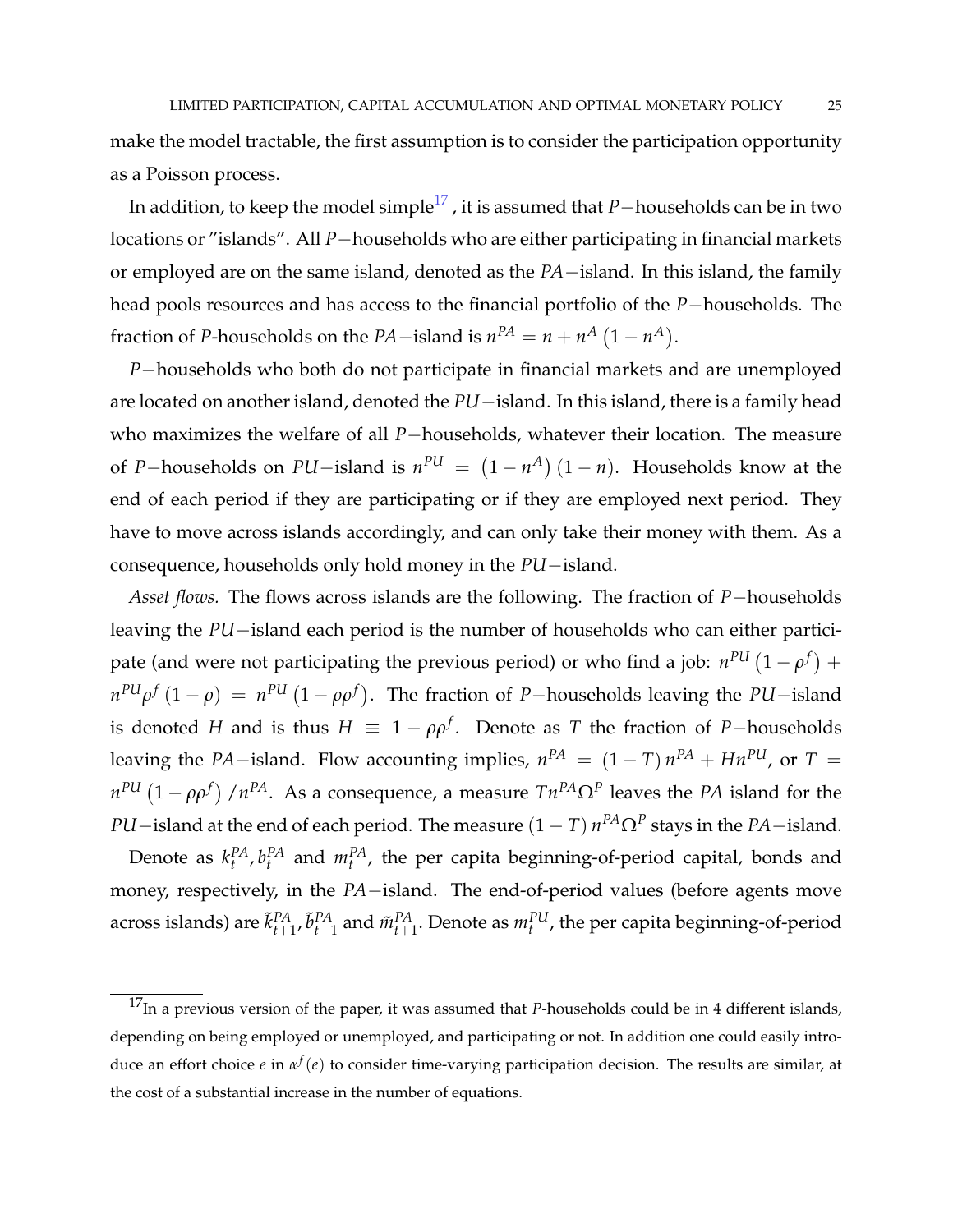capital money in the *PU*−island (where the only asset is money). The end-of-period values (before agents move across islands) are  $\tilde{m}_{t+1}^{PU}$ . Following the same reasoning as for *N*−agents, we find:

$$
m_{t+1}^{PA} = (1 - T) \tilde{m}_{t+1}^{PA} + T \tilde{m}_{t+1}^{PU}
$$
 (34)

$$
m_{t+1}^{PU} = \left(1 - \rho \rho^f\right) \tilde{m}_{t+1}^{PA} + \rho^f \rho \tilde{m}_{t+1}^{PU} \tag{35}
$$

Finally, as bonds and claims to the capital stock do not leave the *PA* island, we have:

$$
k_{t+1}^{PA} = \tilde{k}_{t+1}^{PA}
$$
 and  $b_{t+1}^{PA} = \tilde{b}_{t+1}^{PA}$ 

*Program of the family head.* The program of the representatives of the family head can be written compactly, as:

$$
\max_{\{\tilde{k}_{t+1}^{PA}, \tilde{b}_{t+1}^{PA}, \tilde{m}_{t+1}^{PA}, \tilde{m}_{t+1}^{PU}, c_t^{PA}, c_t^{PU}\}_{t\geq 0}} E_0 \sum_{t=0}^{\infty} \beta^t \left( n^{PA} u\left( c_t^{PA} \right) + \left( 1 - n^{PA} \right) u\left( c_t^{PU} \right) \right)
$$

subject to:

$$
c_t^{PA} + \tilde{k}_{t+1}^{PA} + \tilde{n}_{t+1}^{PA} = \kappa \frac{n w_t + n^A (1 - n) \delta^N}{n^{PA}} - \tau_t
$$
\n
$$
+ (1 + r_t) k_t^{PA} + \frac{1 + i_{t-1}}{1 + \pi_t} b_t^{PA} + \frac{m_t^{PA}}{1 + \pi_t},
$$
\n
$$
\tilde{m}_{t+1}^{PU} + c_t^{PU} = \kappa \delta^N - \tau_t + \frac{m_t^{PU}}{1 + \pi_t}
$$
\n(37)

$$
\tilde{m}_{t+1}^{PA}, \tilde{m}_{t+1}^{PU} \ge 0 \tag{38}
$$

$$
\tilde{k}_0^{PA}, \tilde{b}_0^{PA}, \tilde{m}_0^{PA}, \tilde{m}_0^{PU} \text{ given}
$$
\n(39)

and the laws of motion  $(34)$  and  $(35)$ . Equation  $(36)$  is the per capita budget constraint in the *PA* island. Note that the per capita labor income  $\kappa \frac{n w_t + n^A(1-n) \delta^N}{n^{PA}}$  $\frac{(1-n)v}{n^{PA}}$  takes into account the share of unemployed agents in the *PA* island, which is  $n^A (1 - n) \delta^N$ . Equation (37) is the per capita budget constraint in the *PU*−island. Finally (38) are positive constraints on money demand. Using Lagrange coefficients, one easily finds for the *PA*−island: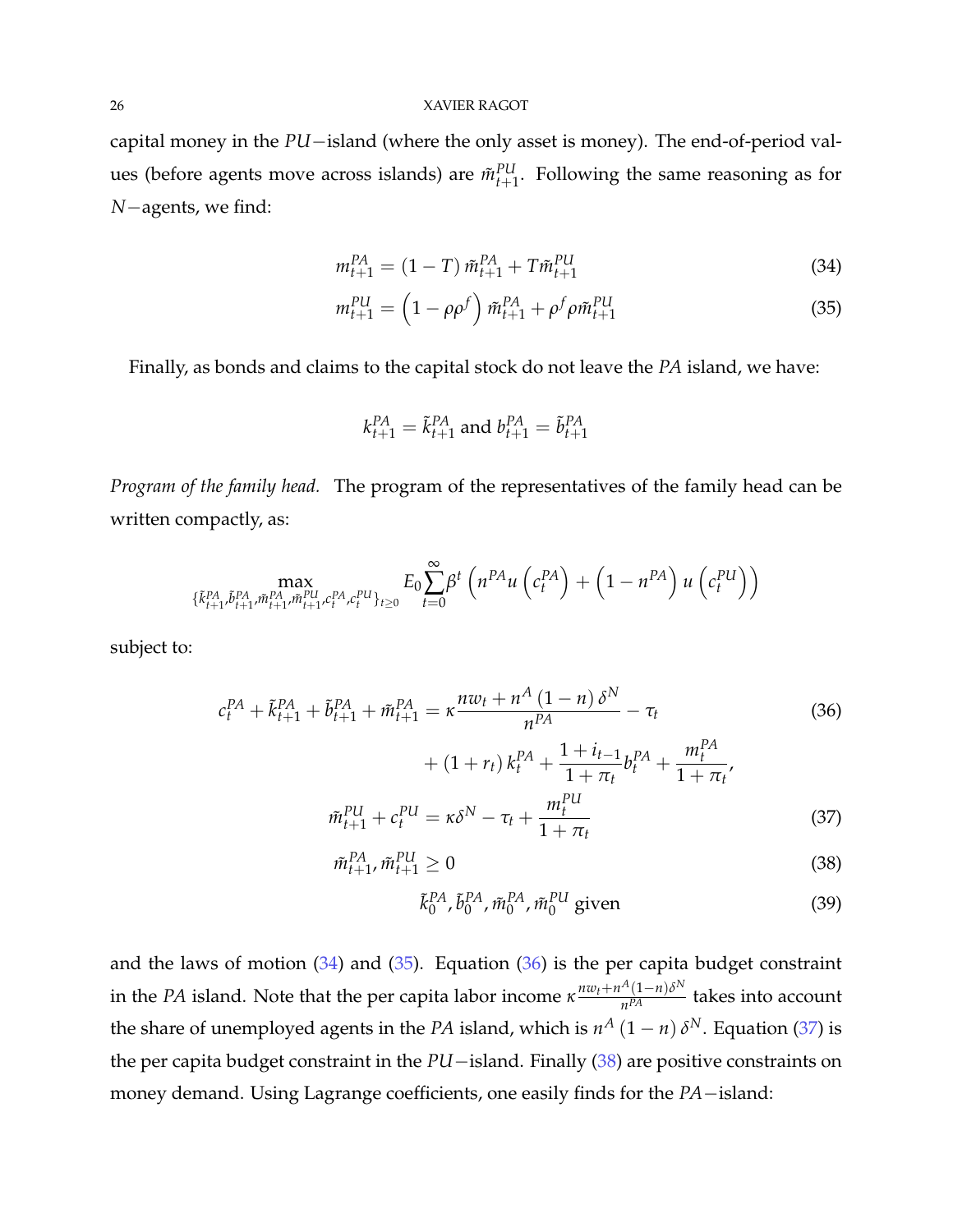$$
u'\left(c_t^{PA}\right) = \beta E\left(1 + r_{t+1}\right)u'\left(c_{t+1}^{PA}\right)
$$
\n(40)

$$
u'\left(c_t^{PA}\right) = \beta E \frac{1+i_t}{1+\pi_{t+1}} u'\left(c_{t+1}^{PA}\right)
$$
\n
$$
(41)
$$

$$
u'\left(c_t^{PA}\right) \ge \beta E\left[\left(1-T\right)u'\left(c_{t+1}^{PA}\right) + Tu'\left(c_{t+1}^{PU}\right)\right]\frac{1}{1+\pi_{t+1}},\tag{42}
$$

and 
$$
\tilde{m}_{t+1}^{PA} = 0
$$
 if  $u' \left( c_t^{PA} \right) > \beta E \left[ (1 - T) u' \left( c_{t+1}^{PA} \right) + T u' \left( c_{t+1}^{PU} \right) \right] \frac{1}{1 + \pi_{t+1}}$   
\n $u' \left( c_t^{PU} \right) \ge \beta E \left[ \left( 1 - \rho \rho^f \right) u' \left( c_{t+1}^{PA} \right) + \rho \rho^f u' \left( c_{t+1}^{PU} \right) \right] \frac{1}{1 + \pi_{t+1}},$ \n(43)

and 
$$
\tilde{m}_{t+1}^{PU} = 0
$$
 if  $u' \left( c_t^{PU} \right) > \beta E \left[ \left( 1 - \rho \rho^f \right) u' \left( c_{t+1}^{PA} \right) + \rho \rho^f u' \left( c_{t+1}^{PU} \right) \right] \frac{1}{1 + \pi_{t+1}}$  (44)

These equations summarize households' portfolio choice with incomplete markets and limited participation. The first two equations are the choices of bonds and of claims on the capital stock. As households in the *PA*−island cannot bring their stock or bonds to other islands, there is no self-insurance motive for these two assets. These assets are priced using the marginal utilities of participating households in each period. As a consequence, the Euler equations for stock and bonds are the same as the ones of a representative agent. This, again, will simplify the structure of the equilibrium. The third equation (42) determines the money choice of agents in the *PA*−island, which takes into account the fact that money can be used by households moving to the other island, with the relevant transition probabilities. Note that when  $T = 0$ , participating households always participate then money would be held if its expected return is at least as high as for other financial assets. In other words, the model does not deliver any role for money except the self-insurance motive against bad idiosyncratic shocks. The last equation (43) determines the money choice of agents in the *PU* islands, and it can be interpreted the same way.

2.3. **Money creation, government budget and market equilibria.** For the sake of realism, the new money is created by open market operations. The central bank creates a nominal quantity of money  $M_t^{CB}$ . The real quantity is  $m_t^{CB} = M_t^{CB}/P_t$  and it is used to buy a real quantity  $b_{t+1}^{CB}$  of assets by open market operation (to be consistent with the households program,  $b_{t+1}^{CB} = m_t^{CB}$  denotes the quantity of bonds bought in period *t*). Denote as  $M_t^{tot}$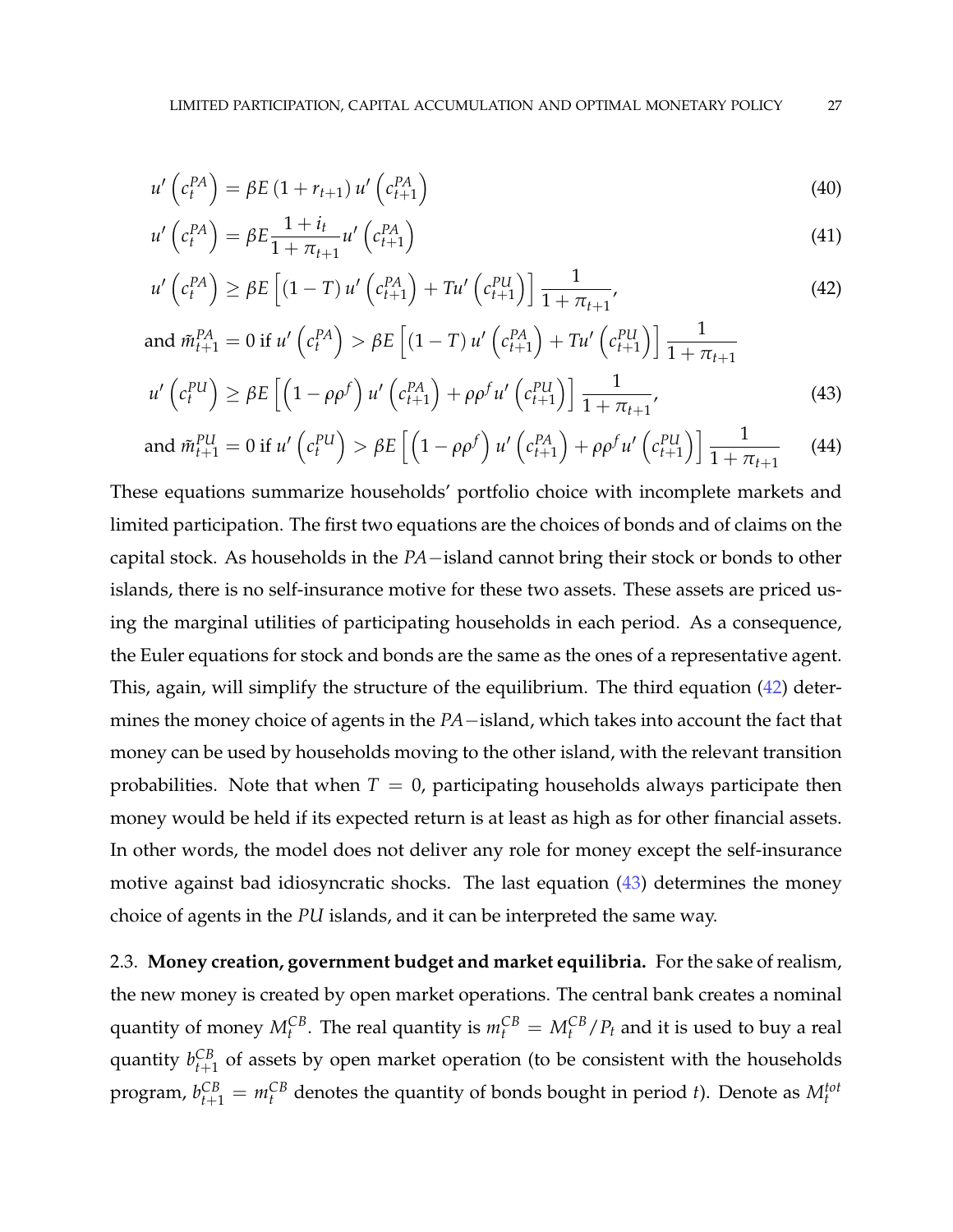the total nominal quantity of money. The law of motion of  $M_t^{tot}$  is simply  $M_t^{tot} = M_{t-1}^{tot}$  +  $M_t^{CB}$ , or in real terms:

$$
m_t^{tot} = \frac{m_{t-1}^{tot}}{1 + \pi_t} + m_t^{CB}
$$
 (45)

The real profits of the central bank (which bought a real quantity  $b_t^{CB}$  of public debt the previous period) are  $\Gamma_t = \frac{1+i_{t-1}}{1+\pi_t}$  $\frac{1+t}{1+\pi}b_t^{CB}$ . To keep the algebra simple, and without loss of generality, we assume that  $\bar{b} = 0$  and that there is no public spending. This implies that the State gives back to households the profits of the central bank. As the population is normalized to 1, this implies that taxes are:

$$
\tau_t = -\frac{1 + i_{t-1}}{1 + \pi_t} m_{t-1}^{CB} \tag{46}
$$

The capital and bond market equilibria are:

$$
\Omega^P n^{PA} b_t^{PA} + b_t^{CB} = 0,\t\t(47)
$$

$$
\Omega^P n^{PA} k_t^{PA} = K_t,\tag{48}
$$

The two previous equations state that only *P*−households hold interest-bearing assets.

The goods market equilibrium is:

$$
(1 - n) \Omega^{N} c_{t}^{NU} + n \Omega^{N} c_{t}^{NE} + n^{PU} \Omega^{P} c_{t}^{PU} + n^{PA} \Omega^{P} c_{t}^{PA} + K_{t+1} = A K_{t}^{\alpha} L_{t}^{1 - \alpha} + (1 - \lambda) K_{t} + (1 - n) \delta^{N} \left( \Omega^{N} + \kappa \Omega^{P} \right)
$$
\n(49)

The labor market is, in efficient units:

$$
L_t = n\left(\Omega^N + \kappa \Omega^P\right) \tag{50}
$$

Finally, the money market equilibrium is for  $t \geq 1$ :

$$
m_t^{tot} = \Omega^N n \tilde{m}_t^{NE} + \Omega^N \left(1 - n\right) \tilde{m}_t^{NU} + \Omega^P n^{PA} \tilde{m}_t^A + \Omega^P n^{PU} \tilde{m}_t^{PU} \tag{51}
$$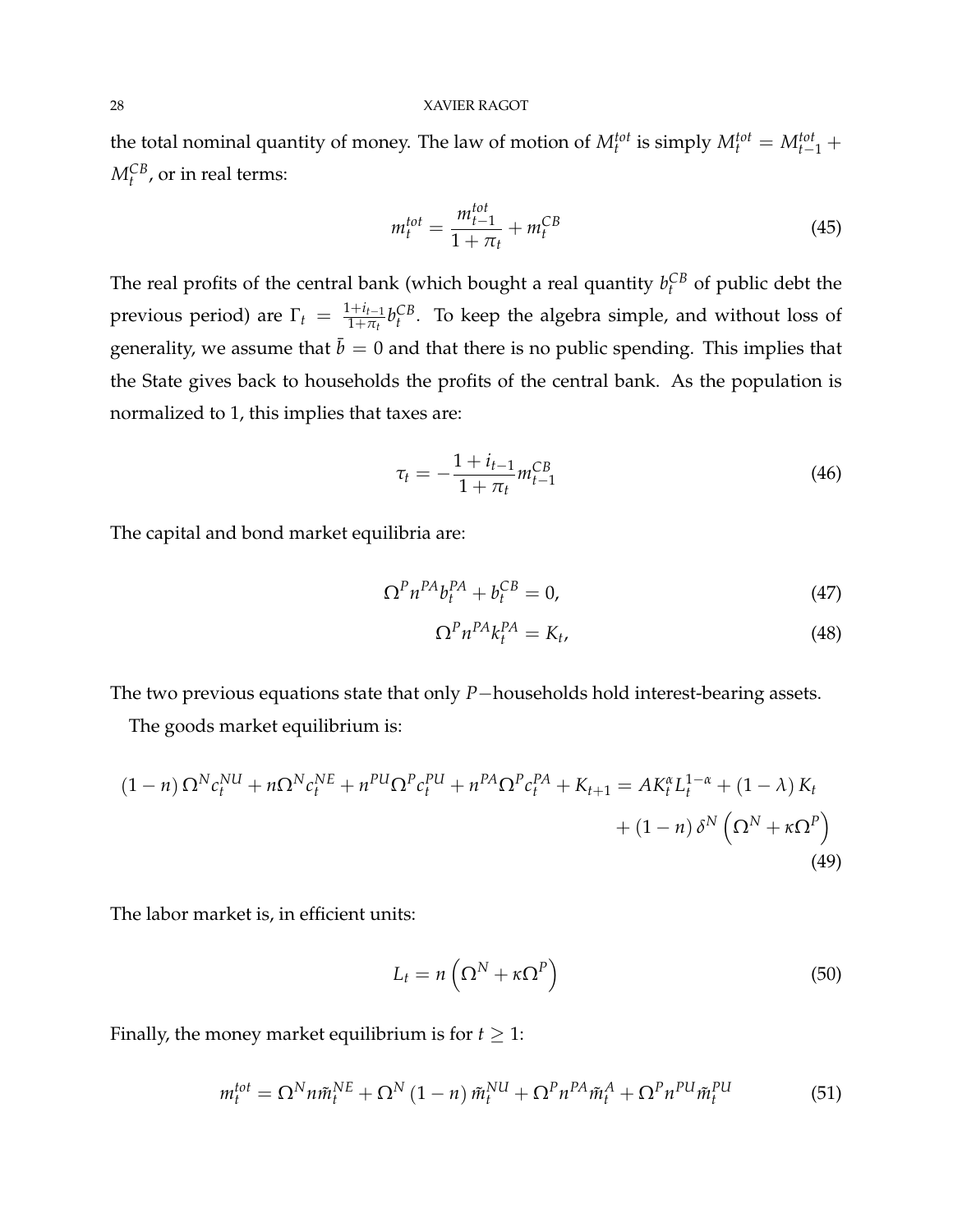2.4. **Optimal monetary policy.** We now derive the optimal monetary policy in this environment, assuming that the planner can commit to the optimal policy rule, as a first benchmark. The instrument of the central planner is the quantity of money created in each period  $m_t^{CB}$ . The planner gives a Pareto weight  $\omega_n = 1$  to *N*- households and a weight *ω<sup>p</sup>* to *P*−households (without loss of generality) . The Ramsey program for the planner is the following maximization:

$$
W^{CE} = \max_{\{m_t^{CB}\}_{t=0..\infty}} E_0 \sum_{t=0}^{\infty} \beta^t \left[ \omega^N \Omega^N \left( n^{NE} u \left( c_t^{NE} \right) + n^{NU} u \left( c_t^{NU} \right) \right) + \right]
$$
(52)

$$
+\ \Omega^P \omega_p \left( n^{PA} u \left( c_t^{PA} \right) + n^{PU} u \left( c_t^{PU} \right) \right) \Big]
$$
 (53)

subject to six Euler equations  $(30)$ - $(32)$  and  $(40)$ - $(43)$ , the four budget constraints  $(26)$ ,  $(27)$ ,  $(36)$  and  $(37)$  the first-order conditions for the firm  $(22)$ , the law of motion of the quantity of money  $(8)$ , the budget of the State  $(46)$ , the five market equilibria  $(47)$ - $(51)$ , subject to the law of motion of the technology shock given by (7), and given initial conditions.

Given initial capital stock  $K_0$ , an equilibrium of this economy is a set  $\{c_t^{NE}, c_t^{NU}, c_t^{PA}, c_t^{PU}, m_t^{NE}, m_t^{PA}, b_{t+1}^{PA}, k_{t+1}^{PA}, K_{t+1}, r_t, w_t, m_t^{tot}, m_t^{CB}, \tau_t\}_{t=0..\infty}$  which solves the planner program given the above constraints. The steady-state economy is an economy where  $A_t = 1$  and where real variables are constant.

2.5. **Equilibrium structure.** The equilibrium is constructed with a guess-and-verify strategy. Indeed, some households choose not to hold money because the return on money is too low in the equilibrium under consideration. More specifically, I make the following conjecture.

**Conjecture 1:** Households in *U*, *PU* island do not hold money, i.e.:

$$
\tilde{m}_{t+1}^{NU} = \tilde{m}_{t+1}^{PU} = 0 \tag{54}
$$

This conjecture implies that only high-income households hold money. The equilibrium conditions for this conjecture to be true are:

$$
u'\left(c_t^{NU}\right) > \beta E_t\left[\left(1-\rho\right)u'\left(c_{t+1}^{NE}\right) + \rho u'\left(c_{t+1}^{NU}\right)\right]\frac{1}{1+\pi_{t+1}}\tag{55}
$$

$$
u'\left(c_t^{PU}\right) > \beta E_t\left[\left(1-\rho\rho^f\right)u'\left(c_{t+1}^{PA}\right) + \rho\rho^f u'\left(c_{t+1}^{PU}\right)\right]\frac{1}{1+\pi_{t+1}}
$$
(56)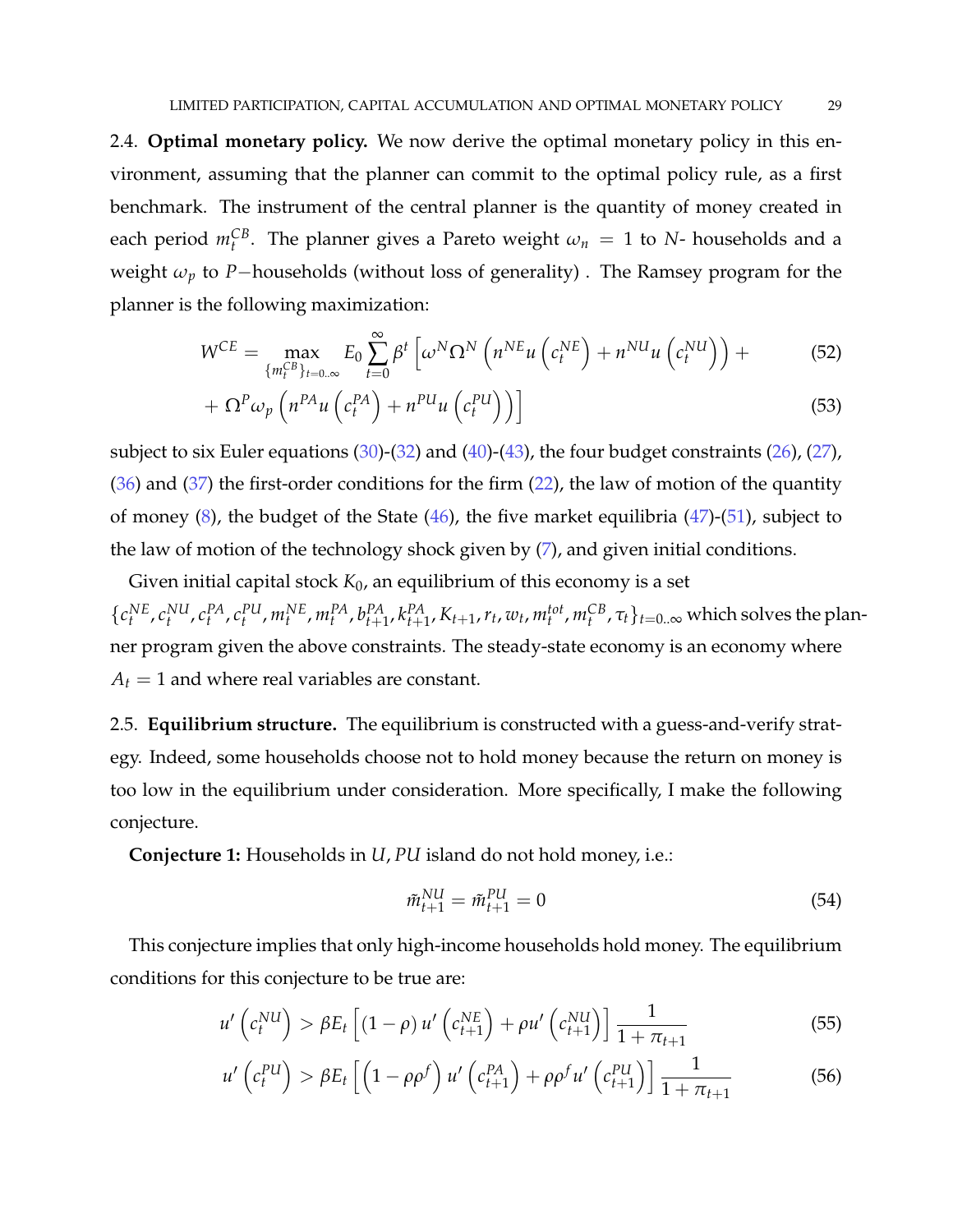The conjecture will be proven at the steady state for the calibration provided below, and then it will be checked that shocks are small enough such that this conjecture is satisfied in the dynamics.

2.6. **First best.** To quantify the distortions, the first best allocation is also studied. The unconstrained planner can provide the same consumption level to *N* and *P* households. As before, we note  $\tilde{x}_t$  for the value of  $x_t$  chosen by the planner. The planner now chooses the consumption of *N* and *P* households,  $\tilde{c}_t^N$  and  $\tilde{c}_t^P$ . As before, the Pareto weight for *N* households is normalized to 1. The objective is thus:

$$
W^{FB} = \max_{\{\tilde{c}_{t}^{NM}, \tilde{c}_{t}^{NP}, \tilde{c}_{t}^{P}, \tilde{K}_{t+1}\}_{t=0..\infty}} E_{0} \sum_{t=0}^{\infty} \beta^{t} \left[ \Omega^{N} u\left(\tilde{c}_{t}^{N}\right) + \omega_{p} \Omega^{P} u\left(\tilde{c}_{t}^{P}\right) \right]
$$
(57)

Subject to the budget constraint:

$$
\tilde{K}_{t+1} + \Omega^N \tilde{c}_t^N + \Omega^P \tilde{c}_t^P
$$
\n
$$
= A_t \tilde{K}_t^{\alpha} L^{1-\alpha} + (1-\lambda) \tilde{K}_t + (1-n) \delta^N \left( \Omega^N + \kappa \Omega^P \right)
$$

with *L* given by (50). Solving the program, one finds as before  $\tilde{c}_t^N = \omega_p^{-\frac{1}{\sigma}} \tilde{c}_t^p$  and:

$$
u'\left(\tilde{c}_t^p\right) = \beta E_t \left(1 + \tilde{r}_{t+1}\right) u'\left(\tilde{c}_{t+1}^p\right) \tag{58}
$$

where  $1+\tilde{r}_t$  is the period  $t$  marginal productivity of capital  $1+\tilde{r}_t=\mu A_t \tilde{K}_t^{\mu-1}$  $t^{u-1}L^{1-\mu} + 1 - \lambda$ 

2.7. **Steady state.** The next proposition presents steady-state properties to show the conditions under which the conjecture equilibrium structure is valid.

**Proposition 6.** *1) The steady-state capital stock and aggregate consumption are the same in the market and first-best allocation.*

*2)* When  $\pi^* = 0$ , Conjecture 1 is fulfilled, and  $c^{PU*} < c^{PA*}$  and  $c^{NU*} < c^{NE*}$ .

*Proof.* The proof is simple. First, the Euler equations (40) and (58) in steady state imply  $1 + \tilde{r}^* = 1 + \tilde{r}^* = \frac{1}{\beta}$ . As a direct consequence, the steady-state level of capital stock is optimal in the market economy,  $K^* = \tilde{K}^*$ , and aggregate consumption (which can be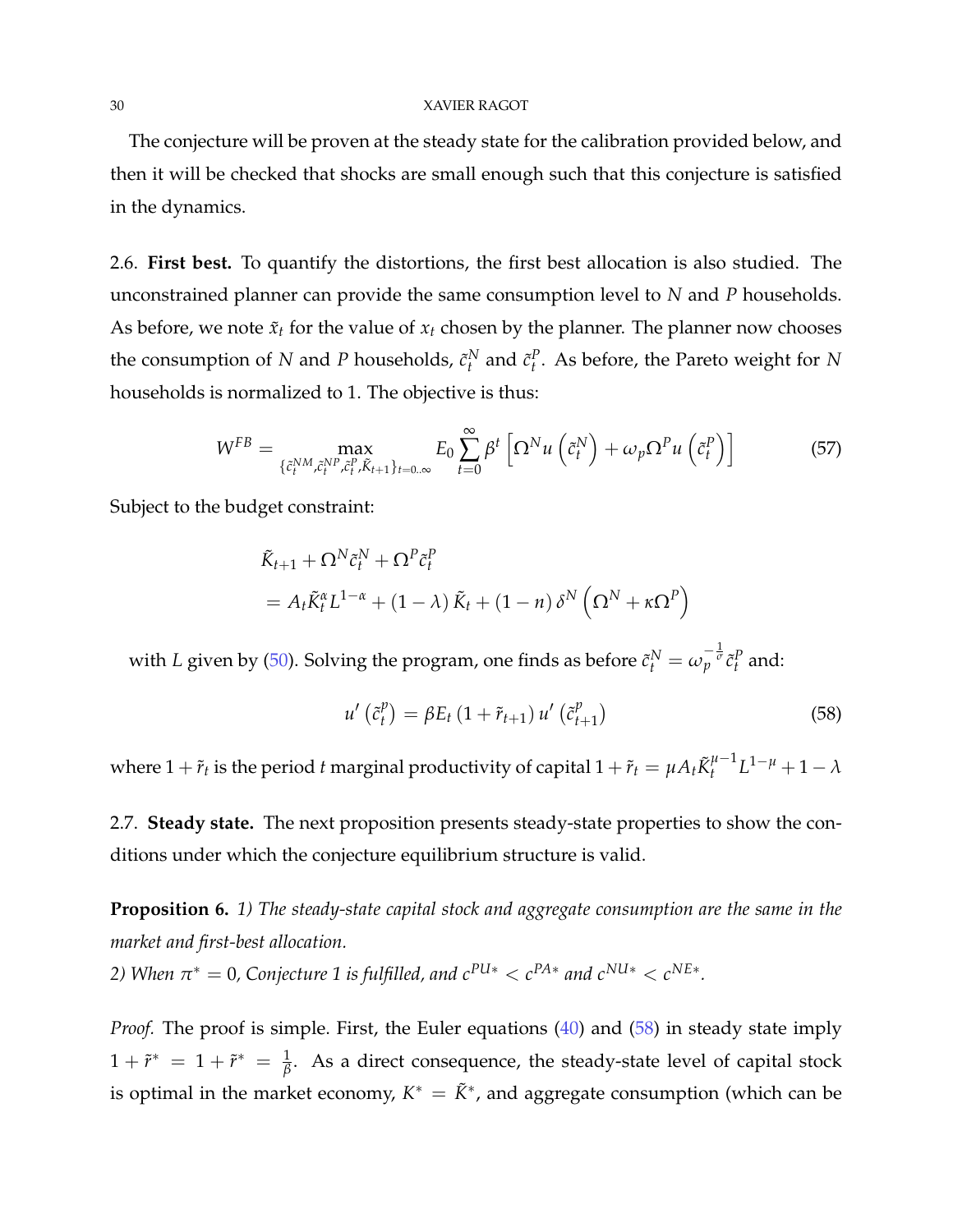deduced from the goods market equilibrium) is optimal, as in the simple model. Second, under Conjecture 54, the two Euler equations (30) and (42) imply:

$$
\frac{c^{PU*}}{c^{PA*}} = \left(\left[\frac{1+\pi^*}{\beta}-1+T\right]\frac{1}{T}\right)^{-\frac{1}{\sigma}} \text{ and } \frac{c^{NU*}}{c^{NE*}} = \left(\left[\frac{1+\pi^*}{\beta}-\alpha\right]\frac{1}{1-\alpha}\right)^{-\frac{1}{\sigma}}.
$$

Plugging these expressions in  $(55)$  and  $(56)$ , one finds that the two conditions  $(55)$  and  $(56)$ are fulfilled when  $1+\pi^* > \beta$  (i.e. the economy is not at the Friedman rule), what includes the case  $\pi^* = 0$ .  $^* = 0.$ 

When  $1 + \pi^* > \beta$  then  $c^{PUs} < c^{PA*}$  and  $c^{NUs} < c^{NE*}$ . Indeed, in this case it is costly to self-insure using money because of inflation. Households thus rationally choose to experience a fall in consumption in case of a bad idiosyncratic shock. The central planner choosing the value  $\pi^*$  faces a trade-off between insurance and redistribution, and the optimal value of  $\pi^*$  in the Ramsey problem will depend on  $\omega_p$ . As in the simple model and as a normalization, I will choose the Pareto weight *ω<sup>p</sup>* such that the Ramsey problem delivers an optimal steady-state net inflation rate equal to 0, when one constrains the model to deliver a realistic amount of lack of insurance (see below).

2.8. **Calibration and results.** The period is a quarter. Preference parameters are set to standard values. The discount factor is  $\beta = 0.99$  and the curvature of the utility function is  $\sigma = 2$  (Hall, 2010. The production function is such that the capital share is  $\mu = .36$  and the depreciation rate is  $\lambda = 0.025$  (Cooley and Hansen, 1989 among others). The discount factor determines the steady-state interest rate  $1 + r^* = 1/\beta$ , with equation (40). This and the depreciation rate determine the steady-state capital stock and the steady-state wage rate *w* <sup>∗</sup> per efficient unit.

The steady-state inflation rate is assumed to be  $0, \pi^* = 0$ , and Pareto weights are set accordingly (see below).

Concerning the labor market, a quarterly job-separation rate and job-finding rate is estimated using Shimer (2005) methodology. The quarterly job-separation rate is 5%, such that  $\alpha = 0.95$ , and the quarterly job-finding rate is 79%, such that  $\rho = 0.21$ . The replacement rate is calibrated to match the average money holdings of households in the Bottom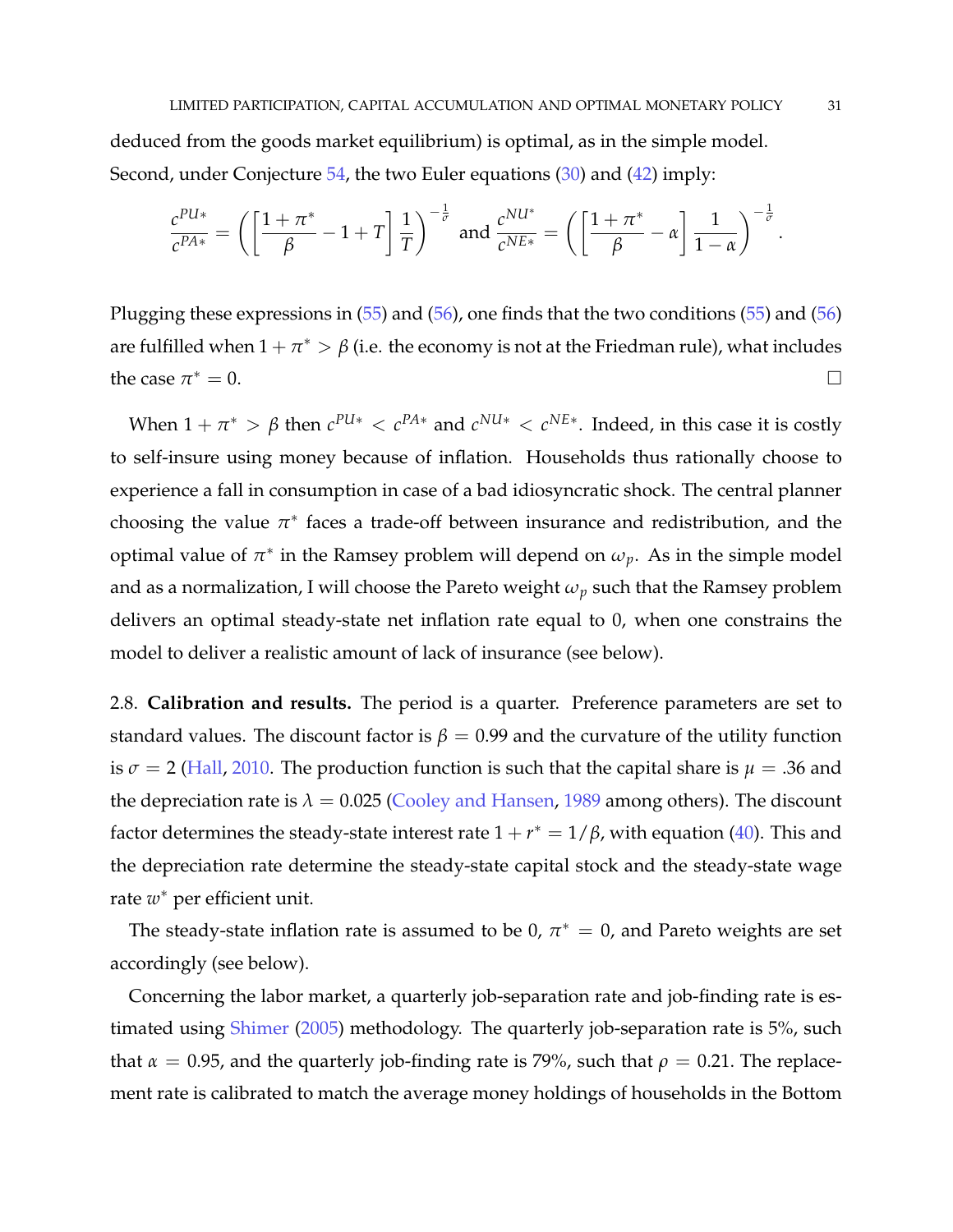50% of the income distribution. It implies a replacement rate of 0.46, which is close to the one used by Shimer (2005). Concerning inequality in income, I take  $\kappa = 4.42$  to match the ratio of the income of the Top 50% over that of the Bottom 50% (see the targets below).

Two parameters, *α <sup>f</sup>* and *ρ f* , concern the participation structure in financial markets. To my knowledge there is no direct estimation of the participation frequency of households in financial markets. I follow the strategy of Alvarez and Lippi (2009) which is to calibrate participation frequency to match some monetary moments of the data. First, I set  $\rho^f=0.5$ and  $\alpha^f = 0.85$  to match two targets. The first one is the ratio of money over income of the top 50% households. The second one is an average fall in consumption of households transiting from employment to unemployment of 5%. This value is in line with the finding of Gruber (1997) of 7%. As a consequence, the model generates a realistic amount of uninsurable risk for money holders, which is key for welfare analysis. This calibration strategy implies that 77% of the *P*-households participate in financial markets each period, and the probability not to participate next period, when participating, is 15%.

The process for technology is set to standard values. The persistence of technology shock is set to  $\rho^a = 0.95$  and the standard deviation is  $\sigma_a = 1\%$  (Cooley and Hansen, 1989). The last parameter to be determined is the Pareto weights  $\omega_p$ . I choose  $\omega_p$  such that the optimal inflation in the steady-state Ramsey problem is 0. This is a normalization, as we set parameter values such that the model delivers a realistic amount of lack of self-insurance (measured by the fall in consumption when experiencing a fall in income). Solving the model numerically, one finds  $\omega_p = 3.33$ . Table 2 presents the parameter values.

As a summary, Table 3 presents the outcome for the four targets, which are used to calibrate the four parameters  $\kappa$ ,  $\rho^f$ ,  $\alpha^f$  and  $\delta^N$ .

The model outcome for all relevant variables is provided in the Online Appendix OA5.

*Money and wealth Distribution* The model matches well by construction the money (M1) distribution for both type of agents. The top 50% hold 12.7% of their annual income in money and the bottom 50% hold 9.5% of their income in money, both in the data and in the model. As a consequence, the model reproduces a relevant amount of money held by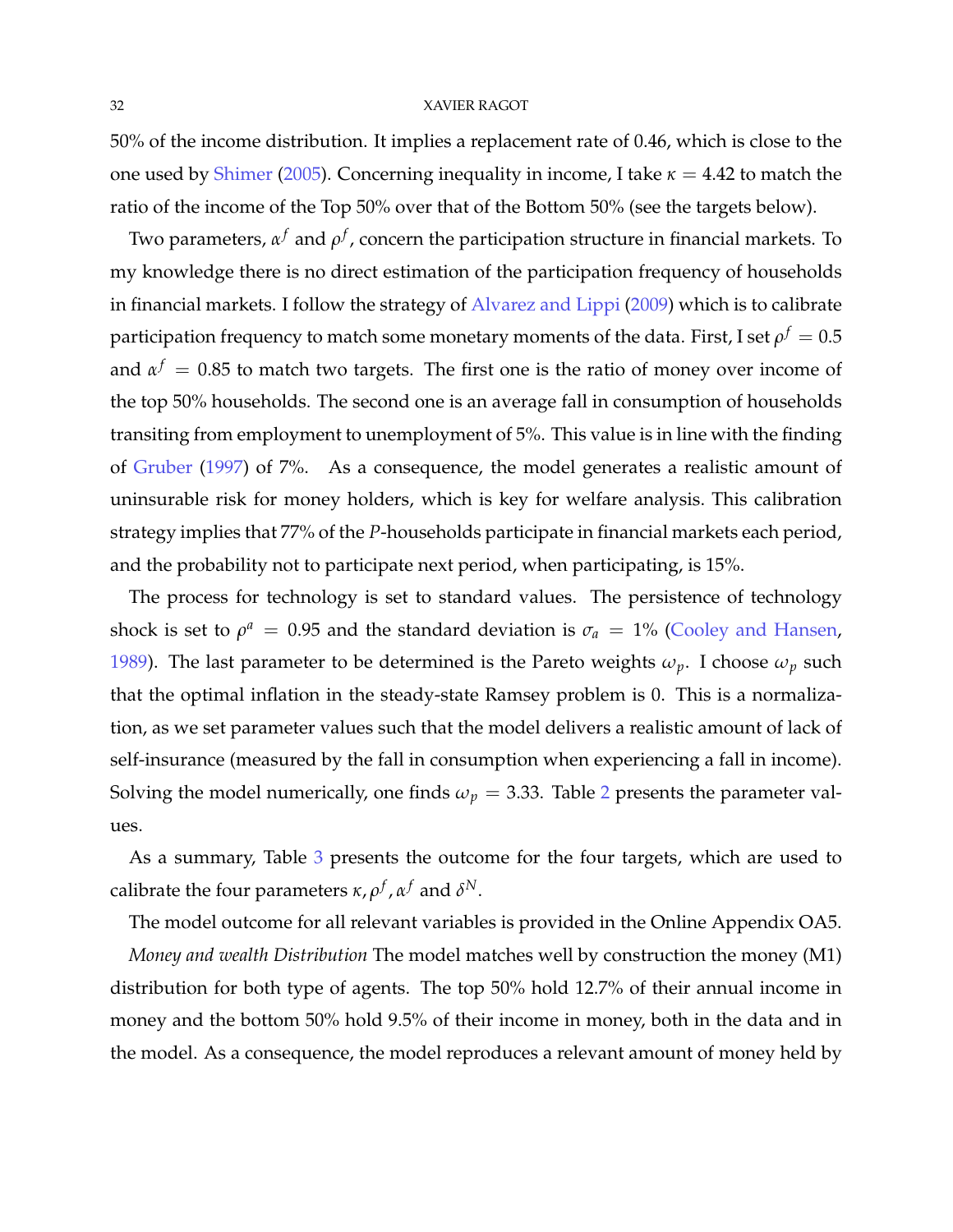| Population (%) and Pareto weight Preferences and technology |                                  |                  |  |  |                                     |                                                      |  |  |
|-------------------------------------------------------------|----------------------------------|------------------|--|--|-------------------------------------|------------------------------------------------------|--|--|
|                                                             | $\Omega^N$ $\Omega^P$ $\omega_p$ |                  |  |  |                                     | $\beta$ $\sigma$ $\mu$ $\lambda$ $\rho^a$ $\sigma_a$ |  |  |
|                                                             | 50 50                            | - 3.33           |  |  |                                     | .99 2 .36 .025 .95 .01                               |  |  |
| Income structure                                            |                                  | Uninsurable risk |  |  |                                     |                                                      |  |  |
|                                                             | $\kappa$ $\delta^N/w$            |                  |  |  | $\alpha$ $\rho$ $\alpha^f$ $\rho^f$ |                                                      |  |  |
|                                                             | 4.42 0.46                        |                  |  |  | .95 .21 .85 .5                      |                                                      |  |  |

TABLE 2. Parameter values

TABLE 3. Calibration targets and model outcome

|                                 |     | Data Model |
|---------------------------------|-----|------------|
| Annual income T50/B50           | 5.3 | 5.3        |
| Money/Annual Income T50 12.7    |     | 12.7       |
| Money/Annual Income B50 9.5     |     | 9.5        |
| Fall in consump. for unempl. 7% |     | 5%         |

households. Finally, all financial wealth is held by the top 50% which is a consistent representation of the data (see Bricker et al., 2014 for the discussion of the wealth distribution using the SCF survey)

*Model resolution.* The gain of the assumptions made above is that the model is easy to solve numerically. In particular, to derive the optimal Ramsey policy, I consider a secondorder approximation of the welfare objective and a first-order approximation of the constraints. Standard linear-quadratic methods allow deriving the optimal monetary policy of the central planner. It is then possible to compute the steady-state inflation rate generated by the solution of the Ramsey problem, as a function of the Pareto weight. I iterate over the Pareto weight until the steady-state optimal inflation rate is 0.

2.8.1. *The effect of optimal monetary policy.* To understand the trade-offs faced by monetary policy in this environment, the optimal monetary policy after a positive technology shock is now derived. Three economies are compared. The first one is the Ramsey allocation, where the planner solves the Ramsey problem (52). The second one is the first-best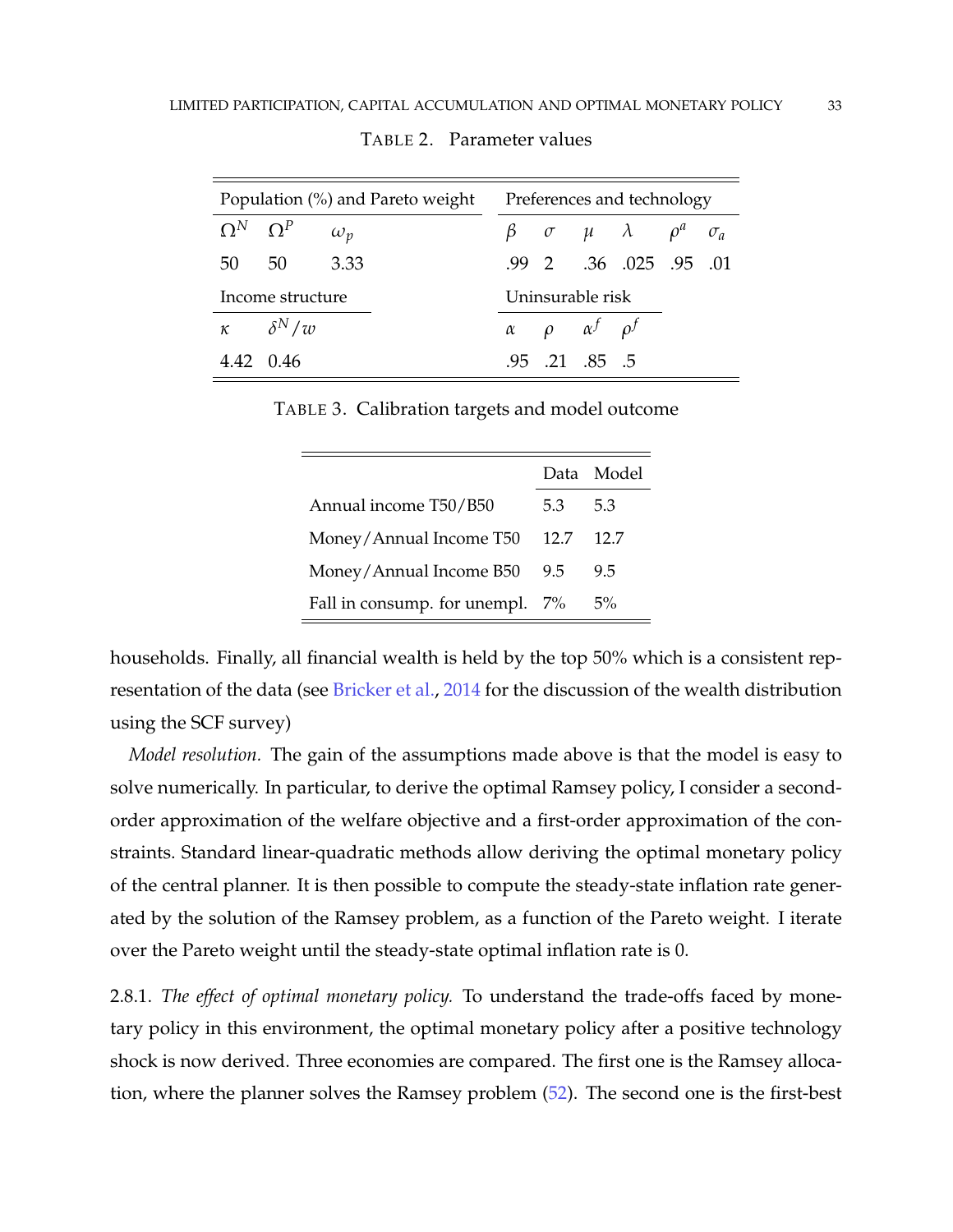

FIGURE 1. Outcomes of the three economies after the same technology shock

**Note:** The green dotted line is the market economy with inactive monetary policy  $(m^{CB} = 0)$ . The blue solid line is the market economy with a constrained efficient monetary policy. The red dotted line is the first-best allocation.

allocation, where the central planner is unconstrained and can implement the first best allocation. The third one is an inactive-policy allocation where monetary policy is inactive, i.e. the nominal money stock is constant. In this last economy, we impose that  $m_t^{CB}$ is 0. As the Pareto weights have been chosen such that the optimal steady-state inflation rate solving the Ramsey problem is 0, the steady-state inflation is the same in the Ramsey and the inactive-policy allocations. As a consequence, the gain of an active monetary policy is only the result of its ability to affect the business cycle and is not the outcome of a reduction in steady-state distortions.

We plot in Figure 1 the main variables in the three economies after the same technology shock.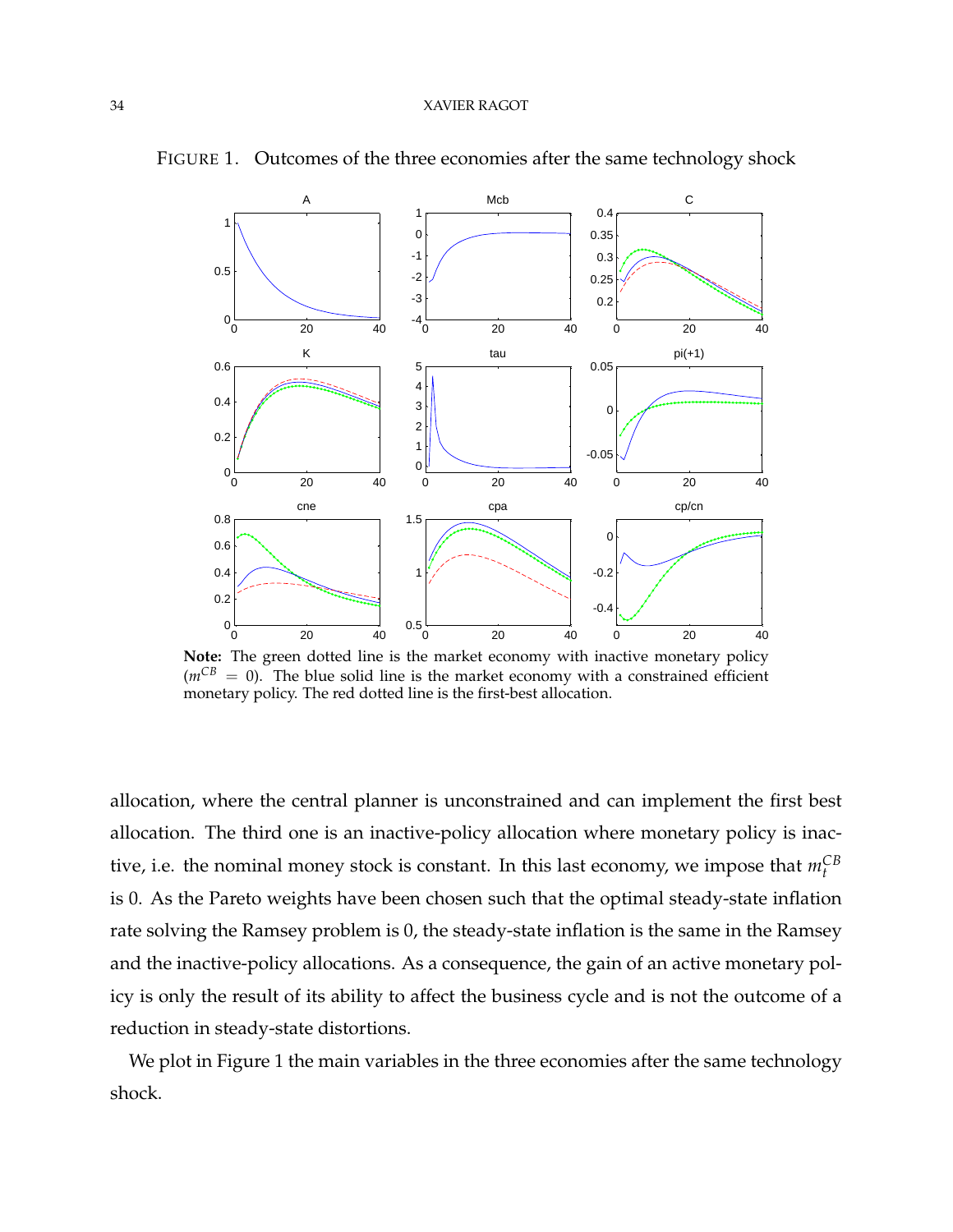The first panel (A), presents the technology shock *A<sup>t</sup>* , as percentage deviation from the steady-state value. The second panel (Mcb) presents optimal money created  $m_t^{CB}$  when the central planner solves the Ramsey program. Optimal monetary policy is countercyclical. It reduces the money in circulation after a positive technology shock. Although aggregate consumption is increasing in the three economies (as represented in the third panel (C) of the first line), optimal monetary policy reduces the increase in consumption compared to the inactive-policy allocation. The first-best increase in consumption is even smaller. Optimal monetary policy generates an additional increase in the capital stock (compared to the inactive-policy allocation, as can be seen in the Panel  $(K)$ ), although less than its level in the first-best allocation. Optimal monetary policy increases the capital stock by 5% at peak. It thus generates "forced saving". Panel (tau) are taxes and Panel (pi) is the expected inflation rate.

Comparing Ramsey and inactive-policy allocations, one can see that the contractionary monetary policy is a transfer from *N*−households to *P*−households. In the Ramsey allocation, the consumption of employed *N*−households (who are the non-participating money holders) is  $c^{NE}$  and is represented in the Panel (cne). This consumption is lower than the one in the inactive-policy allocation. In addition, the consumption of *P*-households who are participating in financial markets ( $c^{PA}$  represented in Panel (cpa)) is higher in the Ramsey allocation than in the inactive-policy allocation. These *P*-households save more after the technology shock in the Ramsey allocation than in the inactive-policy allocation, as can be seen from the path of the aggregate shock.

Optimal monetary policy thus increases the capital stock after such a shock, but undesirable redistributive effects limit the ability to restore the first best capital dynamics. To see this, Panel (cp/cn) plots consumption inequalities as the ratio of total consumption of participating households over total consumption of non-participating households. The average consumption of participating households is higher than that of non-participating households (who don't hold the capital stock). As a consequence, the graph shows that consumption inequality decreases less in the Ramsey allocation than in the inactive-policy allocation. In other words, the contractionary monetary policy contributes to an increase in inequality, which is consistent with recent empirical findings (Coibion, Gorodnichenko,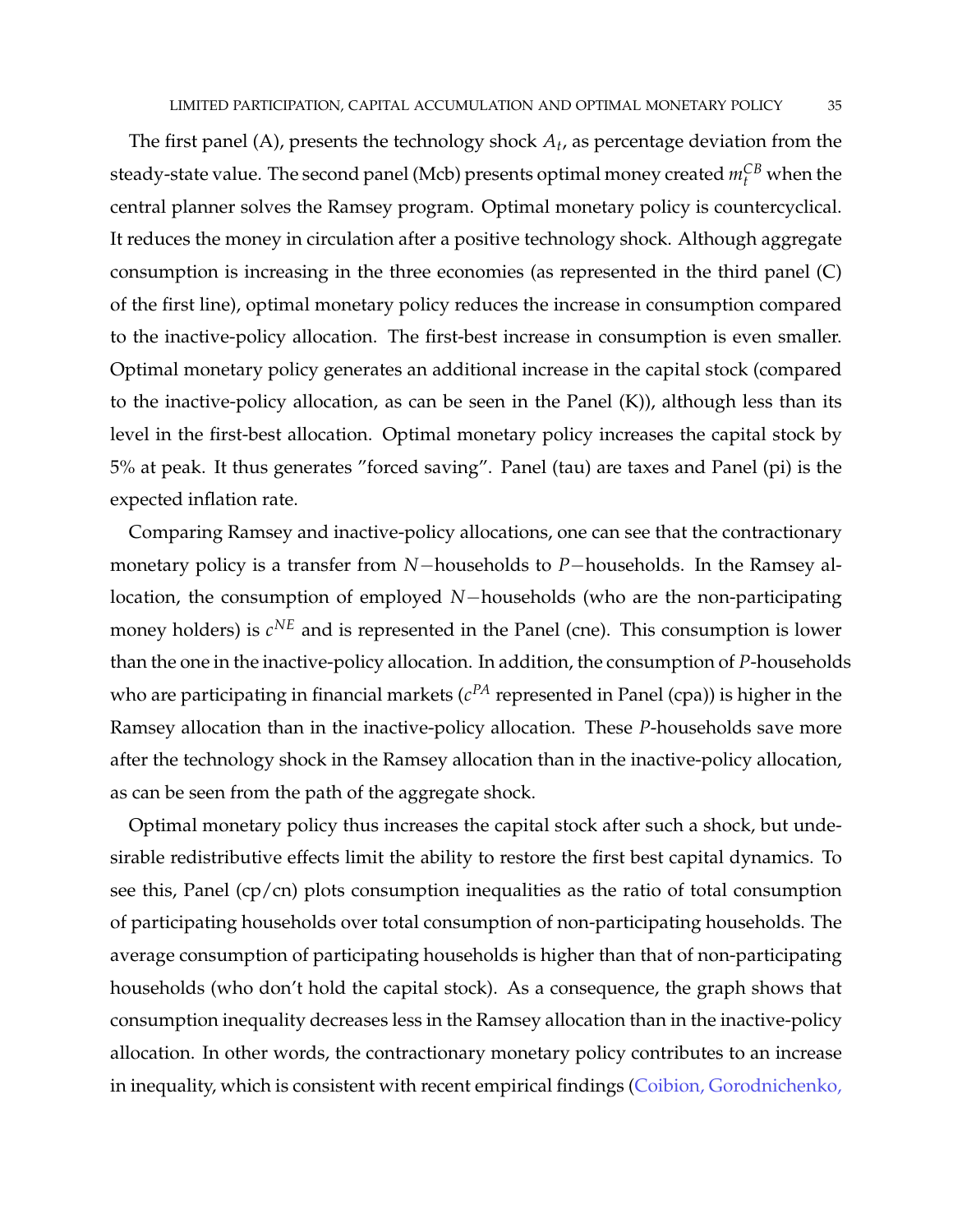| Economies       | Variables |      |                                                                        |
|-----------------|-----------|------|------------------------------------------------------------------------|
|                 |           |      | $K({\cal V}_0)$ $C^{tot}({\cal V}_0)$ $corr(C_{t-1}^{tot}, C_t^{tot})$ |
| Inactive-policy | 3.03      | 13.1 | 0.988                                                                  |
| Ramsey          | 3.15      | 13.0 | 0.990                                                                  |
| First-best      | 3.26      | 13.0 | 0.992                                                                  |

TABLE 4. Second-order moments of key variables

Kueng and Silvia, 2012). The change in inequality in the first best allocation is not plotted, as consumption inequality is constant in this case.

Before presenting the welfare implications, Table 4 reports the second-order moments of aggregate variables for the three allocations. The volatility of the capital stock is higher in the Ramsey allocation compared to the inactive-policy allocation, but it remains lower than in the first best allocation. This implies that the volatility of aggregate consumption falls in the Ramsey allocation compared to the inactive-policy allocation. In other words, the capital stock does not react enough (and consumption reacts too much) to the technology shock when monetary policy is inactive. In addition, the autocorrelation of aggregate consumption increases in the Ramsey allocation, compared to the inactive-policy allocation: More volatile capital stock translates into smoother aggregate consumption, because it is a way to save more in good times (and less in bad times), as can be seen from Figure 1.

2.8.2. *Welfare gains of an active monetary policy.* One can compute the welfare gains of an active monetary policy (i.e. solving the Ramsey program) compared to an inactive monetary policy, for both *P* and *N* households. I follow the standard measure of consumption equivalent in the heterogeneous-agents literature. I first compute the average welfare for the inactive allocation of *N*−households by simulating the economy with inactive policy for 10,000 periods.

I then compute the ex-ante welfare as  $W_{IN}^N = \sum_{t=0}^{\infty} \beta^t \left( n^{NE} u \left( c_{IN}^{NE} \right) \right)$ *IN*,*t*  $\int + n^{NU}u \left(c_{IN}^{NU}\right)$ *IN*,*t*  $\setminus$ (where *IN* stands for the inactive-policy allocation). Similarly, I compute the ex-ante welfare of *P* households in the inactive allocation  $W_{IN}^P = \sum_{t=0}^{\infty} \beta^t \left( n^{PA} u \left( c_{IN}^{PA} \right) \right)$ *IN*,*t*  $\bigg) + n^{PU}u \left( c_{IN}^{PU} \right)$  $_{IN,t}^{PU}\Big)\Big).$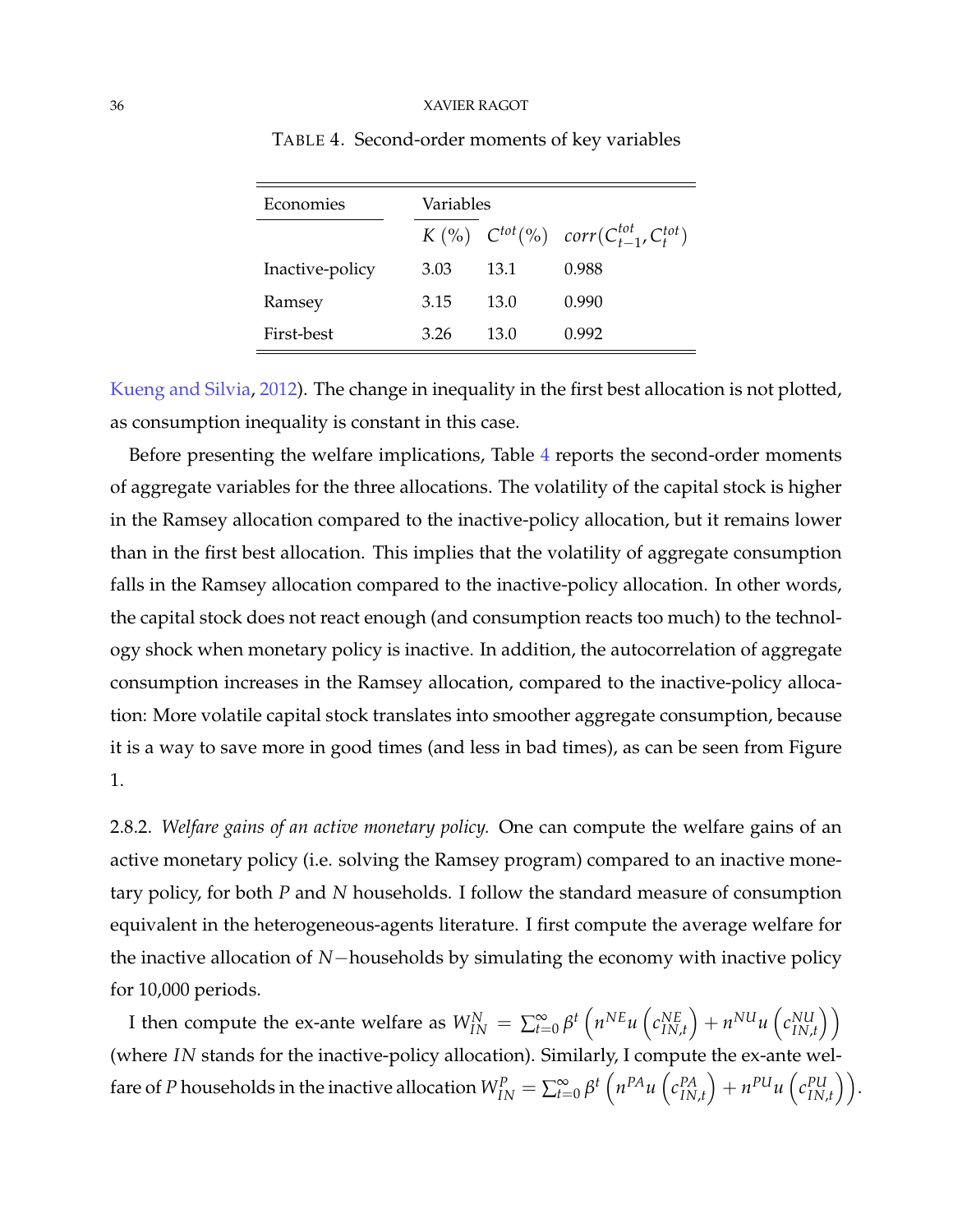I then compute the ex-ante welfare for the Ramsey allocation by simulating the economy where the central planner solves the Ramsey problem for 10,000 periods. I can similarly compute the ex-ante welfare of the *P* and *N* households in the Ramsey allocation. This gives *W<sup>N</sup> Ramsey* and *<sup>W</sup><sup>P</sup> Ramsey*. The consumption equivalent is the average increase in consumption that *N* and *P* households would need to enjoy in the inactive-policy allocation to have the same ex-ante welfare as in the Ramsey allocation. Mathematically, one computes  $\Delta^N$  and  $\Delta^P$  such that:

$$
\sum_{t=0}^{\infty} \beta^t \left( n^{NE} u \left( c_{IN,t}^{NE} \left( 1 + \Delta^N \right) \right) + n^{NU} u \left( c_{IN,t}^{NU} \left( 1 + \Delta^N \right) \right) \right) = W_{Ramsey}^N
$$
\n
$$
\sum_{t=0}^{\infty} \beta^t \left( n^{PA} u \left( c_{R,t}^{PA} \left( 1 + \Delta^P \right) \right) + n^{PU} u \left( c_{R,t}^{PU} \left( 1 + \Delta^P \right) \right) \right) = W_{Ramsey}^P
$$

One finds that  $\Delta^N = 0.39\%$  and  $\Delta^P = 0.19\%$ . Optimal monetary policy increases the welfare of both types of agents, but it increases the welfare of *N*−households more than the welfare of *P*−households. Monetary policy increases consumption smoothing (which is not optimal because some households do not participate in financial markets). This benefits relatively more *N*−households, who do not have access to financial markets. Note that the welfare gains are much higher than the gains from eliminating business cycles in representative agent economies.

#### 3. CONCLUDING REMARKS

This paper derives implications for optimal monetary policy of limited participation in financial markets, as a key friction to understand money demand. The distortions generated by this simple friction are surprisingly complex. Investment can be either too high or too low in the business cycle compared to the first best allocation. Indeed, participating agents don't face the optimal wealth effect after technology shocks. The optimal policy is not to distort the marginal return on investment, but to generate time-varying redistribution. As a consequence, the redistributive effect of monetary policy is actually a tool to improve capital accumulation.

In the more general model matching a stylized money distribution, it has been shown that the market economy underinvests after a typical technology shock, when monetary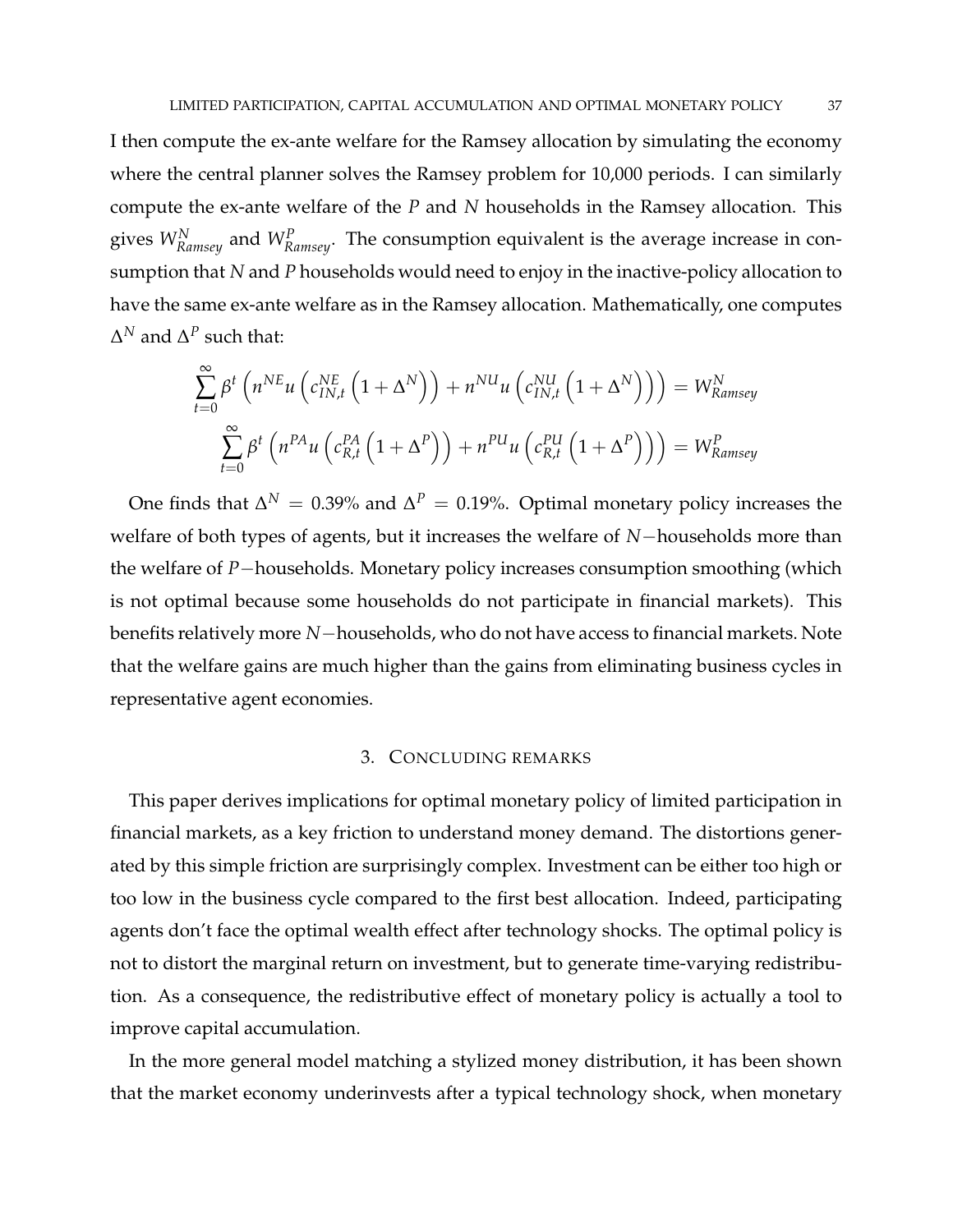policy is inactive. In this setup, monetary policy is countercyclical : optimal money creation falls after a positive technology shock, but it has to balance a positive effect on capital accumulation and undesirable redistributive effects.

The additional interest of the general model is to present a tractable incomplete insurance market model with limited participation, which generates a simple but realistic distribution of money. The model is simple enough to perform a welfare analysis with aggregate shocks. Admittedly, this model is not a full-fledged quantitative analysis of the business cycle, as many other relevant ingredients for business cycle analysis are missing. An obvious path for future work is to introduce other frictions in this model, such as nominal frictions or a search-and-matching model of the labor market, to study their interaction with limited participation. These interactions may help to think about important trade-offs for monetary policy and concerning capital accumulation.

#### **REFERENCES**

- **Adam, Klaus and Roberto Billi**, "Optimal Monetary Policy under Commitment with a Zero Bound on Nominal Interest Rates," *Journal of Money, Credit and Banking*, 2010, *38* (7), 1877–1905.
- **Algan, Yann, Edouard Challe, and Xavier Ragot**, "Incomplete Markets and the Output-Inflation Trade-off," *Economic Theory*, 2010, *46* (1), 55–84.
- **Alvarez, Fernando and Francesco Lippi**, "Financial Innovation and the Transactions Demand for Cash," *Econometrica*, 2009, *77* (2), 363–402.
- **and** \_\_\_\_\_\_, "The demand of liquid assets with uncertain lumpy expenditures," *Journal of Monetary Economics*, 2014, *111.*
- **, Andrew Atkeson, and Chris Edmond**, "Sluggish Responses of Prices and Inflation to Monetary Shocks in an Inventory Model of Money Demand," *The Quarterly Journal of Economics*, 2009, *124* (3), 911–967.
- **, , and Patrick Kehoe**, "Money, Interest Rates, and Exchange Rates with Endogenously Segmented Markets," *Journal of Political Economy*, 2002, *110* (2), 73–112.
- **Aruoba, Boragan and Sanjay Chuch**, "Optimal fiscal and monetary policy when money is essential," *Journal of Economic Theory*, 2010, *145.*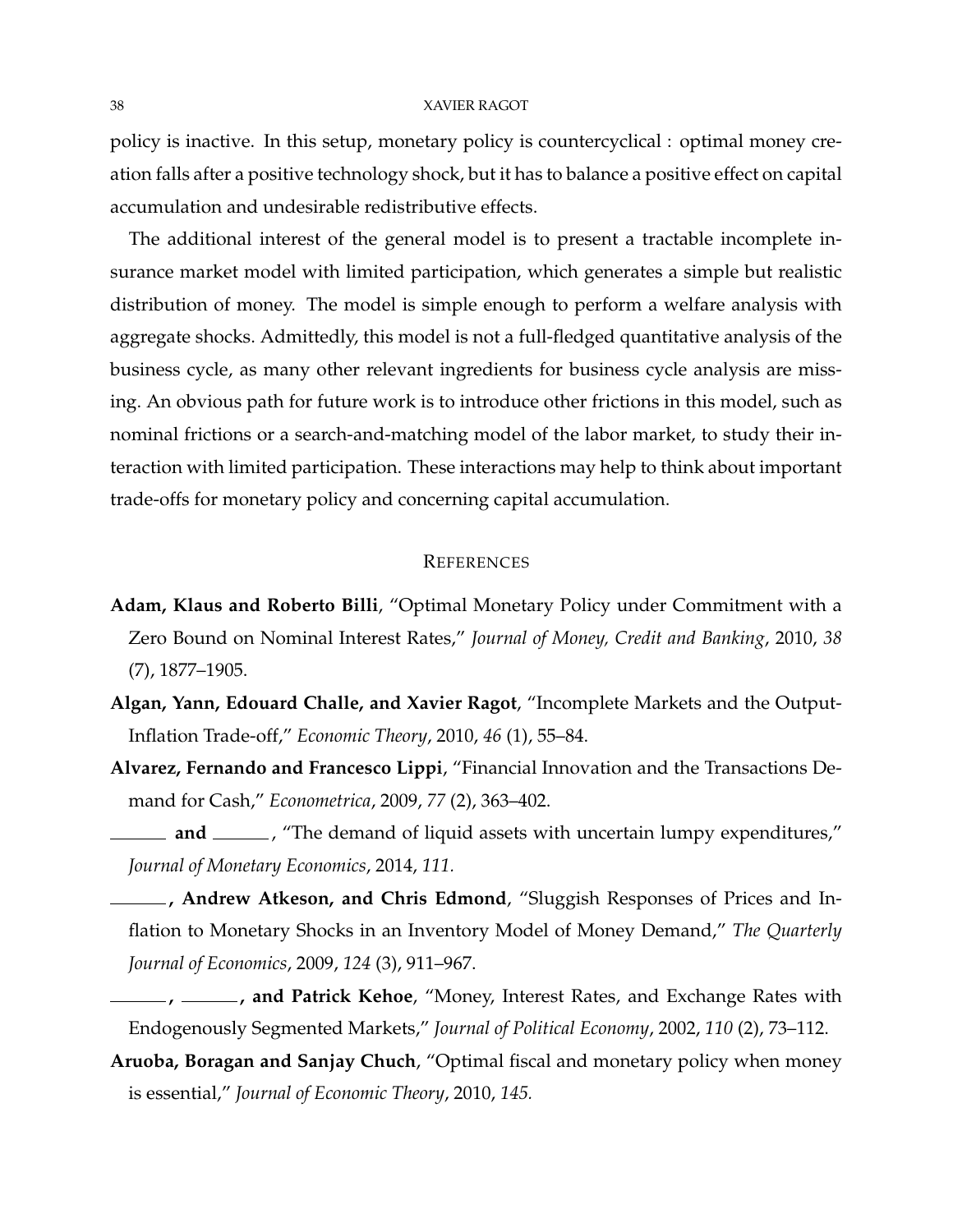**Auclert, Adrien**, "Monetary Policy and the Redistribution Channel," *Working paper*, 2017.

- **Bewley, Truman**, "A difficulty with the optimum quantity of money," *Econometrica*, 1983, *54*, 1485–1504.
- **Bilbiie, Florin**, "Limited Asset Market Participation, Monetary Policy and (Inverted) Aggregate Demand Logic," *Journal of Economic Theory*, 2008, *1* (140), 162–196.
- **and Xavier Ragot**, "Inequality, Liquidity, and Optimal Monetary Policy," *Working paper*, 2017.
- **Boragan, Aruoba, Christopher Waller, and Randall Wright**, "Money and Capital," *Journal of Monetary Economics*, 2011, *58.*
- **Bricker, Jesse, Lisa Dettling, Alics Henriques, Joan Hsu, Kevin Moore, John Sabelhaus, Jeffrey Thompson, and Richard Windle**, "Changes in U.S. Family Finances from 2010 to 2013: Evidence from the Survey of Consumer Finances," *Federal Reserve Bulletin*, 2014, *100* (4), 71–107.
- **Cao, Shutao, Cesaire Meh, Jose-Victor Rios-Rull, and Yaz Terajima**, "Inflation, Demand for Liquidity and Welfare," *Working Paper*, 2012.
- **Challe, Edouard**, "Uninsured unemployment risk and optimal monetary policy," *Working paper*, 2017.
- **, Julien Matheron, Xavier Ragot, and Juan Rubio-Ramirez**, "Precautionary Saving and Aggregate Demand," *Quantitative Economics*, 2016, *Forthcoming.*
- **Chari, V.V. and Patrick Kehoe**, "Optimal fiscal and monetary policy," in "Handbook of Macroeconomics, in J. B. Taylor and M. Woodford (ed.) " Handbook of Macroeconomics, edition 1, volume 1, chapter 26, Elsevier, 1999, pp. 547–579.
- **Coibion, Olivier, Yury Gorodnichenko, Lorenz Kueng, and John Silvia**, "Innocent Bystanders? Monetary Policy and Inequality in the U.S," *IMF Working Paper*, 2012, *12* (199).
- **Constantinides, George M. and Darrell Duffie**, "Asset Pricing with Heterogeneous Consumers," *Journal of Political Economy*, April 1996, *104* (2), 219–240.
- **Cooley, Thomas and Gary Hansen**, "Inflation Tax in a Real Business Cycle Model," *American Economic Review*, 1989, *79* (4), 733–774.
- **Erosa, Adolfo and Gustavo Ventura**, "On Inflation as a Regressive Consumption Tax,"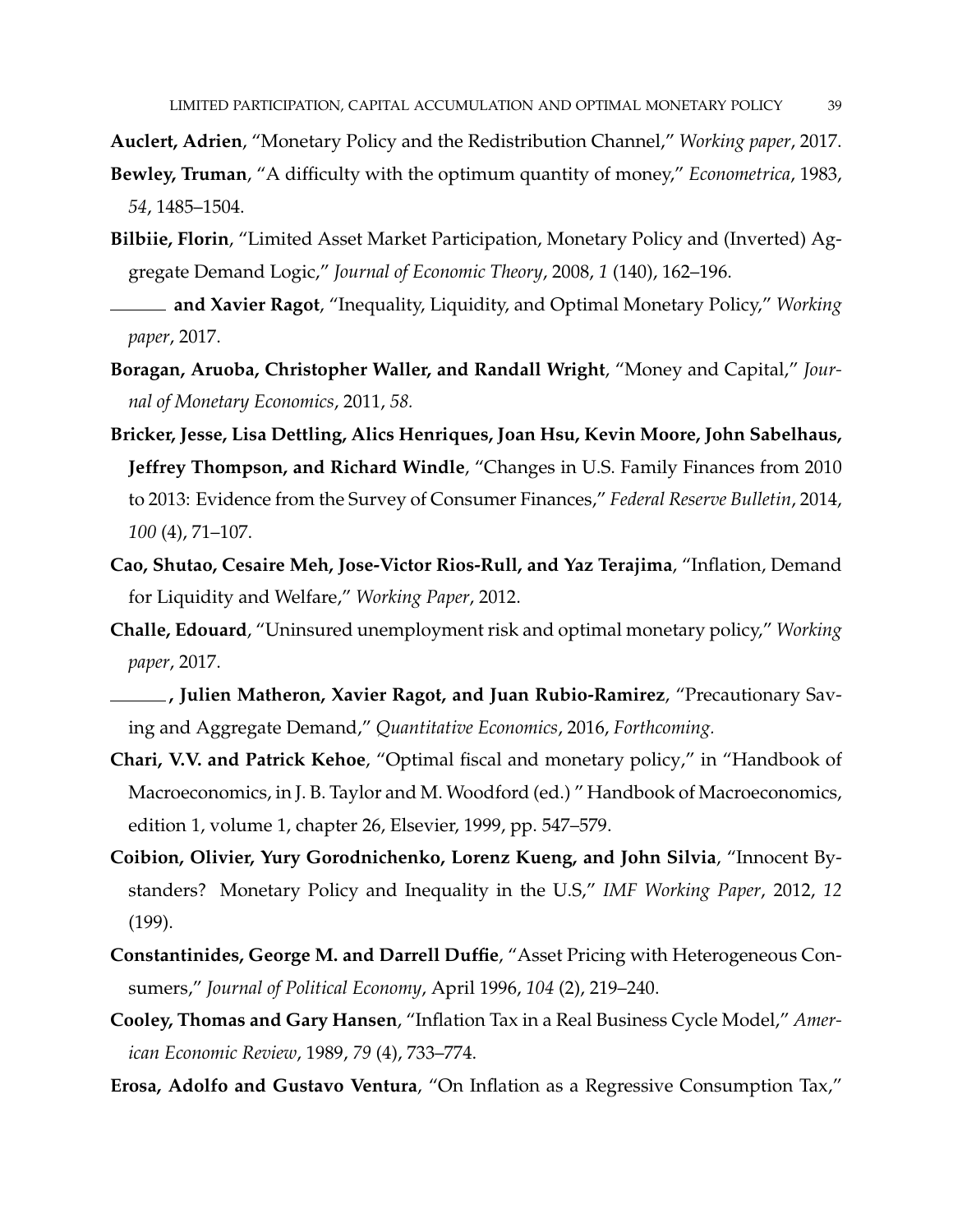*Journal of Monetary Economics*, 2002, *49*, 761–795.

- **Feldman, M and C Gilles**, "An Expository note on Individual risk without aggregate uncertainty," *Journal of Economic Theory*, 1985, *35*, 26–32.
- **Gomis-Porqueras, Pedro and Daniel Sanches**, "Optimal Monetary Policy in a Model of Money and Credit," *Journal of Money, Credit and Banking*, 2013, *45* (4), 701–729.
- **Green, E**, "Individual-level randomness in a nonatomic population," *Working Paper*, 1994.
- **Grossman, Steve and Laurence Weiss**, "A transactions-based model of the monetary transmission mechanism," *American Economic Review*, 1983, *73*, 871–880.
- **Gruber, Jonathan**, "The Consumption Smoothing Benefits of Unemployment Insurance," *American Economic Review*, 1997, *87* (1), 192–205.
- **Hall, Robert**, *Forward-Looking Decision Making*, Princeton and Oxford: Princeton University Press, 2010.

**Hayek, Fredriech**, *Price and Production*, Augustus M Kelley Pubs; Revised edition, 1967.

**Heathcote, Jonathan and Fabrizio Perri**, "Wealth and Volatility," *Working paper*, 2015.

- **, Kjetil Storesletten, and Giovanni Violante**, "Consumption and Labor Supply with Partial Insurance: An Analytical Framework," *American Economic Review*, 2014, *104* (7), 2075–2126.
- **Judd, Kenneth**, "Redistributive taxation in a simple perfect foresight model," *Journal of Public Economics*, 1985, *28* (1), 59–83.
- **Kaplan, Greg and Giovanni L. Violante**, "A Model of the Consumption Response to Fiscal Stimulus Payments," *Econometrica*, 2014, *forthcoming.*

- **Kehoe, Timothy, David Levine, and Michael Woodford**, "The optimum quantity of money revisited," *in Partha Dasgupta, Douglas Gale, Oliver Hart, and Eric Maskin, editors, The Economic Analysis of Markets and Games: Essays in Honor of Frank Hahn, MIT Press*, 1992, pp. 501–526.
- **Khan, Aubhik and Julia Thomas**, "Revisiting the Tale of Two Interest Rates with Endogenous Asset Market Segmentation," *Review of Economic Dynamics*, 2015, *April.*
- **Kiyotaki, Nabuhiro and Randall Wright**, "A Search-Theoretic Approach to Monetary

**<sup>,</sup> , and Justin Weidner**, "The Wealthy Hand-to-Mouth," *Brookings Papers on Economic Activity*, 2014, *forthcoming.*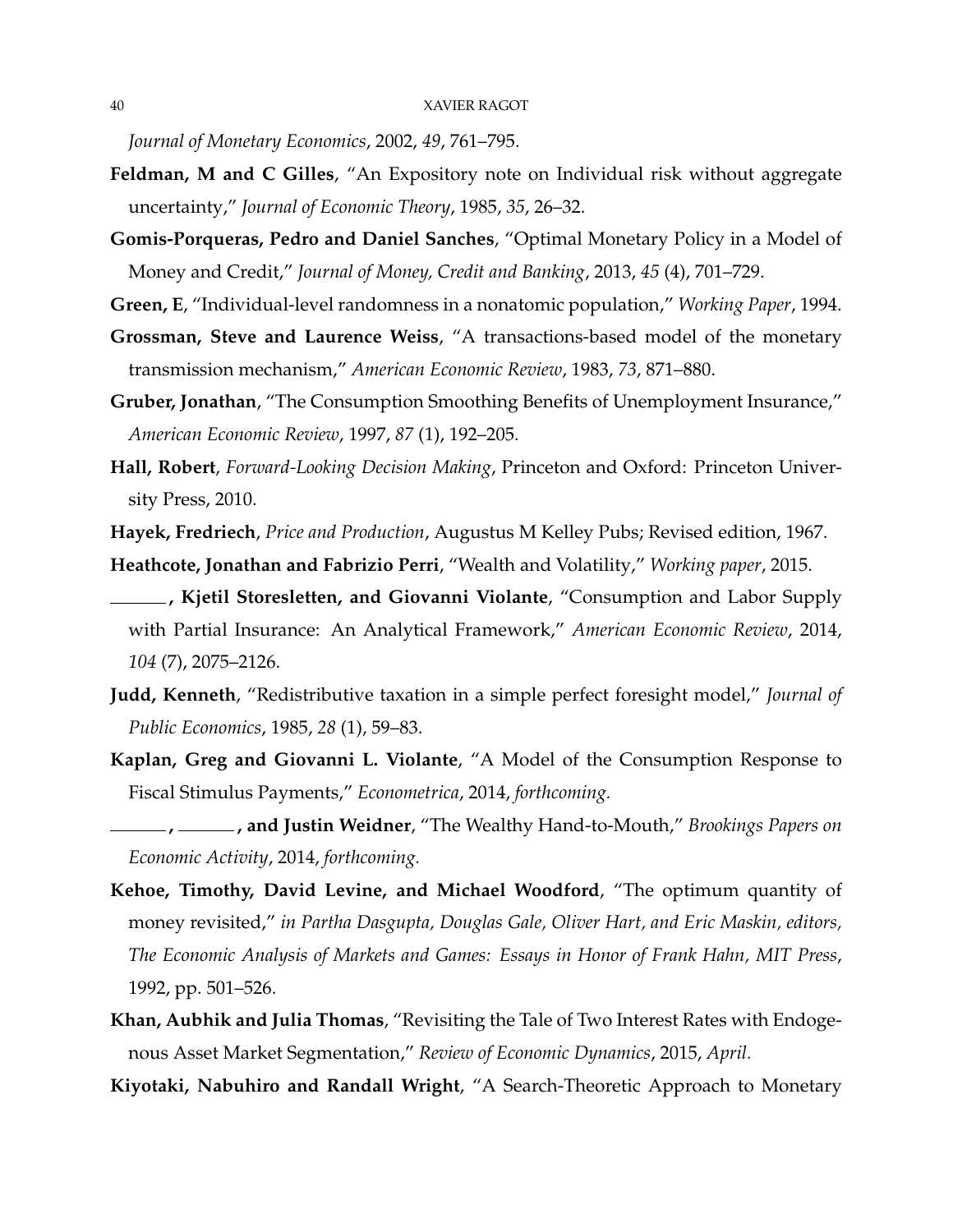Economics," *American Economic Review*, 1993, *83* (1), 59–83.

- **Krussel, Per and Anthony Smith**, "Income and wealth heterogeneity in the macroeconomy," *Journal of Political Economy*, 1998, *106* (5), 867–896.
- **Lippi, Francesco, Stefania Ragni, and Nicholas Trachter**, "Optimal monetary policy with heterogeneous money holdings," *Journal of Economic Theory*, 2015, pp. 339–368.
- **Lucas, Robert**, "Liquidity and Interest Rates," *Journal of Economic Theory*, 1990, *50*, 237– 264.
- **Motta, Giorgio and Patrizio Tirelli**, "Optimal Simple Monetary and Fiscal Rules under Limited Asset Market Participation," *Journal of Money, Credit and Banking*, 2012, *44* (7), 1351–1374.
- **Nuno, Galo and Carlos Thomas**, "Optimal monetary policy with heterogeneous agents," *Working paper*, 2017.
- **Ragot, Xavier**, "The case for a financial approach to money demand," *Journal of Monetary Economics*, 2014, *62*, 94–107.
- , " Heterogeneous Agents in the Macroeconomy: Reduced-heterogeneity representations," in "Handbook of Computational Economics, in C. Hommes and B. Lebaron (ed.) " Handbook of Computational Economics, Vol. 4; Forthcoming, Elsevier, 2017.
- **Rotemberg, Julio**, "A monetary equilibrium model with transactions costs," *Journal of Political Economy*, 1984, *92*, 458.
- **Samuelson, Paul**, "An Exact Consumption-Loan Model of Interest with or without the Social Contrivance of Money," *Journal of Political Economy*, 1958, *66*, 467.
- **Scheinkman, Jose and Laurence Weiss**, "Borrowing constraints and aggregate economic activity," *Econometrica*, 1986, *54* (1), 23–45.
- **Shi, Shushongh**, "A divisible search model of money," *Econometrica*, 1997, *65* (1), 75–102.
- **Shimer, Robert**, "The cyclical behaviour of equilibrium employment and vacancies," *American Economic Review*, 2005, *95* (1), 25–49.
- **Vissing-Jogensen, Anette**, "Towards an explanation of the households portfolio choice heterogeneity: Non financial income and participation cost structure," *NBER Working paper*, 2002, *8884.*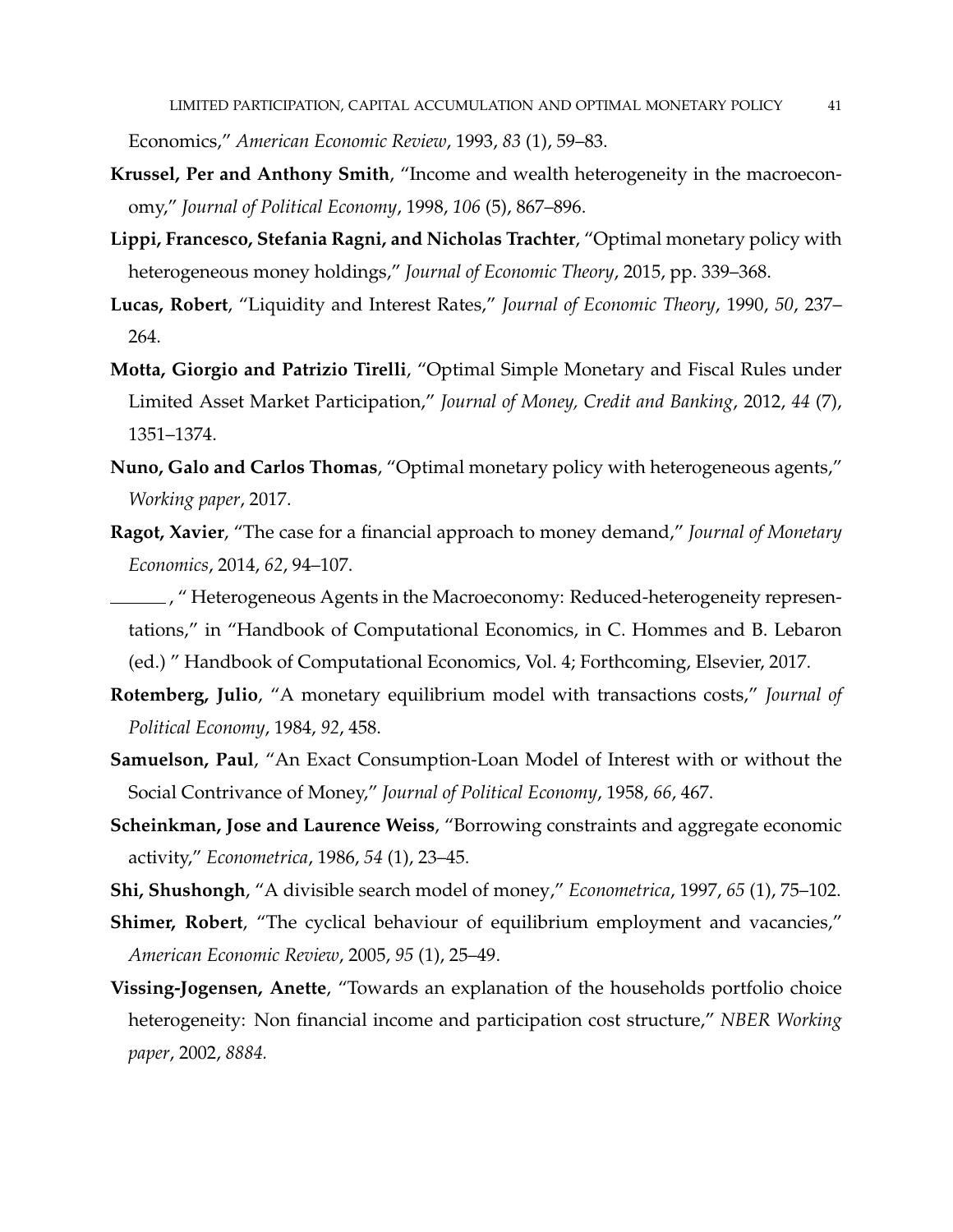- **Wallace, Neil**, "Optimal money-creation in pure-currency economies: a conjecture," *Quarterly Journal of Economcs*, 2014, *129* (1), 259–274.
- **Williamson, Stephen**, "Search, Limited Participation, And Monetary Policy," *International Economic Review*, 2006, *47* (1), 107–128.
- , "Monetary Policy and Distribution," *Journal of Monetary Economics*, 2008, *55* (6), 1038–1053.
- **Woodford, Michael**, "Public Debt as Private Liquidity," *American Economic Review*, 1990, *80* (2), 382–388.

### APPENDIX A. PROOF OF PROPOSITION 1

Using the equations for the optimal program (Equations  $15$  and  $17$ ), one finds  $1+\tilde{r}^*=\frac{1}{\beta}$ and  $\tilde{K}^* = L\left(\Omega\right) (\beta\mu)^{1/(1-\mu)}$ , the same values as in the market economy. As a consequence,  $K^* = \tilde{K}^*$  and  $Y = \tilde{Y}^*$ , and total consumption is the same in both economy  $C^{tot*} = \tilde{C}^{tot*}$ . The central planner allocation implies  $\tilde{c}^{n*}/\tilde{c}^{p*} = \omega_p^{-\frac{1}{\sigma}}$ . The market allocation is, when  $\pi = 0$  :

$$
c^{p*} = \left(\mu \left(1 - \beta\right) \frac{1 - \Omega/2}{1 - \Omega} + 1 - \mu\right) (\beta \mu)^{\frac{\mu}{1 - \mu}} \text{ and } c^{n*} = w^* = \left(1 - \mu\right) (\mu \beta)^{\frac{\mu}{1 - \mu}}
$$

As total consumption is the same in the market economy and for the optimal allocation, a necessary and sufficient condition to have  $c^{n*} = \tilde{c}^{n*}$  and  $c^{p*} = \tilde{c}^{p*}$  is  $\tilde{c}^{p*}/\tilde{c}^{n*} = c^{p*}/c^{n*}$ . Using the three previous equations, this condition can be written as the one given by equality (18).

#### APPENDIX B. PROOF OF PROPOSITIONS 2

To prove the proposition, the solution of the linear model is compared to the solution of the linearized equations characterizing the first best allocation. The proportional deviation of the variables  $x_t$  to its steady-state value is denoted  $\hat{x}_t$ , that is  $x_t = x^* (1 + \hat{x}_t)$ . Linearizing and simplifying the model  $(3)-(6)$ ,  $(11)$  and  $(13)$ , one finds that the dynamic of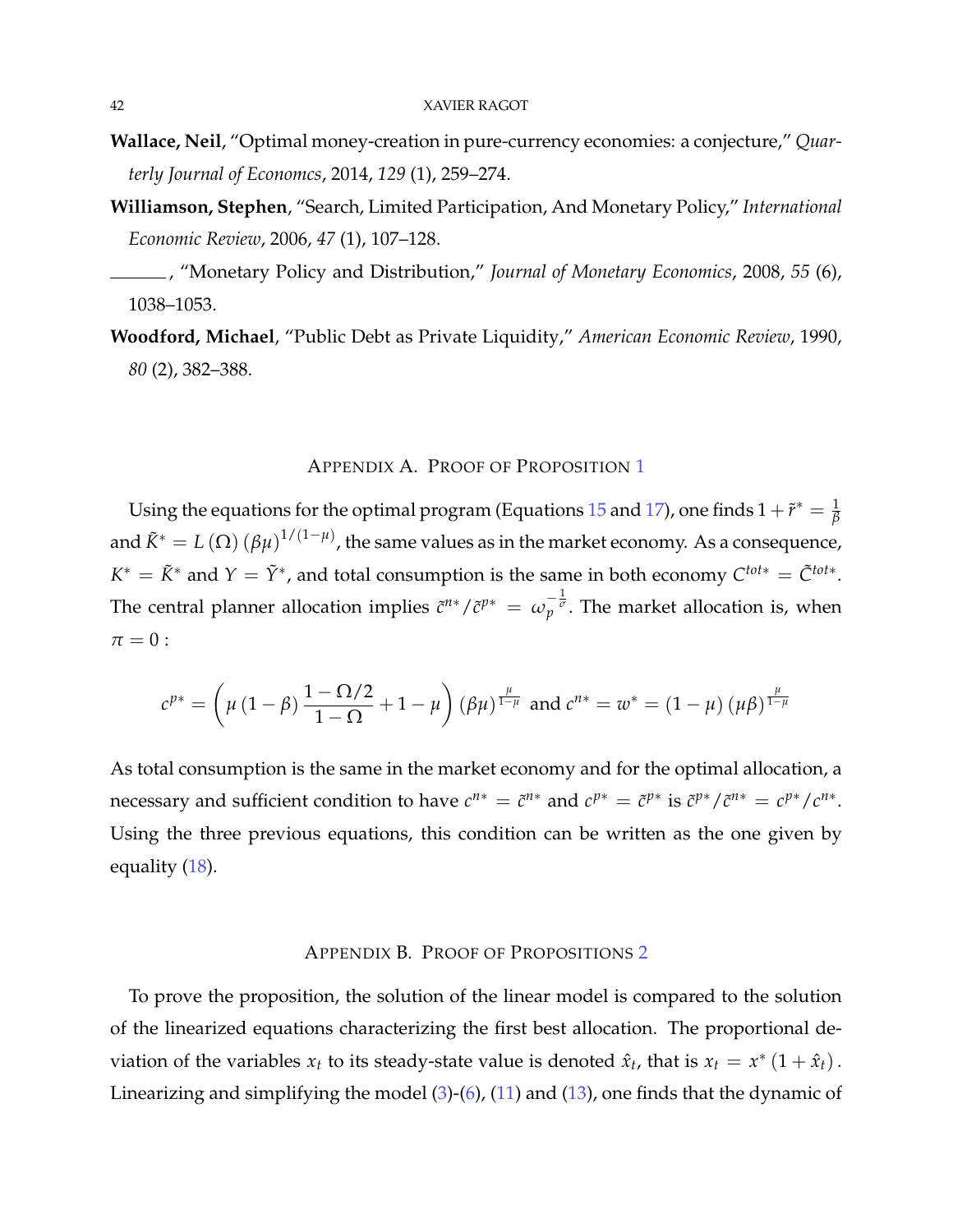the economy is a simple two-equation model, based on the two variables  $\hat{c}_t^p$  $_t^p$  and  $\hat{K}_t$ :

$$
E_t \hat{c}_{t+1}^p - \hat{c}_t^p = \frac{\mu - 1}{\sigma} \hat{K}_{t+1} + \frac{1}{\sigma} E_t a_{t+1}
$$
 (59)

$$
\hat{K}_{t+1} + \left(\theta\left(\Omega\right) - 1\right)\hat{c}_t^p = \theta\left(\Omega\right)\left(\mu\hat{K}_t + a_t\right) \tag{60}
$$

where the coefficient  $\theta(\Omega)$  stands for:

$$
\theta\left(\Omega\right) \equiv \frac{1}{\beta} \left(1 + (1 - \Omega) \frac{1 - \mu}{\mu L\left(\Omega\right)}\right)
$$

The coefficient  $\theta(\Omega)$  is higher than  $1, \theta(\Omega) > 1$  and decreasing in  $\Omega$ . It captures the fact that a part of the return on the capital stock is paid in wages to non-participating agents. Knowing the value of the capital stock, the consumption of non-participating households is simply (using the expression of the real wage):

$$
\hat{c}_t^n = a_t + \mu \hat{K}_t \tag{61}
$$

The linearization of the equations characterizing the first best allocation yields:

$$
E_t \hat{c}_{t+1}^p - \hat{c}_t^p = \frac{\mu - 1}{\sigma} \hat{K}_t + \frac{1}{\sigma} E a_{t+1}
$$
 (62)

$$
\left(\frac{1}{\mu\beta} - 1\right)\hat{\tilde{c}}_t^p + \hat{\tilde{K}}_{t+1} = \frac{1}{\mu\beta}\left(a_t + \mu\hat{\tilde{K}}_{t+1}\right)
$$
\n(63)

and the consumption of non-participating households is simply, from the optimal consumption allocation  $(16)$ :

$$
\widehat{\tilde{c}}_t^n = \widehat{\tilde{c}}_t^n \tag{64}
$$

Comparing the market economy (59)-(60) and the optimal allocation characterized by (62)-(63), one finds that the Euler equation has the same expression in the two economies. The only difference lies in the budget constraint. In the market economy the budget constraint is modified because a part of the return of capital is given as a wage to nonparticipating agents. The two equations are the same when  $\Omega = 0$ , as  $\theta(0) = 1/(\beta\mu)$ , as can be expected: when all agents participate in financial markets, the market economy is optimal.

Consider the dynamic system (59)-(60). Using (60), one can substitute  $\hat{c}_t^p$  $t$ <sup>*t*</sup> in (59), to obtain a single equation in  $\hat{K}_t$ ,  $\hat{K}_{t+1}$  and  $\hat{K}_{t+2}$ . Using the method of unknown coefficients,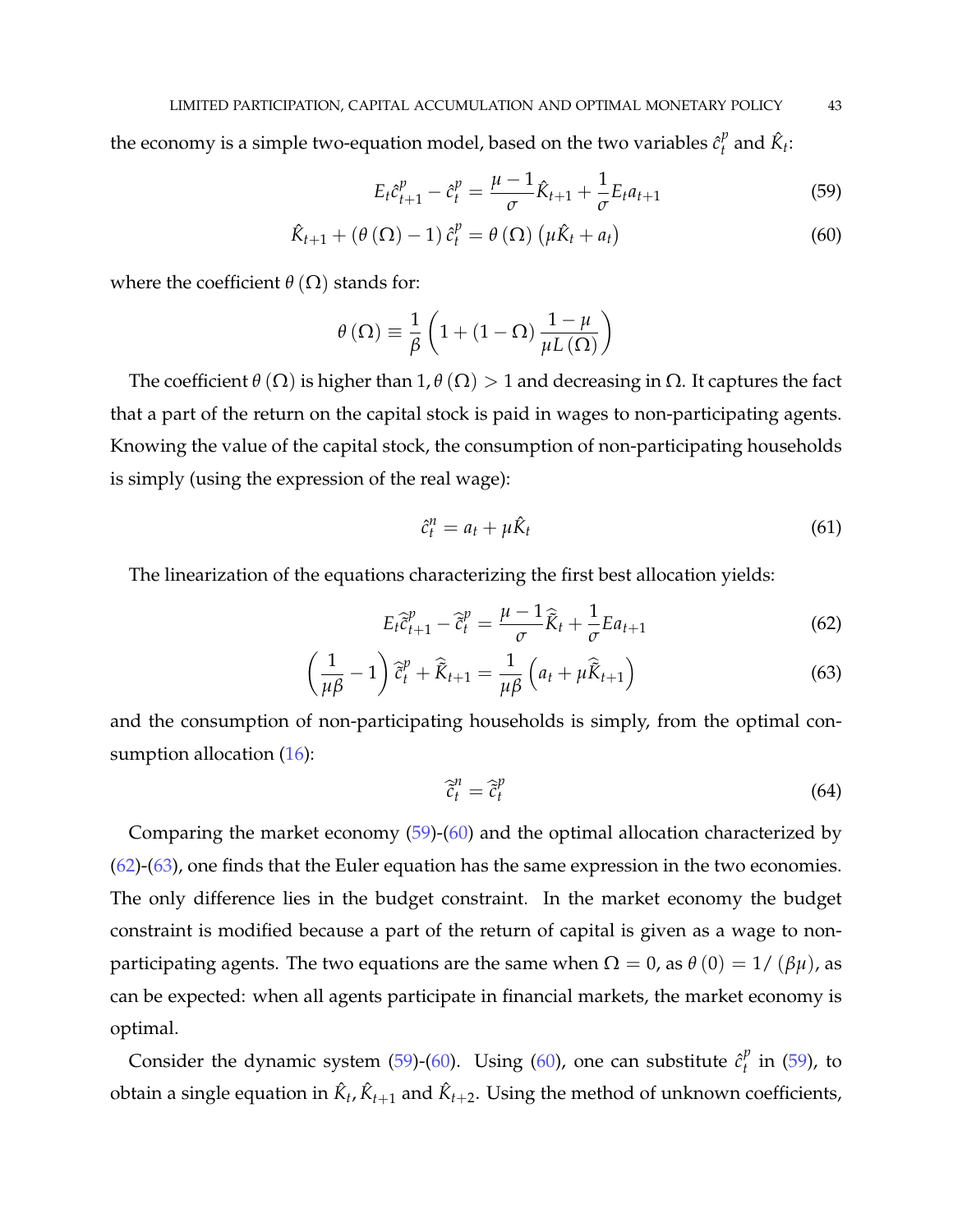one finds that the capital stock has the form:

$$
\hat{K}_{t+1} = B\left(\sigma, \theta\left(\Omega\right)\right) \hat{K}_t + D^a\left(\sigma, \theta\left(\Omega\right), \rho^a\right) a_t \tag{65}
$$

where  $\rho^a$  is the persistence of the technology shock, and where :

$$
B(\sigma,\theta) \equiv \frac{1}{2\sigma} \left( \left(1 - \mu \left(1 - \sigma\right)\right) \theta + \mu + \sigma - 1 \right) \tag{66}
$$
\n
$$
- \frac{1}{2} \sqrt{\frac{1}{\sigma^2} \left( \left(1 - \mu \left(1 - \sigma\right)\right) \theta + \mu + \sigma - 1 \right)^2 - 4\theta \mu}
$$
\n
$$
D^a(\sigma,\theta,\rho) \equiv \frac{\theta + \frac{\rho}{\sigma} \left( \theta \left(1 - \sigma\right) - 1 \right)}{\frac{1}{\sigma} \left( \left(1 - \mu \left(1 - \sigma\right)\right) \theta + \mu + \sigma - 1 \right) - B(\sigma,\theta) - \rho} \tag{67}
$$

Comparing (59)-(60) and (62)-(63), on can observe that the optimal and market allocations are the same when  $\Omega = 0$  because  $\theta(0) = 1/(\mu \beta)$ . One thus directly find the optimal low of motion of the capital stock:

$$
\widehat{\tilde{K}}_{t+1} = \widetilde{B}\widehat{\tilde{K}}_t + \widetilde{D}^a a_t \text{ with } \widetilde{B}, \widetilde{D}^a > 0 \tag{68}
$$

with  $\tilde{B} = B(\sigma, \theta(0))$  and  $\tilde{D}^a = D^a(\sigma, \theta(0), \rho)$ .

Moreover, when  $\sigma = 1$ , whatever the value of  $\theta$  (and thus of  $\Omega$ ), one finds  $B(1,\theta) = \mu$ and  $D(1,\theta,\rho) = 1$ . As the consequence, the dynamics of the capital stock is the same in both economies. It is then easy to show that the consumption of both *P* and *N*−households is the same in both economies (using the good-market equilibrium), what concludes the proof.

#### APPENDIX C. PROOF OF THE PROPOSITION 3

Denote as  $\frac{\partial \hat{x}_t}{\partial \epsilon^a}$  the increase in the contemporaneous proportional deviation of the variable  $\hat{x}_t$  due to a marginal increase in the innovation in the TFP process.

Assume that  $\sigma = 1 + \varepsilon$  with  $\varepsilon$  small such that a first order expansion of  $B(1 + \varepsilon, \theta)$  and *D<sup>a</sup>*  $(1 + ε, θ, ρ)$  in *ε* is relevant. From (66) and (67). One finds

$$
B(\varepsilon, \theta) = \mu + (\mu - 1) (\theta - 1) \frac{1}{2} \left( 1 - \frac{1}{(\theta + \mu) (\theta - \mu)} \right) \varepsilon
$$
  

$$
D^{a}(\varepsilon, \theta, \rho) = 1 + \frac{\theta - 1}{\theta - \rho} \left( (1 - \mu) \frac{\theta}{\theta - \mu} - \rho \right) \varepsilon
$$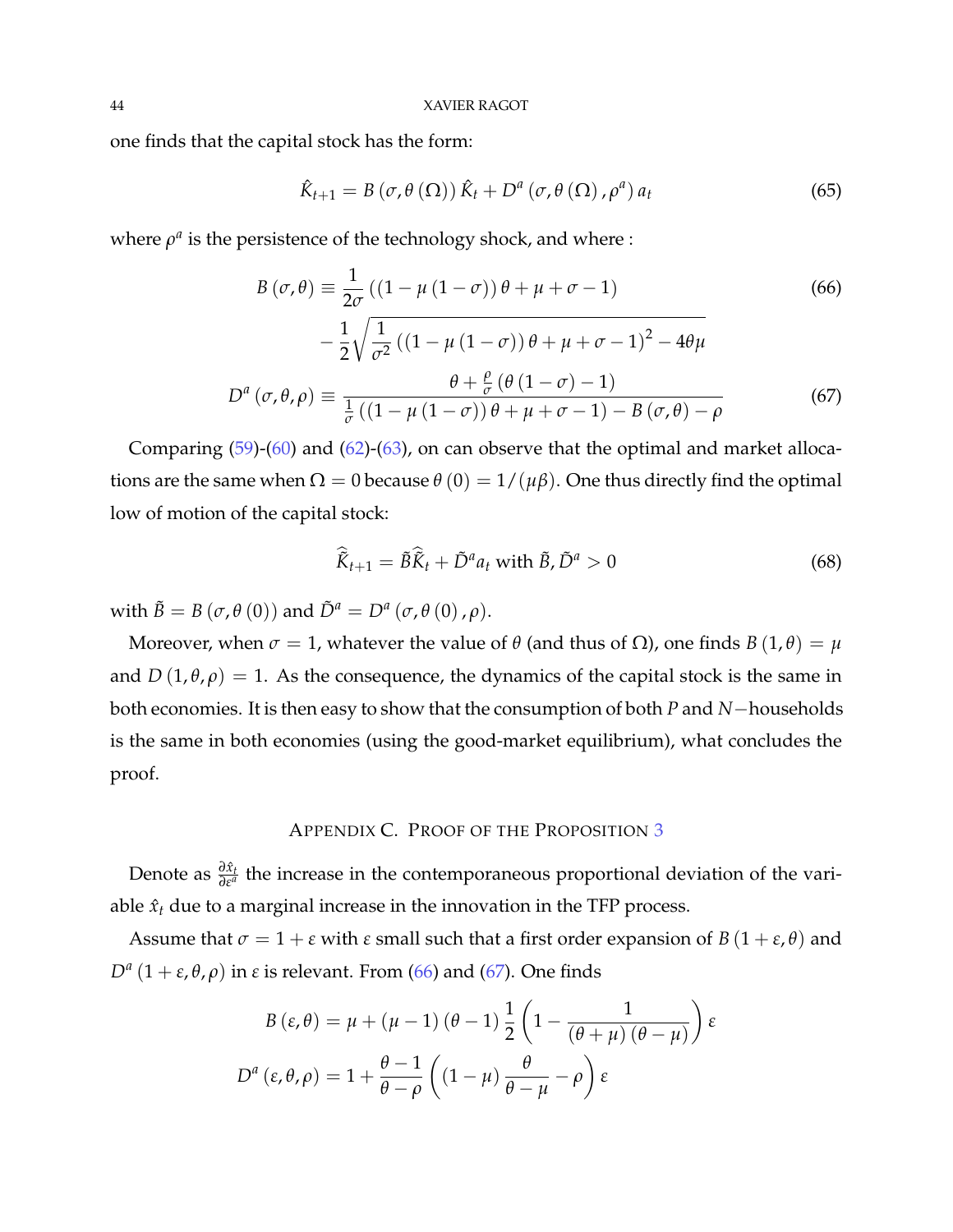Using (61), the dynamic of consumption can be written as  $\frac{\partial \tilde{c}^n}{\partial \epsilon^a} = 1$  and plugging the expression of  $\hat{K}_{t+1}$  given by (65), in the budget constraint of *P*−households (60), one finds  $\hat{c}_t^p = \frac{\theta - D^a}{\theta - 1} a_t + \frac{\theta \mu - B}{\theta - 1}$ <sup>*µ*−*B*</sup>  $\hat{K}_t$ . Hence

$$
\frac{\partial \hat{c}^p}{\partial \varepsilon^a} = \frac{\theta - D^a \left( \varepsilon, \theta, \rho \right)}{\theta - 1} \tag{69}
$$

As the solution of the optimal program for the *P*−households is the same as the one in the market economy for  $\theta$  (0), one has from (69):

$$
\frac{\partial \hat{c}^{p}}{\partial \varepsilon^{a}} = \frac{\theta\left(\Omega\right) - D^{a}\left(\varepsilon, \theta\left(\Omega\right), \rho\right)}{\theta\left(\Omega\right) - 1} \text{ and } \frac{\partial \hat{c}^{p}}{\partial \varepsilon^{a}} = \frac{\theta\left(0\right) - D^{a}\left(\varepsilon, \theta\left(0\right), \rho\right)}{\theta\left(0\right) - 1}
$$

Recall that  $\theta(\Omega)$  is decreasing in  $\Omega$ , hence  $\theta(\Omega) < \theta(0)$  for  $\Omega > 0$ . Moreover, from (65) and  $(68)$ , one has:

$$
\frac{\partial \hat{\vec{K}}}{\partial \varepsilon^{a}} = D^{a}(\varepsilon, \theta(0), \rho) \text{ and } \frac{\partial \hat{K}}{\partial \varepsilon^{a}} = D^{a}(\varepsilon, \theta(\Omega), \rho)
$$

The proof relies on the following Lemma:

**Lemma 1.** *There is a*  $\bar{\rho} > 0$ *, such that* 

$$
\text{If } \rho < \bar{\rho}, \, D^a \left( \sigma, \theta \left( \Omega \right), \rho \right) < \tilde{D}^a \left( \sigma, \theta \left( 0 \right), \rho \right) \\
\text{If } \rho > \bar{\rho}, \, D^a \left( \sigma, \theta, \rho \right) > \tilde{D}^a \left( \sigma, \theta \left( 0 \right), \rho \right)
$$

**Proof of the Lemma**. For small *ε* :

$$
D^{a}(\sigma,\theta,\rho) = 1 + \frac{\theta-1}{\theta-\rho} \left( (1-\mu) \frac{\theta}{\theta-\mu} - \rho \right) \varepsilon
$$

Using the previous expression, one finds:

$$
\frac{1}{\varepsilon} \frac{\partial}{\partial \theta} D^a (\sigma, \theta, \rho) = \left( \frac{1 - \rho}{\theta - \rho} \left( (1 - \mu) \frac{\theta}{\theta - \mu} - \rho \right) - (\theta - 1) (1 - \mu) \frac{\mu}{(\theta - \mu)^2} \right) \frac{1}{\theta - \rho}
$$

Define  $F(\rho) \equiv \frac{1-\rho}{\theta-\rho}$ *θ*−*ρ*  $\left((1-\mu)\frac{\theta}{\theta-\mu}-\rho\right)-\left(\theta-1\right)\left(1-\mu\right)\frac{\mu}{\theta-\mu}$  $\frac{\mu}{(\theta-\mu)^2}$ . From the previous expression, the sign of  $\frac{\partial}{\partial \theta} D^a (\sigma, \theta, \rho)$  is the sign of  $F(\rho)$ . If  $\rho > \theta \frac{1-\mu}{\theta-\mu}$  $\frac{1-\mu}{\theta-\mu}$  then  $F(\rho) < 0$ .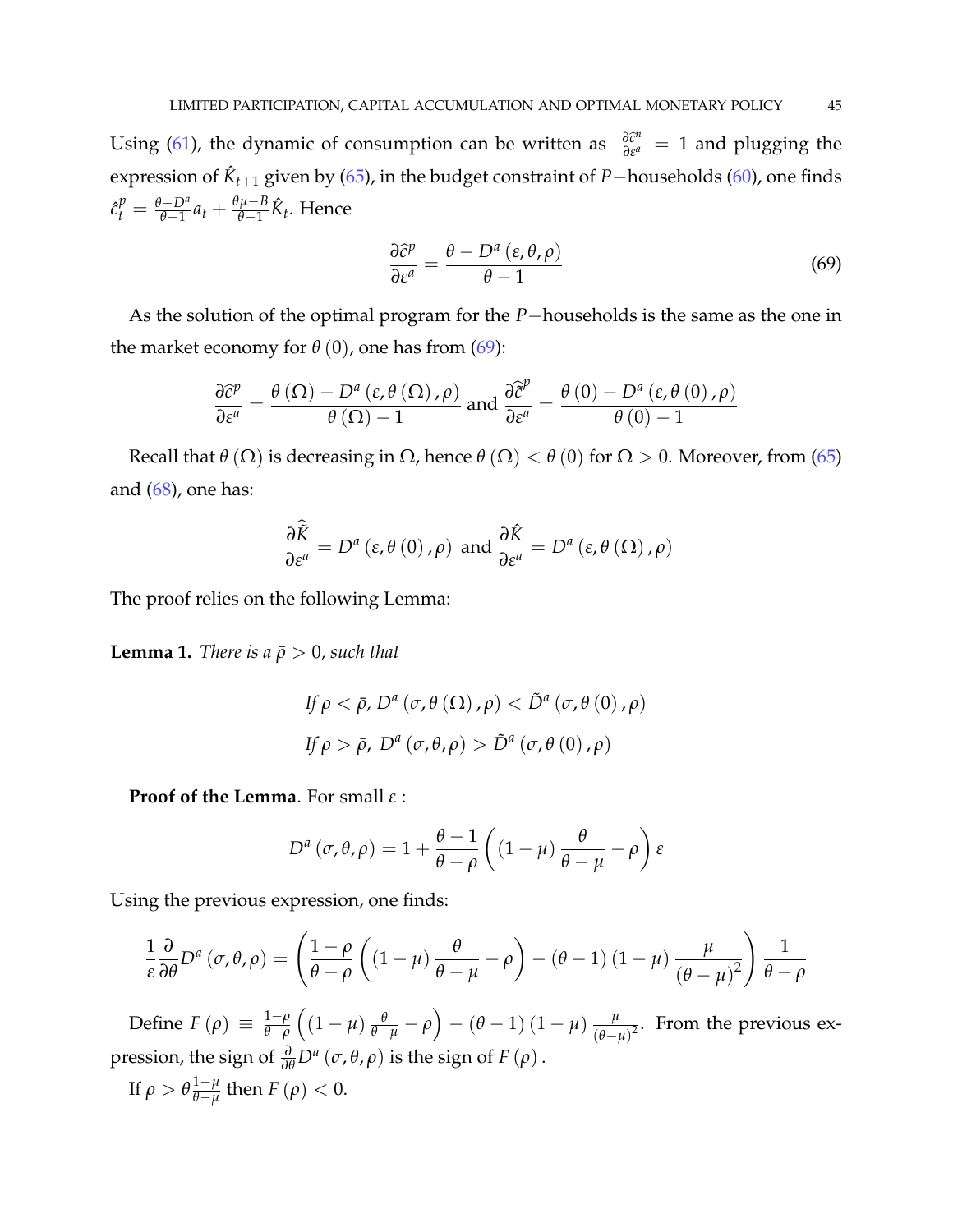If  $\rho < (1-\mu)\frac{\theta}{\theta-\mu}$  then  $F(\rho)$  is decreasing and continuous in  $\rho$ .,  $F(0)>0$  and  $F\left((1-\mu)\frac{\theta}{\theta-\mu}\right)$  $\vert$  < 0. As a consequence, there is a  $\bar{\rho} > 0$ , such that  $F(\rho) > 0$  if  $\rho < \bar{\rho}$  and  $F(\rho) < 0$  if  $\rho > \bar{\rho}$ . As a consequence

$$
\frac{\partial}{\partial \theta} D^a (\sigma, \theta, \rho) > 0 \text{ if } \rho < \bar{\rho}
$$

$$
\frac{\partial}{\partial \theta} D^a (\sigma, \theta, \rho) < 0 \text{ if } \rho > \bar{\rho}
$$

Hence, if $\rho < \bar{\rho}$ , then  $D^a(\sigma, \theta(\Omega), \rho) < D^a(\sigma, \theta(0), \rho)$ , and the reverse when  $\rho > \bar{\rho}$ , what concludes the proof of the Lemma.

To conclude the proof of the proposition, one can use the lemma to rank the impact response for  $\hat{c}^p$ ,  $\hat{\tilde{c}}^p$ ,  $\hat{\tilde{K}}$  and  $\hat{K}$ .

#### APPENDIX D. PROOF OF PROPOSITION 4

Define as  $\tilde{g}$   $(A_t, \tilde{K}_t)$  the optimal decision rule of the central planner :  $\tilde{K}_{t+1} = \tilde{g}$   $(A_t, \tilde{K}_t)$ , solving the program (15) and (17) and which is uniquely defined by standard dynamic programming argument. Assume that in the market economy the money supply follows the rule  $m_t^{CB} = H(\Omega, A_t, K_t)$  where,

$$
H(\Omega, A_t, K_t) \equiv \left( \left( (1 - \mu) \frac{1 - \Omega}{1 - \frac{\Omega}{2}} + \mu \right) (K^*)^{\mu} L^{1 - \mu} - K^* \right) \left( \frac{A_t \tilde{K}_t^{\mu} L^{1 - \mu} - \tilde{g} (A_t, \tilde{K}_t)}{(K^*)^{\mu} L^{1 - \mu} - K^*} \right) - \left( (1 - \mu) \frac{1 - \Omega}{1 - \frac{\Omega}{2}} + \mu \right) A_t K_t^{\mu} L^{1 - \mu} + \tilde{g} (A_t, K_t)
$$

Although this expression is complex, it is only a function of the past state variables *K<sup>t</sup>* , and on the current technology shock *A<sup>t</sup>* . I now shown that the first best allocation is a solution of the program of all agents in the market economy, when monetary policy follows the previous rule. As a consequence, optimal monetary policy can implement the first best $^{18}$ . The proof is done in two steps.

First, using the budget constraint of participating households (3) and (9), one finds that the budget constraint of participating households can be written as a simple system in  $c_t^p$ *t*

 $18$ It has been check that the first best allocation is the only possible equilibrium in a first order approximation of the dynamics. In other words, the equilibrium is locally unique.